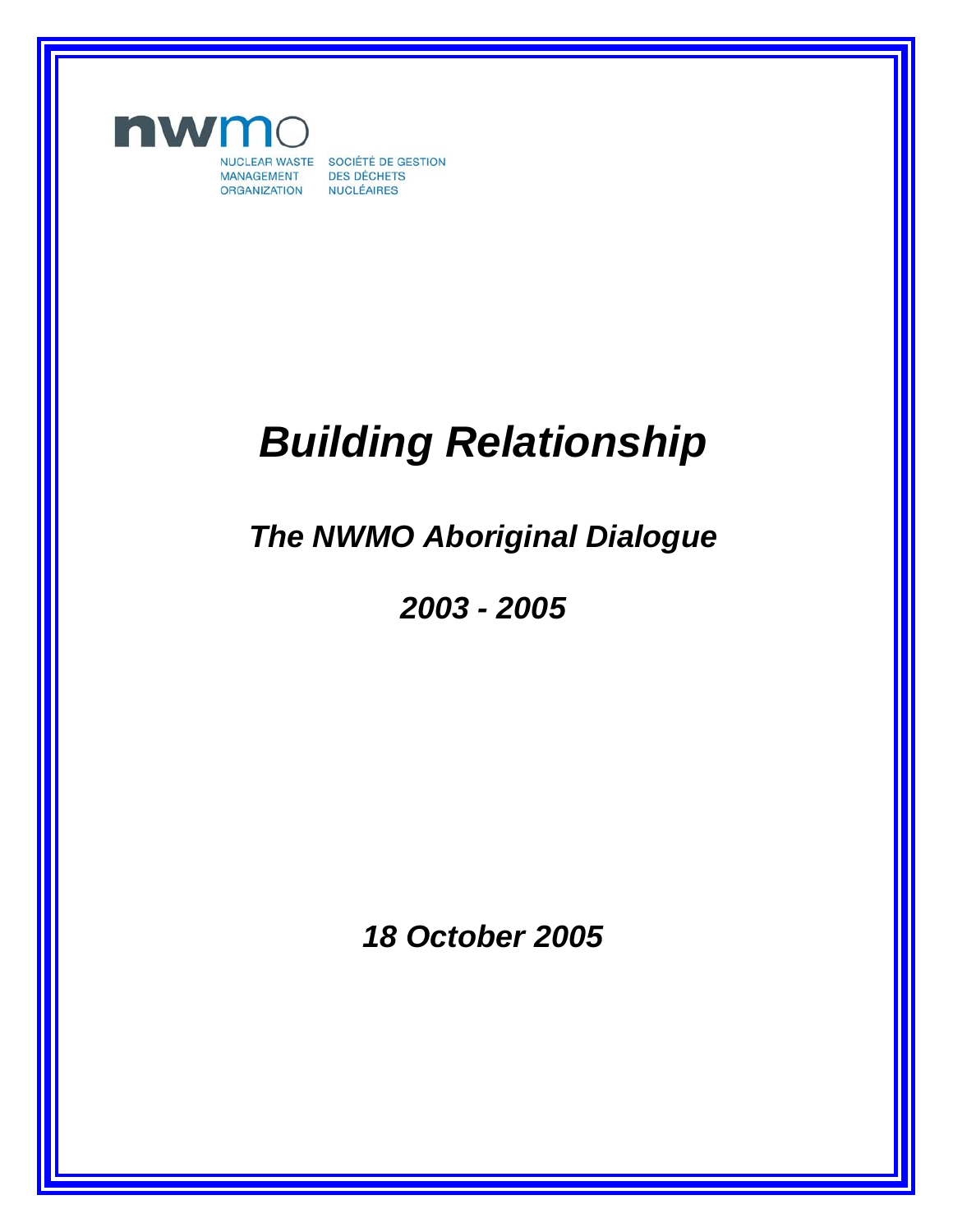# **Contents**

| Acknowledgements                                        |                                                                              | 3              |
|---------------------------------------------------------|------------------------------------------------------------------------------|----------------|
| 1.                                                      | Introduction                                                                 | $\overline{4}$ |
| 2.                                                      | <b>Goal and Objectives</b>                                                   | 5              |
| 3.                                                      | <b>Dialogue Components</b>                                                   | 8              |
| 4.                                                      | What the NWMO Heard                                                          | 13             |
|                                                         | <b>Overarching Perspectives and Concerns</b>                                 | 13             |
|                                                         | Perspectives on the Various Alternatives<br>Initially Considered by the NWMO | 18             |
|                                                         | Perspectives on the Proposed<br>"Adaptive Phased Management" Approach        | 19             |
|                                                         | <b>Resolutions by Aboriginal Organizations</b>                               | 21             |
| 5.                                                      | <b>Looking Forward</b>                                                       | 22             |
|                                                         | Appendix 1. Glossary of Terms                                                | 23             |
| Details and Results by Program Component<br>Appendix 2. |                                                                              |                |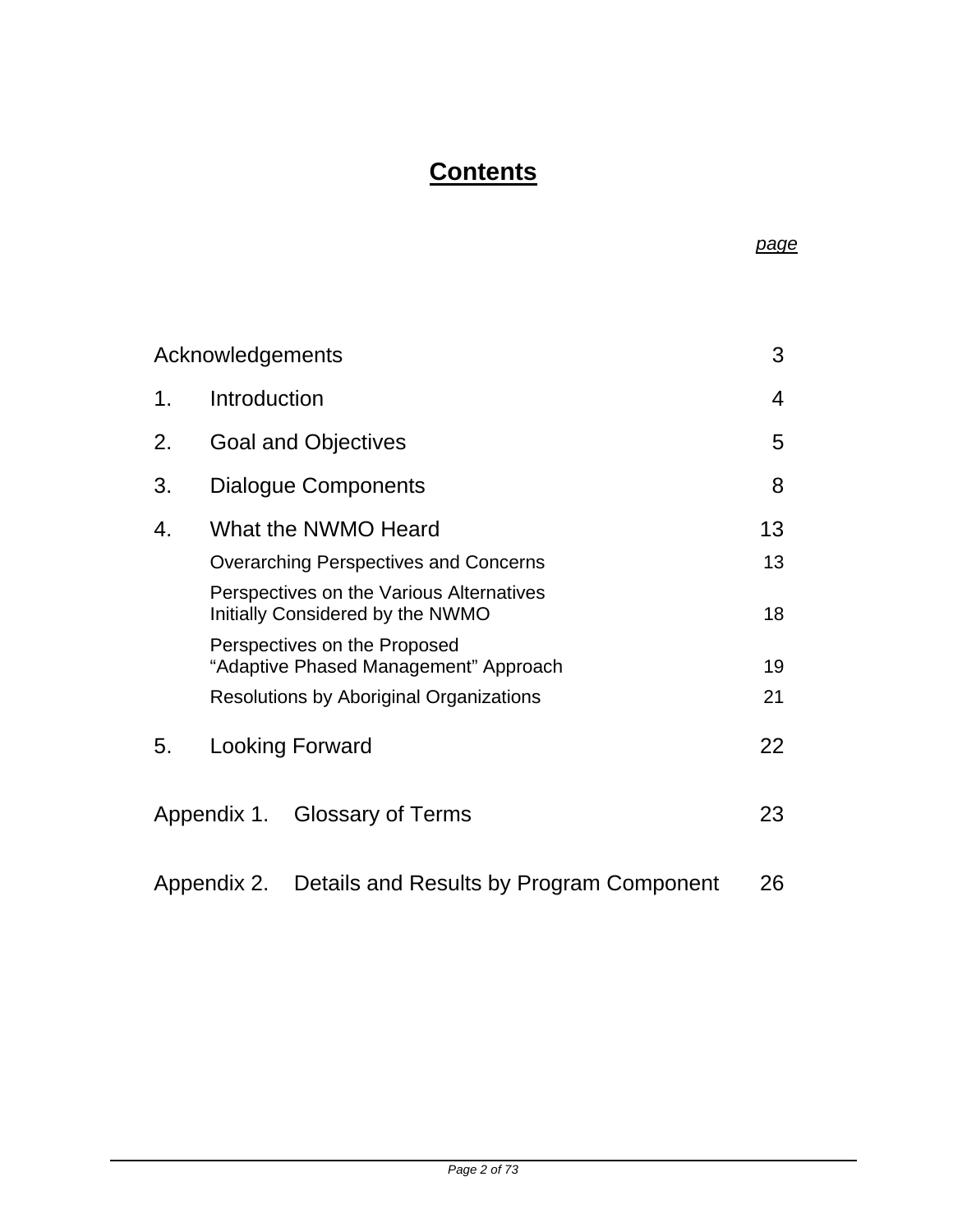# **Acknowledgements**

The activities that this report summarizes, and the many insights from the Aboriginal community that arose as a result would not have been possible without the huge effort that was made by many people within the participating Aboriginal organizations. They include:

- Assembly of First Nations (AFN): Lillian Trapper, Peigi Wilson, Lawrence Ignace, Paul Johanson, David Gorman, Dawn Pratt, Nancy Bobbish, Nancy Kinoshameg, and Melissa Gus;
- Atlantic Policy Conference of First Nation Chiefs (APCFNC): Cheryl Knockwood, Oasoeg Milliea;
- Congress of Aboriginal Peoples (CAP): Alastair MacPhee and organizers in the nine participating provincial affiliates as well as the CAP Youth Committee;
- Eabametoong First Nation: Elders Madeline Meeseetawageesic, John Boyce and all of the Community Elders that provided so much insight, Chief Charlie O'Keese, along with support from the Matawa Tribal Council provided by Mike Rae and Cynthia Jordain;
- East Coast First People's Alliance (ECFPA): Domitien Paulin, Roland Chiasson, Alfred Chiasson;
- Federation of Saskatchewan Indian Nations (FSIN): Gene Ouellette, Laurie Worm;
- Inuit Tapiriit Kanatami (ITK): Soha Kneen, P.J. (Pauloosie) Akeeagok, Scott Nichols and organisers in the four Inuit Settlement regions and the National Inuit Youth Council;
- Métis National Council (MNC): Donald Sharp, Yvonne Vizina, Valerie Nichols, Paul Heighington, Dan Benoit, Bill Flett, Dean Trumbley;
- Native Women's Association of Canada (NWAC): Mary Jamieson, Sherry Lewis;
- Northern Saskatchewan Local Dialogue: Allan Morin and Gillian Theissen;
- Ontario Métis Aboriginal Association (OMAA): Frank Palmater, Jack Falkins;
- Pauktuutit Inuit Women's Association: Aideen Reynolds, Jennifer Dickson;
- Union of New Brunswick Indians (UNBI): Ron Perley, Norville Getty;
- Western Indian Treaty Alliance (WITA): Richard Long, Doris Ronnenberg, Andrew Kirkness, Jim Sinclair, Chris Lafontaine, Shirley Rope;

Joanne Barnaby, Facilitator of the NWMO Traditional Knowledge Workshop and Raporteur for the Elders' Forum made a particularly significant contribution.

Toward the end of this project, Richard Long, WITA's Nuclear Dialogue Coordinator passed away. Richard was deeply involved in the evolution of Canada's Aboriginal Community over many years. His part in this work was significant and his presence will be deeply missed.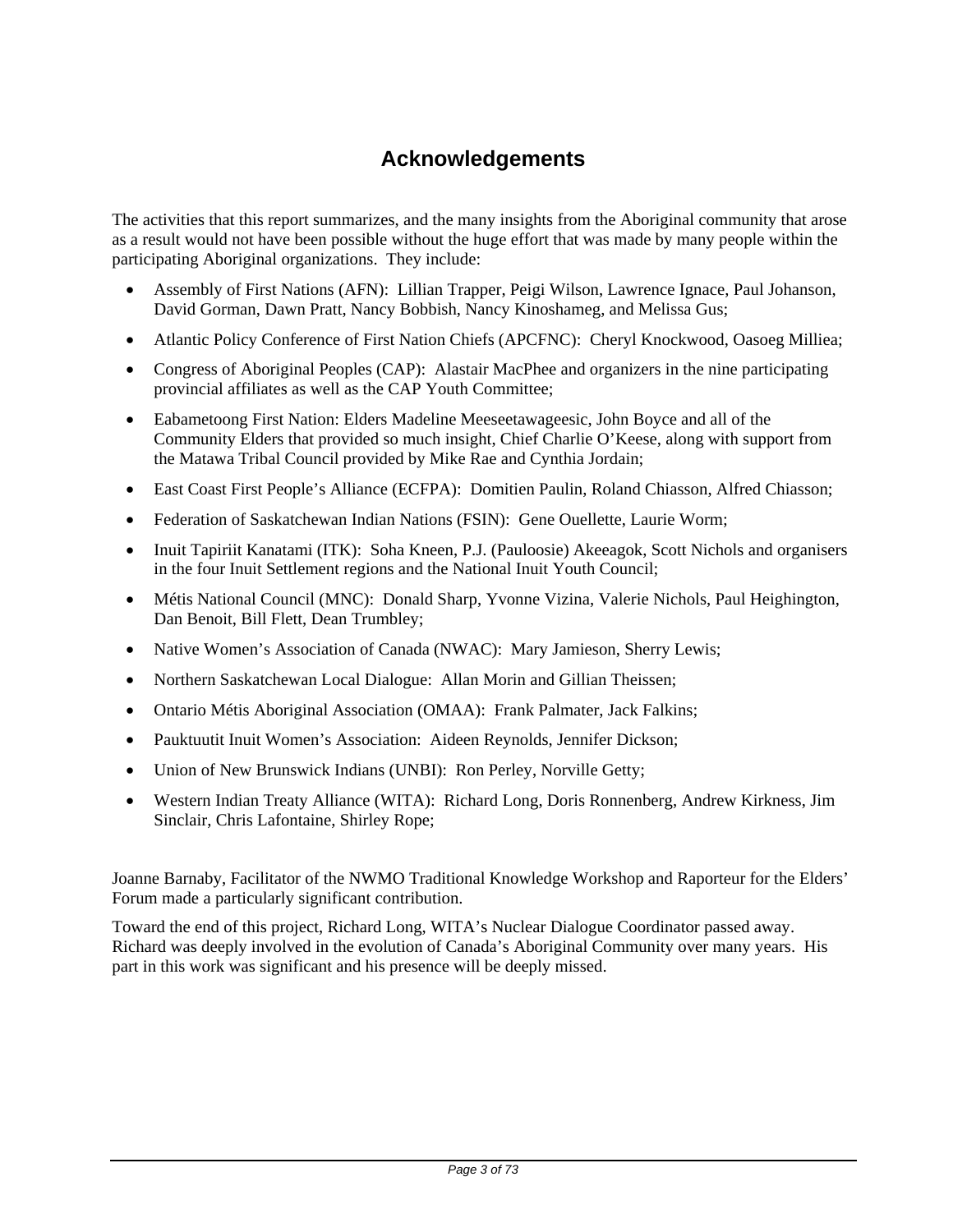# *Building Relationship The NWMO Aboriginal Dialogue 2003 - 2005*

# **1. Introduction**

1

Canada is home to approximately one-million Aboriginal people. They include Status First Nations, Non-status First Nations, Métis, and Inuit People. Their cultures are rich, diverse, and steeped in a history that extends thousands of years before contact with Europeans.

The approach taken by the NWMO is dependent on working together with and being guided by the values of those who stand to be affected by whatever management strategy that is chosen. Thus, since its inception, the NWMO has sought dialogue with the Aboriginal community: to share information on the issue of managing used nuclear fuel over the long term, to understand how this information is processed by the Aboriginal community and in turn, to learn from the reactions, insights and concerns that are expressed as a result.

Motivation stems partly from what Aboriginal people said to the Seaborn Panel<sup>1</sup> and partly from the *Nuclear Fuel Waste Act 2002,* which requires such interaction. Importantly, it also arises from a realization that regardless of where any long-term waste management facility is located – at reactor site or far distant – the effects of that facility will ripple out not only to any conventionally organized town or city but also to adjacent Aboriginal traditional territory and the people who live there.

For ultimate success, the work of the NWMO must contribute positively to both human and ecosystem well-being – this is the test of sustainability. The chance of achieving that success will be significantly increased if the spirit of cooperation is positive and if the NWMO can demonstrate over time that its actions can contribute to the achievement of the goals and aspirations that any affected community (Aboriginal and non-aboriginal) has defined for itself. In contrast, the NWMO's chance of success will be undermined without such a spirit of cooperation.

In Canada and abroad this realization has led to a significant evolution in the way that plans are conceived and decisions are made for many large public projects<sup>2</sup>. Rather than decision-making

<sup>&</sup>lt;sup>1</sup> Report of the Nuclear Fuel Waste Management and Disposal Concept Environmental Assessment Panel (the Seaborn Panel). Ottawa: Canadian Environmental Assessment Office. A summary of Aboriginal comments to the Seaborn panel is included in Stevenson, Mark, 2003. Social Issues Associated with the Atomic Energy of Canada Limited Nuclear Fuel Waste Management and Disposal Concept, 2003. NWMO Background Paper 2-2 (Sections 3.19 – 3.21 and Appendix A pp. 95 – 108). Available on line at  $\frac{http://www.nwmo.ca}{http://www.nwmo.ca}$ 

<sup>&</sup>lt;sup>2</sup> For example, see the World Bank's July 2005 Operational Policies and Bank Procedures for Indigenous Peoples. Available on line at http://www.worldbank.org/indigenouspeoples. A useful discussion of related issues is contained in Render, Jo M., 2005. *Mining and Indigenous Peoples Issues Review*. London: International Council of Mining and Metals. Available at http://www.icmm.com/publications/763IPReport.pdf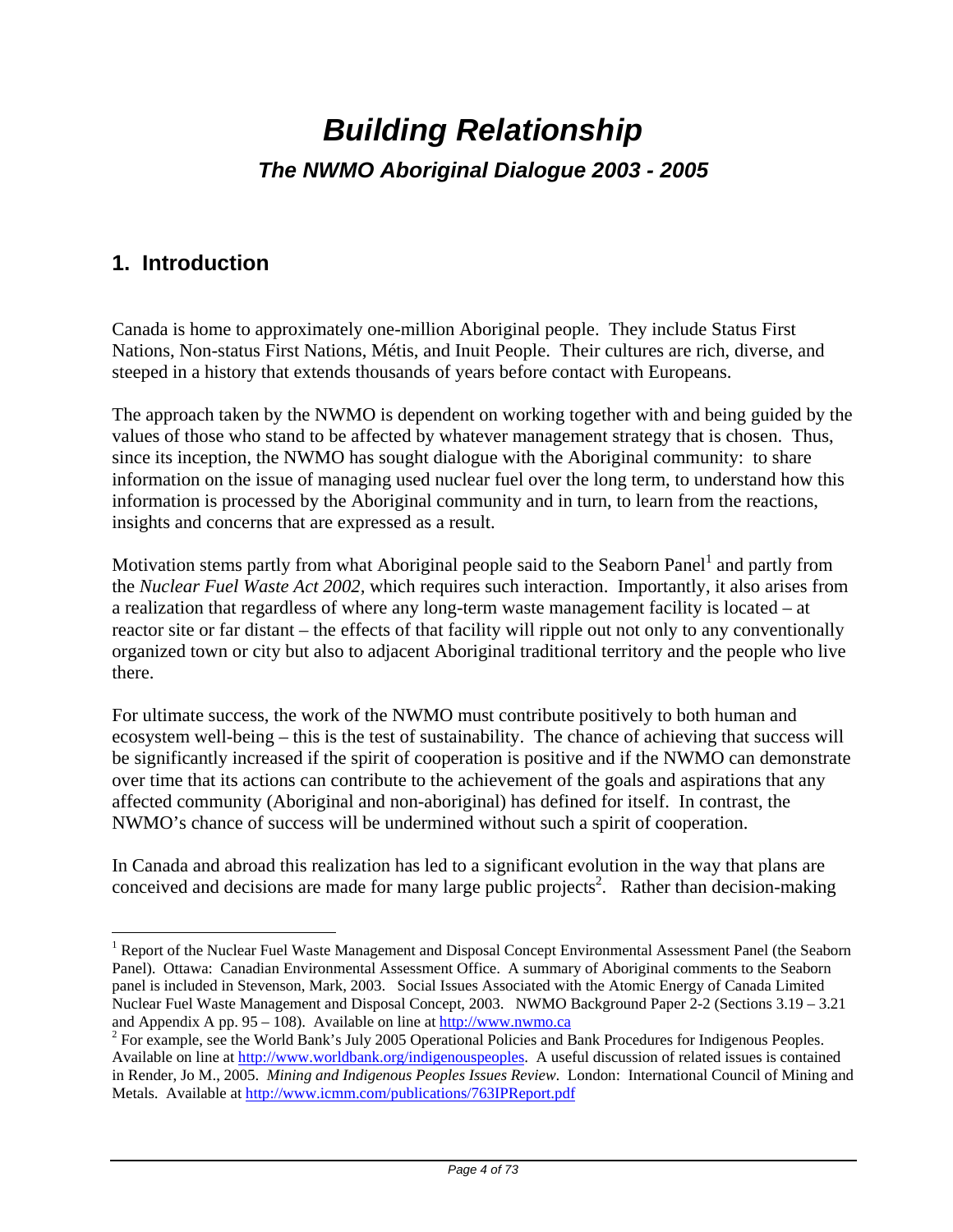by a small group in a climate of secrecy, the change has been towards inclusion of the broad range of those affected and a commitment to transparency in decision-making processes.

To affect these kind of changes in practice, new kinds of processes have emerged that facilitate a bridging of disciplines and cultures. In all cases, the first step is to create a kind of open communication that can serve to educate participating parties (all – including proponent, government, community) about the various values, concerns, technical insights and protocols of decision-making that are at play.

The above context underlies the NWMO Aboriginal Dialogue summarized in this report. It is a reporting out with three audiences in mind. First, it is written for the Aboriginal people themselves – to offer a full description of all dialogue elements and to provide a means to reflect back what the NWMO heard. Second, it is directed at Canadians in general as a means of sharing what we have learned. Lastly, this report is written for government who must ultimately decide the direction that is taken.

In August, 2005 – at the end of this phase of the Aboriginal Dialogue – the NWMO convened an "Elders' Forum." In total, 48 individuals participated including 23 Elders, 19 "young" people named by the Elders in a support role, a special translator (Inuktitut) and five individuals from the Nuclear Waste Management Organization. In one of its recommendations, the Elders' Forum urged the NWMO to generate a stand-alone report that summarized the NWMO Aboriginal Dialogue. This report is a response to their recommendation.

## **2. Goal and Objectives**

In the early stages of its work, the NWMO initiated a number of activities to explore how best to engage with Aboriginal People. Letters announcing the creation of the organization were distributed to key Aboriginal national and provincial organizations that participated in the Seaborn process. An Aboriginal Sub-committee of the NWMO Advisory Council was created.

During Phase 1 of the NWMO Study, Conversations about Expectations, the NWMO contacted and/or met with Aboriginal representatives of organizations and communities that resided near existing nuclear power plants or waste storage sites, and other Aboriginal leaders whom had a significant role in public policy matters, to introduce the NWMO and invite initial comment on the work before us.

NWMO also met with representatives of various federal government agencies including Natural Resources Canada (had initiated contribution agreements with the national Aboriginal organizations to consult on long-term nuclear fuel waste management); Environment Canada, Aboriginal Policy & Intergovernmental Coordination Unit (which was developing guidelines for consultation with First Nations); Canadian Environmental Assessment Agency Staff responsible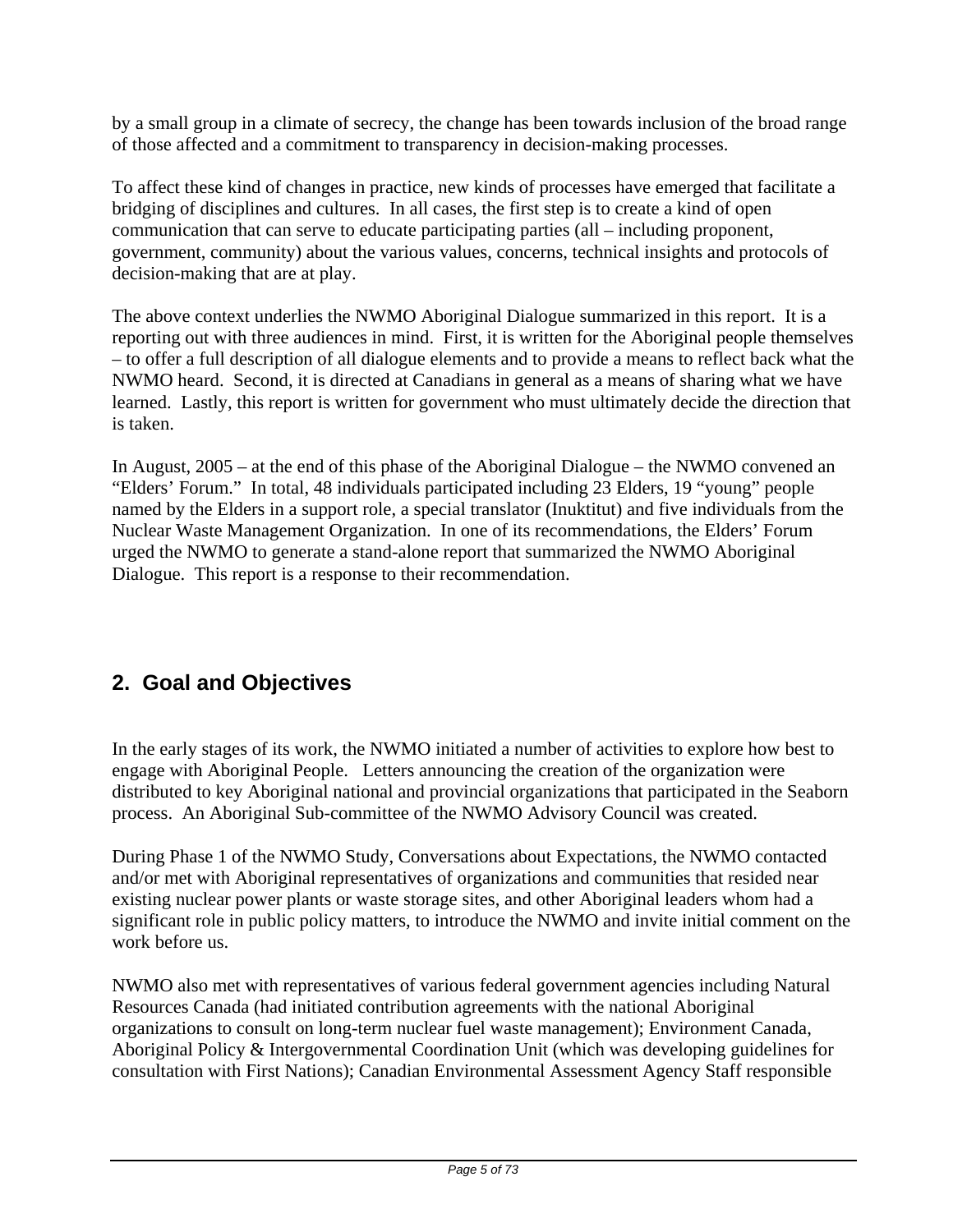for the Aboriginal Consultations on the five year review of the Canadian Environmental Assessment Act.

Early in 2003, Ron Doering, a consultant with extensive experience in Aboriginal affairs, was commissioned to develop a preliminary strategic direction for the NWMO. Eleven Aboriginal leaders were interviewed about the approach the NWMO might adopt in developing an Aboriginal engagement program. These were individuals with significant backgrounds in law, communications, research, academia, etc. who were engaged in work with Aboriginal political organizations, the private sector (consulting, mining), government, and universities. Based on their advice, and building on insights provided to the Seaborn Panel, a preliminary strategy was developed. As a result, the NWMO:

- 1. Committed to inviting Aboriginal participants in all possible aspects of its study and dialogue activities. Aboriginal peoples and representatives were subsequently invited to and/or participated in the work of the NWMO Scenarios Team; Ethics Roundtable; National Citizen's Dialogue on Long-Term Management of Used Nuclear Fuel; Nature of the Hazards Workshop, National Stakeholders and Regional Dialogues and the Community Dialogue Planning Workshop prior to completion of the Draft Study Report and Regional Dialogues after publication of the Draft Study Report.
- 2. Committed to exploring the issue of Aboriginal Traditional Knowledge with the Aboriginal community and how it can be respectfully and legitimately applied to the issue of managing used nuclear fuel over the long term.
- 3. Sought the advice and guidance of the National Aboriginal Organizations on how best to proceed to incorporate Aboriginal perspectives into the NWMO study process. This initiated the Aboriginal Dialogues with the national organizations, further discussed in the next section.
- 4. Contacted First Nations, and other Aboriginal participants in the Federal Nuclear Fuel Waste Management and Disposal Concept Environmental Assessment Panel hearings (Seaborn Panel), to determine their interest in meetings and as a way of broadening the contact with Aboriginal people from the different regions of Canada.
- 5. Sought to engage local Aboriginal groups when nuclear site visits occurred this element was further elaborated when NWMO held the Reactor Community Dialogue Planning Workshops and the facilitator specifically sought Aboriginal neighbours to participate in the development of a nuclear reactor site community dialogue forum.
- 6. Put resources to developing a preliminary Aboriginal communications strategy. This initiative was dropped as the Aboriginal-driven programs of the national and regional organizations gained momentum.

In July 2003, NWMO wrote to five national Aboriginal organizations (Assembly of First Nations (AFN), Métis National Council (MNC), Inuit Tapiriit Kanatami (ITK), Congress of Aboriginal Peoples (CAP), and the Native Women's Association of Canada (NWAC)) seeking early (before substantive work was undertaken) advice on how best to proceed and in particular how the insights and wisdom offered by traditional knowledge could be brought to bear. As a result, though the timing of responses varied, collaborative arrangements were struck to facilitate discussion with each organization's constituents regarding the nuclear waste study. Process design and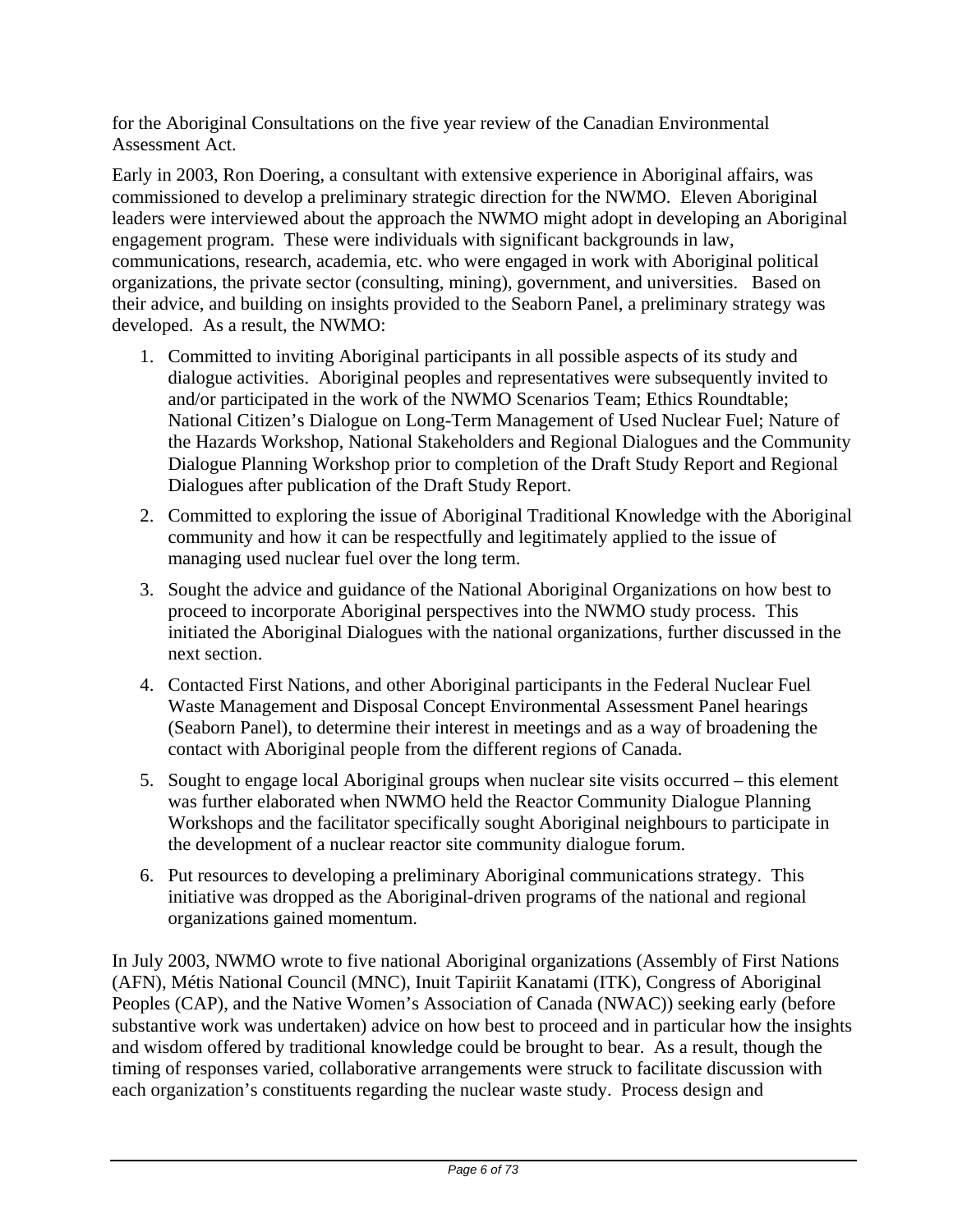implementation would be determined and managed by the national Aboriginal organizations (as recommended by the Seaborn Panel); key NWMO study milestones would be respected.

Four of the organizations (AFN, MNC, ITK, and CAP) had signed contribution agreements with Natural Resources Canada aimed at capacity building related to the nuclear waste issue. Thus, effort was put to ensuring that: (1) funding from NWMO was used in a way that was synchronous and not overlapping with the resources provided by NRCan, and (2) the unnecessary complexity of running parallel consultation and dialogue programs with the same constituents was avoided.

As the NWMO Aboriginal Dialogue evolved, it became apparent that direct interaction between the NWMO and regional/local organizations was also important for two reasons. First, some regional organizations and local communities asked for such direct interaction, wishing to lead discussion in their own communities themselves. Secondly, the NWMO itself recognized the importance of direct local interaction as well as the need to build a foundation of experience for the future that extended across the full range of the Aboriginal community in Canada.

In September 2004, and building on the experience attained to that time, the NWMO developed a formal statement of goal and objectives to guide the Aboriginal Dialogue. This statement, confirmed by the NWMO Advisory Council and Board, serves to clearly signal that the NWMO is committed to taking a long-term perspective and to building and maintaining relationships accordingly. As the NWMO now moves into the next phase of its work, this statement will be revised as necessary. For example, a progressively more local focus is inevitable as government chooses the management strategy. With that choice and through dialogue, who stands to be affected will be clarified.

## **Goal of the NWMO Aboriginal Dialogue, 2003 - 2005**

#### **To build the needed foundation for a long-term, positive relationship between NWMO and the Aboriginal peoples of Canada.**

#### **2003 – 2005 Objectives**

- 1. To build effective working relationships with the national Aboriginal organizations by supporting and working with them as they conduct their dialogue processes on the long-term management of used nuclear fuel and integrating the results of their work into NWMO deliberations;
- 2. To build effective working relationships at the local or regional scale by supporting and facilitating local dialogue processes should they be desired and in a way that is coordinated with activities being led by the national organizations;
- 3. To generate specific commentary from an Aboriginal perspective on NWMO deliberations as summarized in the three NWMO milestone discussion documents within a time frame that ensures Aboriginal ideas, insights, wisdom and values are factored into the final NWMO recommendations to government;
- 4. To document the input of Aboriginal peoples to NWMO deliberations as a means of ensuing: that Aboriginal ideas, insights, wisdom and values have contributed to the development of the NWMO's final recommendation to government; and that they are available over the long term as part of the foundation needed for continuous learning;
- 5. To undertake special activities which are appropriate to complement the actions undertaken to meet the above objectives.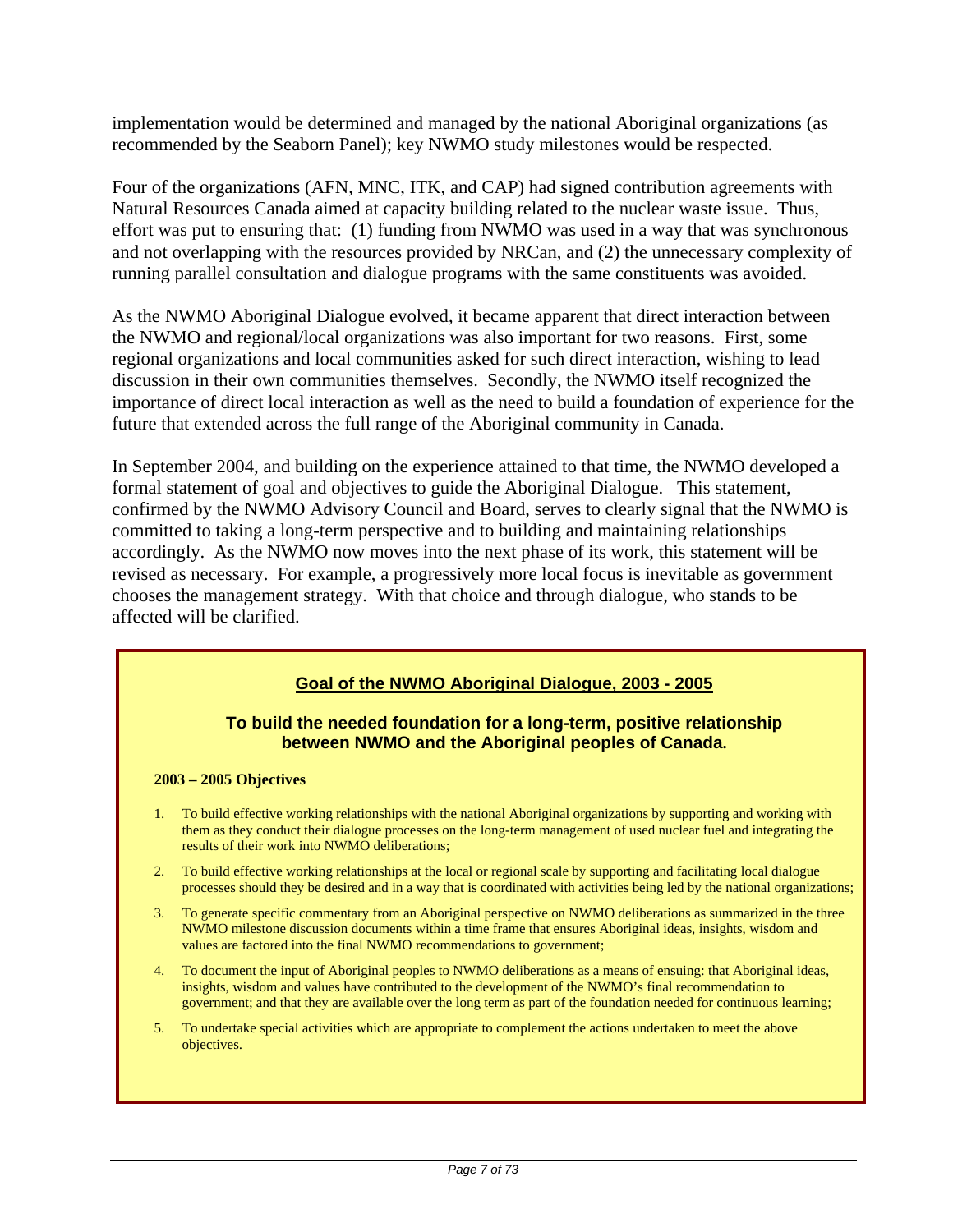## **3. Dialogue Components**

## **Collaborative Agreements with Organizations**

The NWMO Aboriginal Dialogue has evolved to encompass collaborative agreements with:

- 1. six national Aboriginal organizations including the four with whom NRCan has signed contribution agreements:
	- The Assembly of First Nations (AFN)
	- The Métis National Council (MNC)
	- The Inuit Tapiriit Kanatami (ITK)
	- Congress of Aboriginal Peoples (CAP)
	- Pauktuutit Inuit Women's Association
	- Native Women's Association of Canada (NWAC)
- 2. eight regional/local organizations including::
	- Ontario Métis Aboriginal Association (OMAA)
	- Northern Saskatchewan Local Dialogue (Sakitawak Metis Society and Askiy Consultants Inc., Ile-a-la-Crosse, Saskatchewan)
	- Eabametoong First Nation, Fort Hope, Ontario
	- East Coast First People's Alliance, New Brunswick
	- The Western Indian Treaty Alliance (WITA Alberta, Manitoba, and Saskatchewan)
	- The Atlantic Policy Congress of First Nation Chiefs (APCFNC)
	- Union of New Brunswick Indians (UNBI); and
	- The Federation of Saskatchewan Indian Nations (FSIN)

In addition, an outreach program has been initiated to develop relationships with an expanded group of First Nations of Ontario, Québec, New Brunswick, and Saskatchewan. This part of the program is just now beginning and will extend into 2006 activities. (In Québec, contact was made with the James Bay Cree in the spring of 2004 and a signal received that they could not engage in a discussion about the long-term management of used nuclear fuel at that time.)

A summary of the programs supported by NWMO and run by local, national, or regional organizations is provided below, further details are found in Appendix 2.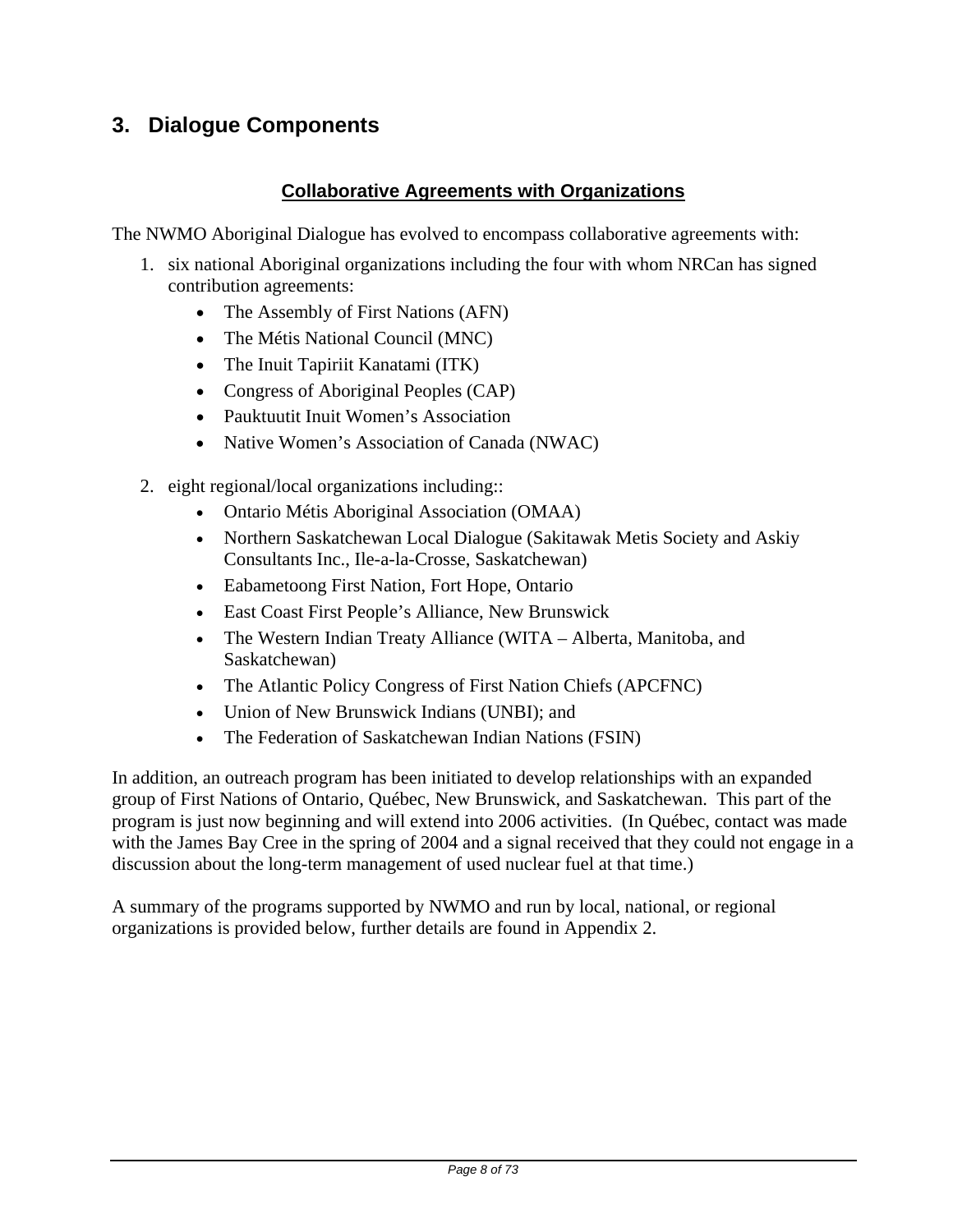## *National Organizations*

#### *Activity Description*

#### **Assembly of First Nations (AFN)**

Program Coordinator plus four regional coordinators hired; National Working Group established to guide process; Regional Chiefs Environmental Council convened twice, once to initiate dialogue, once after Draft Final Report; four regional dialogues plus local interaction, educational video generated; youth art contest, review of environmental issues; related reporting of issues to NWMO. Estimate interaction with 200 people.

#### **Métis National Council (MNC)**

Program Coordinator hired, subcontracts let to five regional affiliates in British Columbia, Alberta, Saskatchewan, Manitoba, and Ontario; National Environmental Committee convened to guide process; 15 regional meetings in five constituent organizations (Ontario (6), Manitoba (6), Saskatchewan (0), Alberta (1), BC (2)); related reporting of issues to NWMO. Estimate interaction with 500 people.

#### **Inuit Tapiriit Kanatami (ITK)**

Program coordinator hired, Regional meetings in four constituent land claims organizations (Labrador, Nunavik, Nunavut, Inuvialuit); related reporting of issues to NWMO. Estimate interaction with 100 people.

#### **Congress of Aboriginal Peoples (CAP)**

Program coordinator hired. Regional meetings in eight constituent regions (Newfoundland, Labrador, Québec, Nova Scotia, PEI, New Brunswick, Manitoba, BC) (Ontario handled by OMAA, see R/L-6 below); related reporting to NWMO. Estimate interaction with 200 people.

#### **Pauktuutit Inuit Women's Association**

Single workshop convened in Ottawa and facilitated by NWMO with reps from across the Arctic; report to NWMO. Participants - 20

#### **Native Women's Association of Canada (NWAC)**

Single workshop convened in Ottawa reps from across Canada; report to NWMO. Participants - 20

## *Regional/Local Organizations*

*Activity Description* 

#### **Ontario Métis Aboriginal Association (OMAA)**

Two Program Coordinators commissioned. Initial and final Board workshops, community meetings throughout Ontario, information sessions in malls, questionnaire distributed, compiled, and analyzed, related reporting to NWMO. Estimate interaction with 1,300 people in 65 community meetings, additional contacts at mall-based information sessions.

#### **Northern Saskatchewan Local Dialogue**

Métis-led initiative bringing together Métis, First Nation and non-Aboriginal people in northern Saskatchewan in the vicinity of the uranium mines. Initial 2.5 day community retreat near Beauval involving reps from 19 communities, 5 First Nations and non-aboriginal people; 2.5 community day retreat; report to NWMO; short video completed;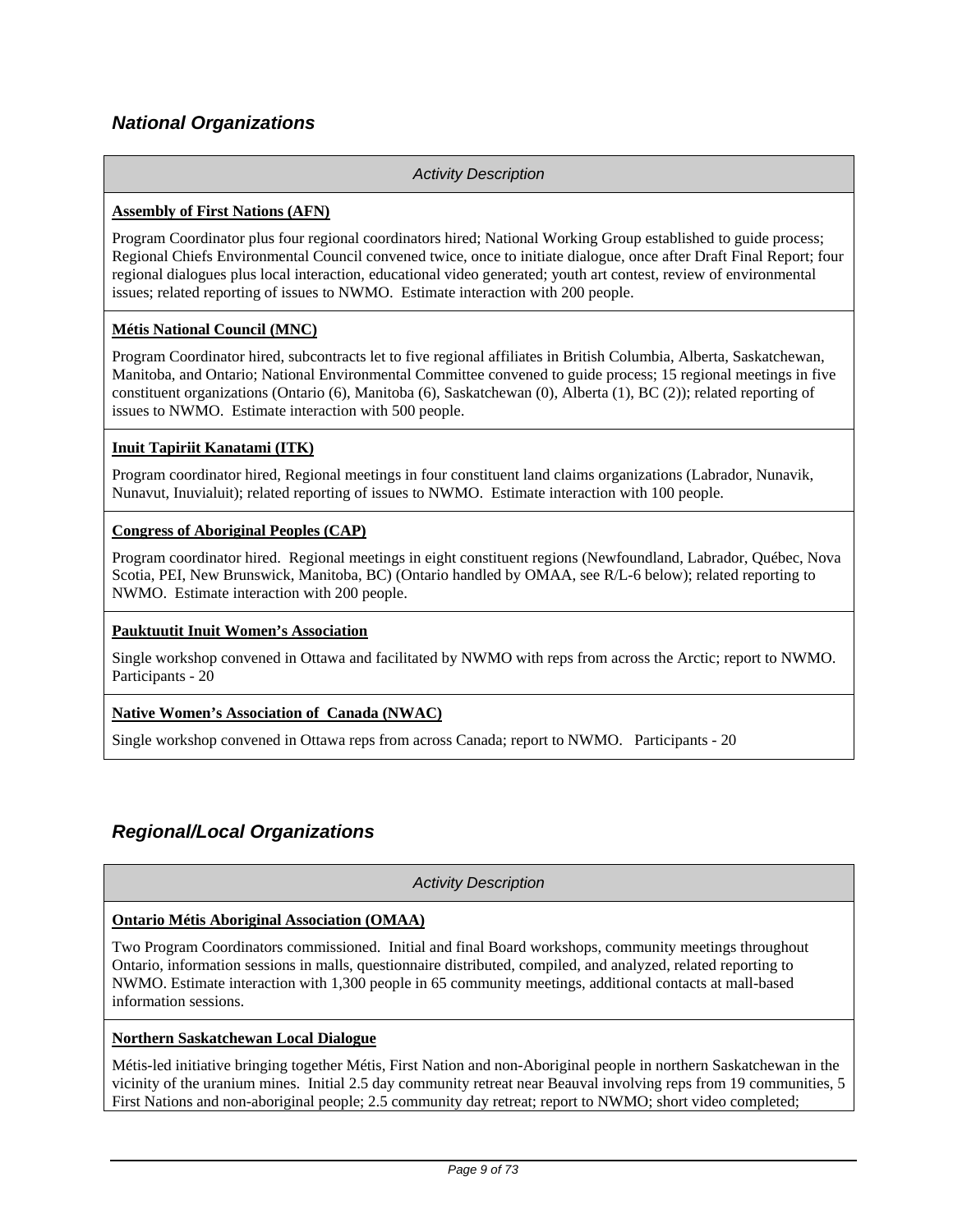proposal received for development of native language. Second event held in La Ronge in response to the Draft Study Report. Third event held in Isle a la Crosse involving youth. Estimate interaction with 300 people.

#### **The Eabametoong First Nation, Fort Hope Ontario**

Elder-led initiative in the community; many meetings and discussions; reporting to NWMO; proposal for development of native language capacity and for ongoing dialogue involving their communities and others. Elders' group includes about 20 but estimate interaction with 100 people.

#### **East Coast First People's Alliance (ECFPA), New Brunswick**

Single 2-day meeting convened in Bathhurst, NB; report to NWMO. 20 participants. Survey compiled involving 262 people.

#### **The Western Indian Treaty Alliance (WITA)**

Working Group established involving representatives from all three constituent organizations (Congress of Aboriginal Peoples of Saskatchewan Inc., Indian Council of First Nations of Manitoba Inc., and Native Council of Canada – Alberta). Initial workshop followed by meetings in Edmonton, Regina, and The Pas. Report to NWMO. Estimate interaction with 60 people.

#### **Atlantic Policy Congress of First Nation Chiefs (APCFNC)**

Pre-DSR activity involved Meetings held in Fredericton, NB and Truro, NS; report to NWMO. 25 participants. Post DSR activity included 2 focus groups (Big Cove and Fredericton) and a regional meeting in Halifax. Estimate interaction with 60 people.

#### **Union of New Brunswick Indians (UNBI)**

Half-day meetings in each of the 15 First Nation communities in New Brunswick all held in July 2005. Related reporting to NWMO. Estimate interaction with 200 people.

#### **Federation of Saskatchewan Indian Nations (FSIN).**

Eleven information/education sessions held in First Nations across Saskatchewan in July and August 2005. Related reporting to NWMO. Estimate interaction with 150 people.

The total level of resources provided by NWMO to support these activities to date is in the order of \$2 million. In addition to the direct financial resources, the NWMO sought to support the Aboriginal-led dialogues in other ways, through information sharing, briefings, and training. When required, information (print and video) was transferred electronically to facilitate its integration in the education materials being prepared specifically for use in the Aboriginal Dialogues. By invitation, NWMO representatives participated in many of the dozens of meetings convened through the above programs as resource people.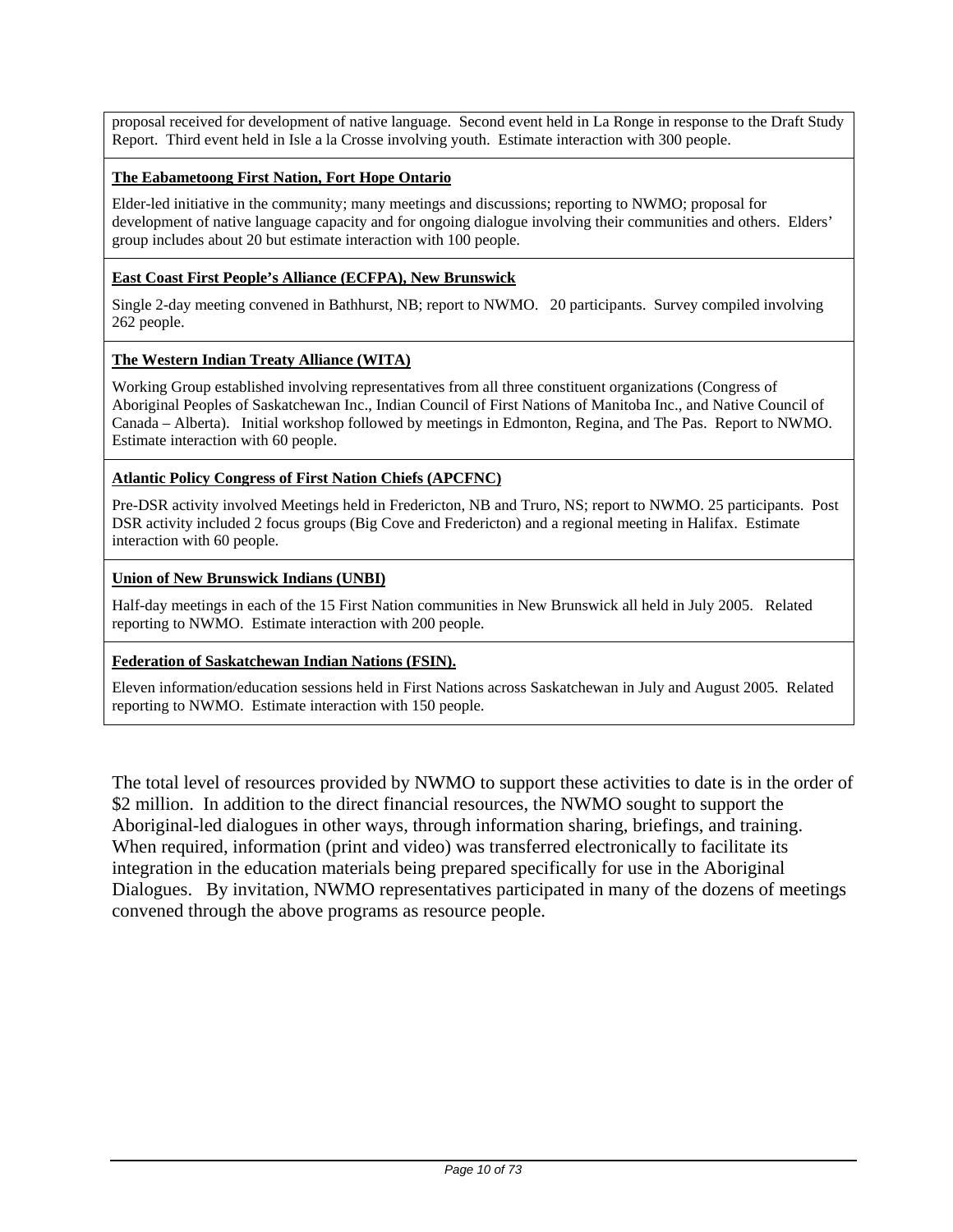## **Involving Aboriginal People in NWMO Activities**

An ongoing effort has been made to involve Aboriginal peoples in all NWMO activities. With few exceptions Aboriginal people have been invited and/or have participated including: the NWMO Scenarios Team, Ethics Roundtable, National Citizen's Dialogue on Long-Term Management of Used Nuclear Fuel, National Stakeholders and Regional Dialogues, Nature of the Hazards Workshop, Community Dialogue Planning Workshop, and Post Draft Study Report Regional Dialogues.

## **Aboriginal Language Capacity**

An issue that is of significant concern is the current limited capacity to express the technical and social issues of nuclear waste management in Aboriginal languages. In the Eabametoong First Nation Dialogue led by an Elders' Working Group, all meetings have taken place in Ojibway including those in which NWMO has participated. In its work, Pauktuutit Inuit Women's Association translated all of the NMWO presentation into Inuktitut.

Proposals were received from two organizations (Eabametoong First Nation, Fort Hope Ontario; Askiy Consultants Inc., Isle a la Crosse, Saskatchewan) to work on developing Aboriginal language capacity. As an early exercise, translation of the Executive Summary of the Draft Study Report into Ojibway, Cree, and Oji-Cree was undertaken. In completing these translations, significant difficulty was encountered because words in the Aboriginal languages do not exist for many of the needed concepts, materials, and processes. As a result, while other translations were considered, they were not undertaken at this time pending development of a longer term Aboriginal language capacity. The NWMO envisions working collaboratively on such an initiative with the Aboriginal community and others.

## **Traditional Knowledge Workshop.**

Joanne Barnaby of Hay River, Northwest Territories, was commissioned to develop a background paper on Traditional Knowledge, and then design, implement and report on a workshop on Traditional Knowledge and Aboriginal Wisdom. The workshop took place in Wanuskewin Heritage Park outside of Saskatoon in the fall of 2003, and participants included elders and holders of traditional knowledge, practitioners and academics. The Workshop discussed how Traditional Knowledge could help inform or guide the NWMO and its study on the long-term management of used nuclear fuel.<sup>3</sup> The insights that emerged from the workshop were fed into development of an Ethical and Social Framework for testing any proposed long-term approach to managing used nuclear fuel over the long term.<sup>4</sup> For her part, Ms. Barnaby also subsequently served as rapporteur to the Elders' Forum held in late August, 2005 and described below.

 $\overline{a}$ 

<sup>3</sup> Results of The Traditional Knowledge Workshop are summarized in Barnaby, 2003. *Drawing on Aboriginal Wisdom – A Report on the Traditional Knowledge Workshop.* NWMO Background Paper 8-3. Available on-line at http://www.nwmo.ca/adx/asp/adxGetMedia.asp?DocID=285,282,199,20,1,Documents&MediaID=1001&Filename=83 \_NWMO\_workshop\_report.pdf

<sup>&</sup>lt;sup>4</sup> See Appendix 7 of the NWMO Final Study Report, Choosing a Way Forward, available at **http://www.nwmo.ca**.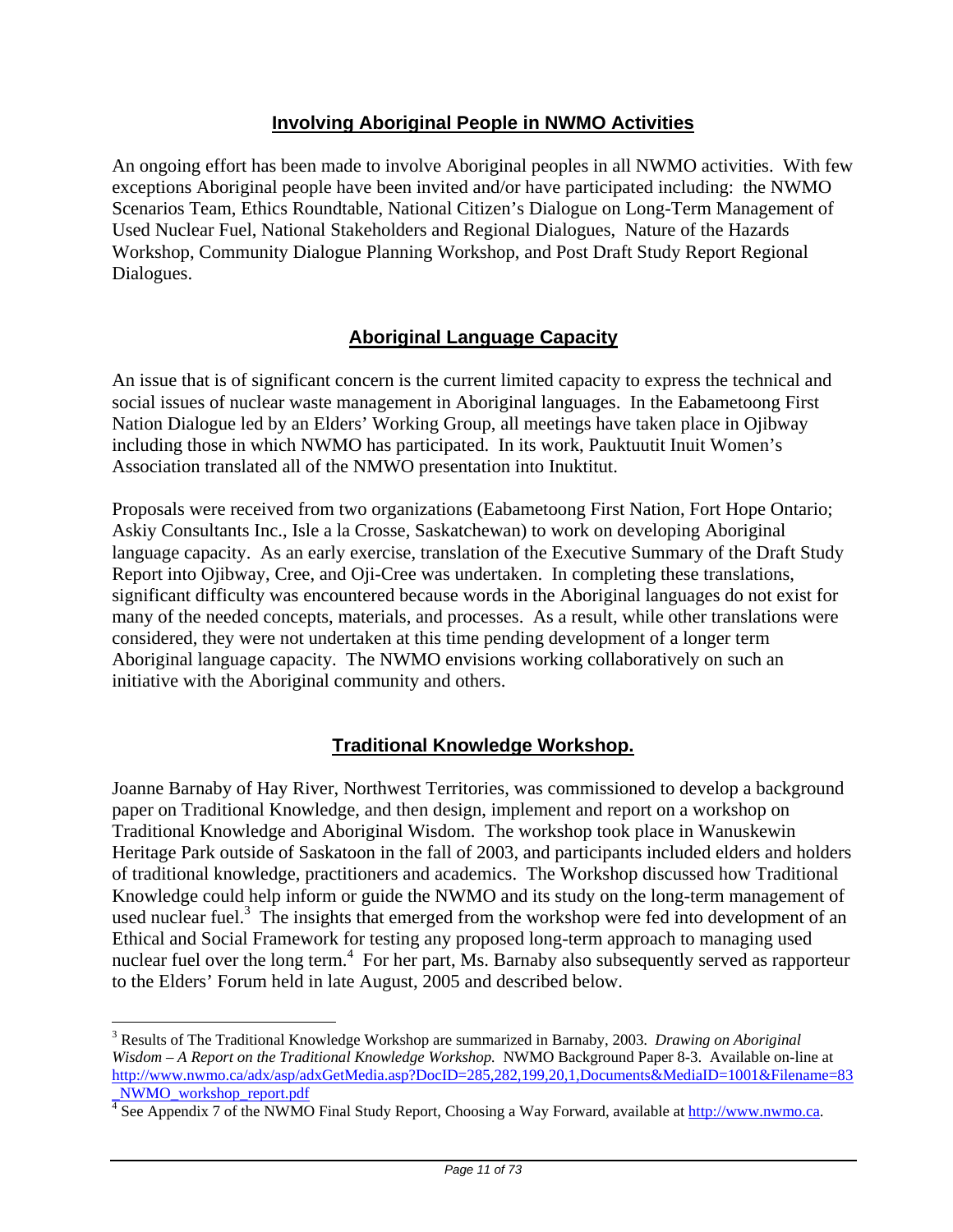## **Elders' Forum**

Throughout the Aboriginal Dialogue and consistent with what was voiced at the Traditional Knowledge Workshop, there has been a consistent call to bring Aboriginal Traditional Knowledge to bear as an equal partner to "western science." The process of bringing Aboriginal Elders and their knowledge into deliberations is a long-term and continuous one. How best to achieve an effective working partnership between Aboriginal Traditional Knowledge and western science is not well understood and all concerned, including and in particular the NWMO, have much to learn on this front.

As one important step in this continuing process, and strongly supported by the Advisory Council, the NWMO convened an Elders' Forum in Ottawa, August  $25 - 27$ , 2005. Participants were drawn from across the country and included the complete spectrum of Canada's Aboriginal community. In total, there were 48 participants including 23 Elders (originally suggested by the local, regional, and national organizations who had received support from the NWMO), 19 "young" people named by the Elders in a support role, a special translator (Inuktitut) and five individuals from the Nuclear Waste Management Organization. Results of the Forum have been fed into the process of designing NWMO's ongoing Aboriginal Dialogue.5

## **Reactor Tour, Pre-Report-Release Briefings**

In September 2004, NWMO facilitated a tour of Pickering Nuclear Generating Station, for staff at the various national and regional Aboriginal organizations who were managing and implementing the National Aboriginal Dialogues at that time. The tour was designed not only so participants could tour the station and used nuclear fuel management facilities but also to make direct contact with the station personnel, should they wish to pursue additional information about station operations or used fuel handling. More such tours were subsequently requested and inevitably will be repeated in the future.

For both the Draft Study Report and Final Study Report, participating organizations were offered the possibility of receiving a briefing prior to report release.

 $\overline{a}$ 

<sup>5</sup> Results of the Elders' Forum are summarized in Barnaby, 2005. *Report of the Elders' Forum.* Available on-line at http://www.nwmo.ca/Default.aspx?DN=1428,1002,988,20,1,Documents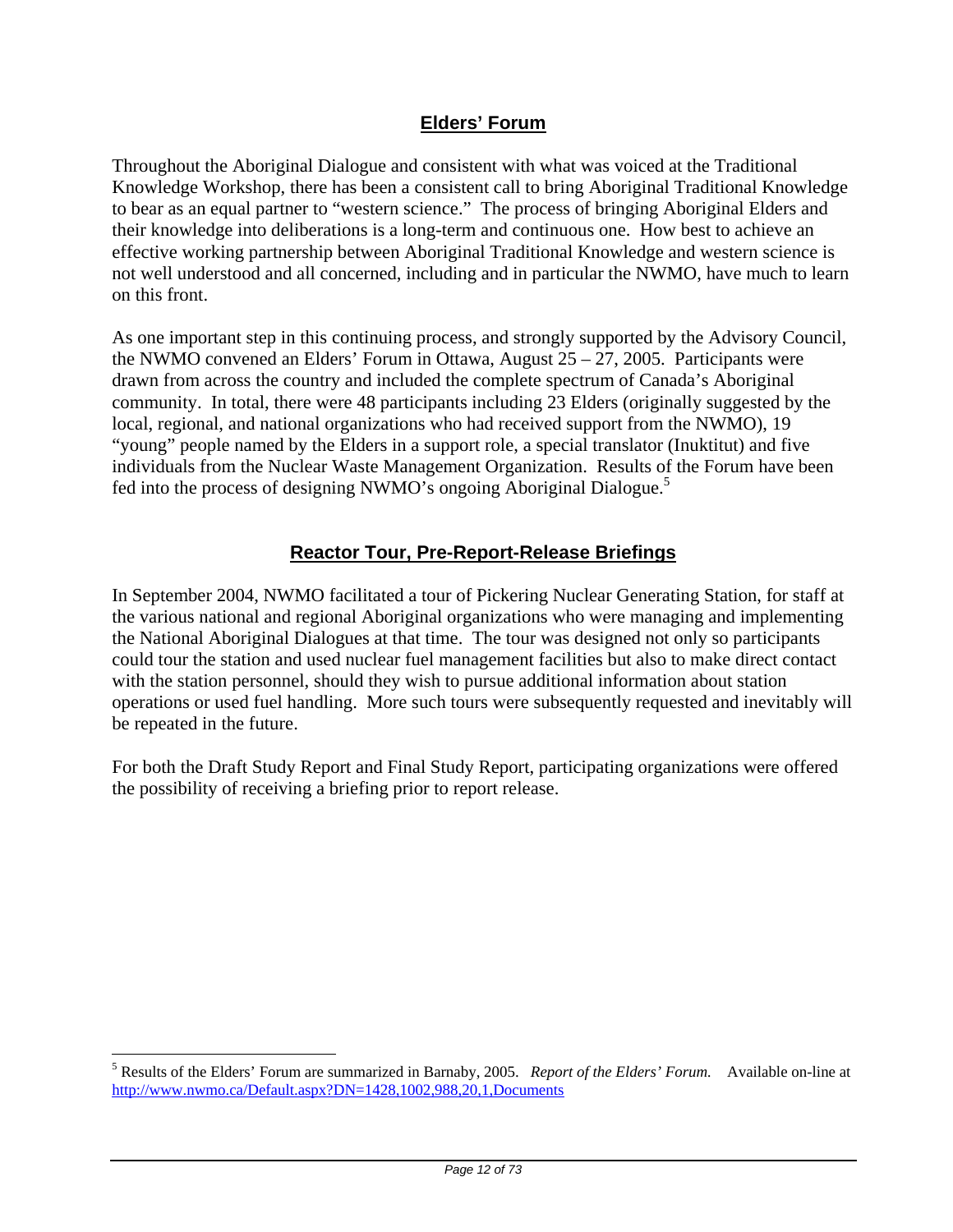## **4. What the NWMO Heard**

Each organization filed reports that describe their own unique perspectives and comments. In the NWMO Final Study Report, these insights are integrated throughout the text as well as being the subject of Aboriginal-specific sections. In addition to the detailed program descriptions summarized above, Appendix 2 provides a listing of the major perspectives and insights that emerged from each of the processes supported through the NWMO Aboriginal Dialogue.

Below, a further summary of perspectives arising in the Aboriginal Dialogue is offered. Readers are cautioned that in developing this kind of summary, judgements were required in the writing process that may have subtlety altered meanings in un-intended ways. Some 55 reports consisting of hundreds of pages of text have been reduced in the summary below to a few pages. Therefore to ensure a full understanding of the perspectives of each organization, readers are urged to consult the primary documents produced by the Aboriginal organizations themselves, all of which are available on-line at http://www.nwmo.ca.

## **Overarching Perspectives and Concerns**

**Safety.** The highest priority concern expressed is for safety and security for people and the environment.

**Fairness in the Distribution of Costs, Benefits, and Risks.** The Aboriginal community is gravely concerned that the costs, benefits and risks related to this issue be fairly distributed. Many suggested that urban dwellers will argue that a more northern and rural location, where most Aboriginal communities are found, would be a preferable site for waste management facilities because it would be considered "remote" from concentrations of population and therefore safer. However, in their view this kind of attitude unfairly characterizes the north as "empty" of people when in fact it is the home of Aboriginal peoples and other northerners. Many Aboriginal peoples feel that few if any benefits realized by nuclear energy have accrued to them. In fact, some feel they have been negatively impacted by components of the nuclear fuel cycle, such as uranium mining. For them, the idea that traditional Aboriginal territory would be targeted for hosting a waste management facility is both unfair and unacceptable. However, others see the potential for gain from a waste management facility in terms of long-term economic and social stability and have expressed an interest in perhaps further exploring the idea. But, they need to be assured the safety and security for people and the environment can be maintained; this is a non-negotiable requirement. In addition to the above perspectives, concern was expressed that financial leverage may be used to persuade an economically depressed Aboriginal community to accept the used nuclear fuel. This would be unfair and inappropriate.

**The Issue of "Consultation."** This is a complex legal issue concerning how Aboriginal peoples see "consultation" under the Canadian Constitution. Almost every organization participating in the Aboriginal Dialogue argued that our Aboriginal dialogue is not "consultation" as required by their interpretation of the law.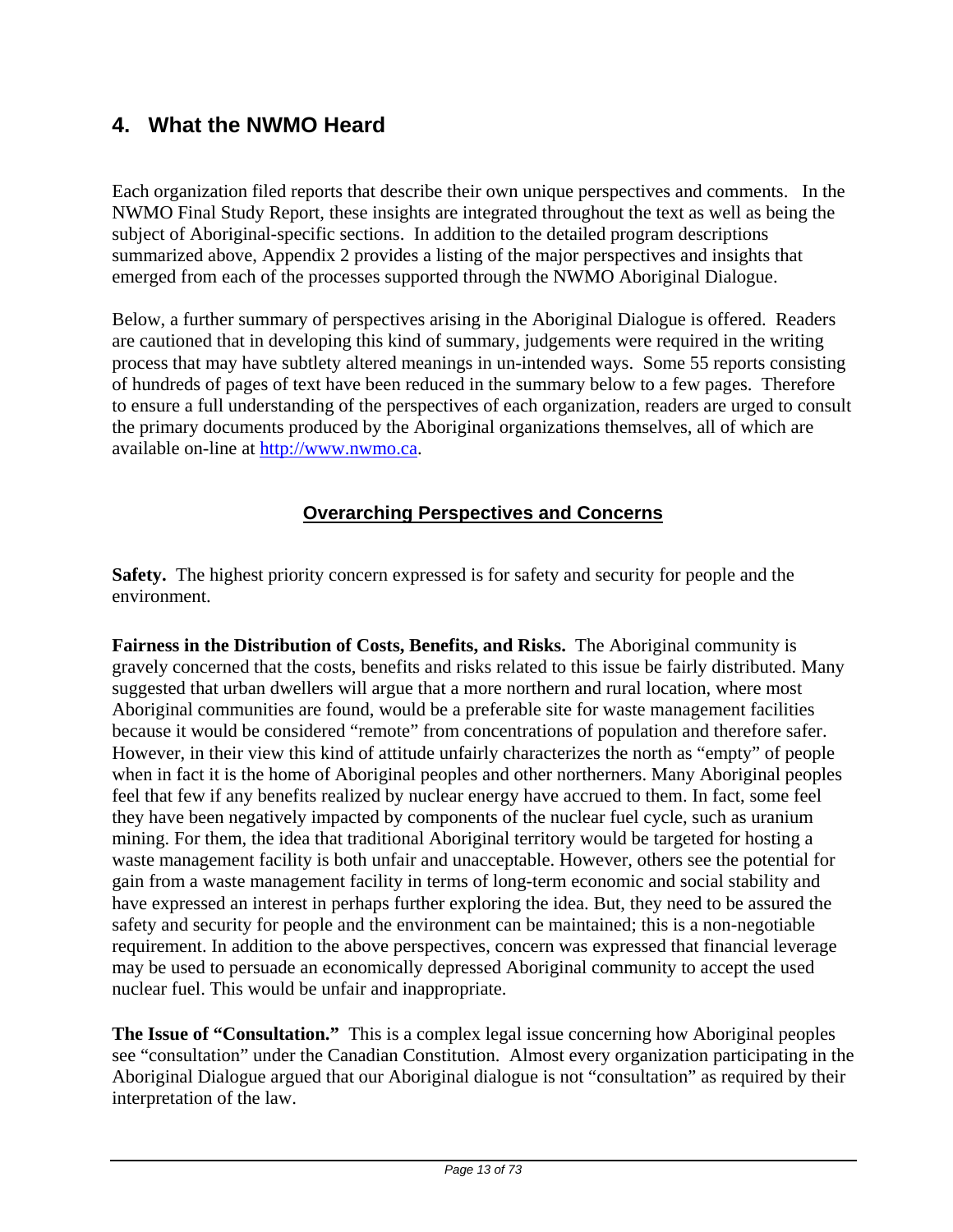**Trust and Integrity.** A deep suspicion towards government, the nuclear industry, the power utilities, the Nuclear Waste Management Organization, and this Dialogue was commonly expressed. Many voiced a specific discomfort with the make-up of the NWMO Board, arguing that its composition by appointees from the waste owners diminishes the credibility of the organization and is inconsistent with the "arms-length" status recommended by the Seaborn Panel. Many Aboriginal peoples commented more generally on their experiences with various industries and government, saying they had lost trust in these institutions and in some cases even feared harm would come to their communities and traditional territory from a nuclear waste management system. However, others argued that it was now time to re-engage – on the right foot – to contribute to finding the needed strategy for managing used nuclear fuel over the long term, and working collaboratively based on mutual respect and integrity. As part of this concern, the need to include all components of the Aboriginal community was voiced.

**Recognition of Aboriginal Rights, Treaties and Land Claims.** Many participants in the Aboriginal dialogues expressed concern that the *Nuclear Fuel Waste Act* does not mention, and that the NWMO has not made explicit, reference to respecting Aboriginal rights, treaties and land claims. For these individuals, a first step in establishing the needed trust would be a formal commitment on the part of the NWMO to respect Aboriginal rights, treaties and land claims.

**Aboriginal Traditional Knowledge.** In September 2003, NWMO convened the Traditional Knowledge workshop described previously. In subsequent discussions initiated through the Aboriginal dialogues, more was contributed regarding Aboriginal Traditional Knowledge as various Aboriginal participants added insight.

We have learned that Aboriginal Traditional Knowledge includes both an understanding of nature and of human relationships. It sees humans as part of the environment and spirituality a component of all relationships. It honours the wisdom of elders, whether they be from Aboriginal or non-Aboriginal communities. It looks to collective benefits for both the short and long term, and uses the concept of considering implications of today's actions for at least seven generations.

Traditional Knowledge provides rules for protecting the land while using it; clarifying and enhancing relationships amongst users; assisting in the development of technologies to meet the subsistence, health, trade and ritual needs of local people; and helping to create a world view that incorporates and makes sense of all of these in the context of a long-term, holistic perspective in decision-making.

Table 1 below offers two perspectives on the nature and breadth of Aboriginal Traditional Knowledge that came to us through the Dialogues.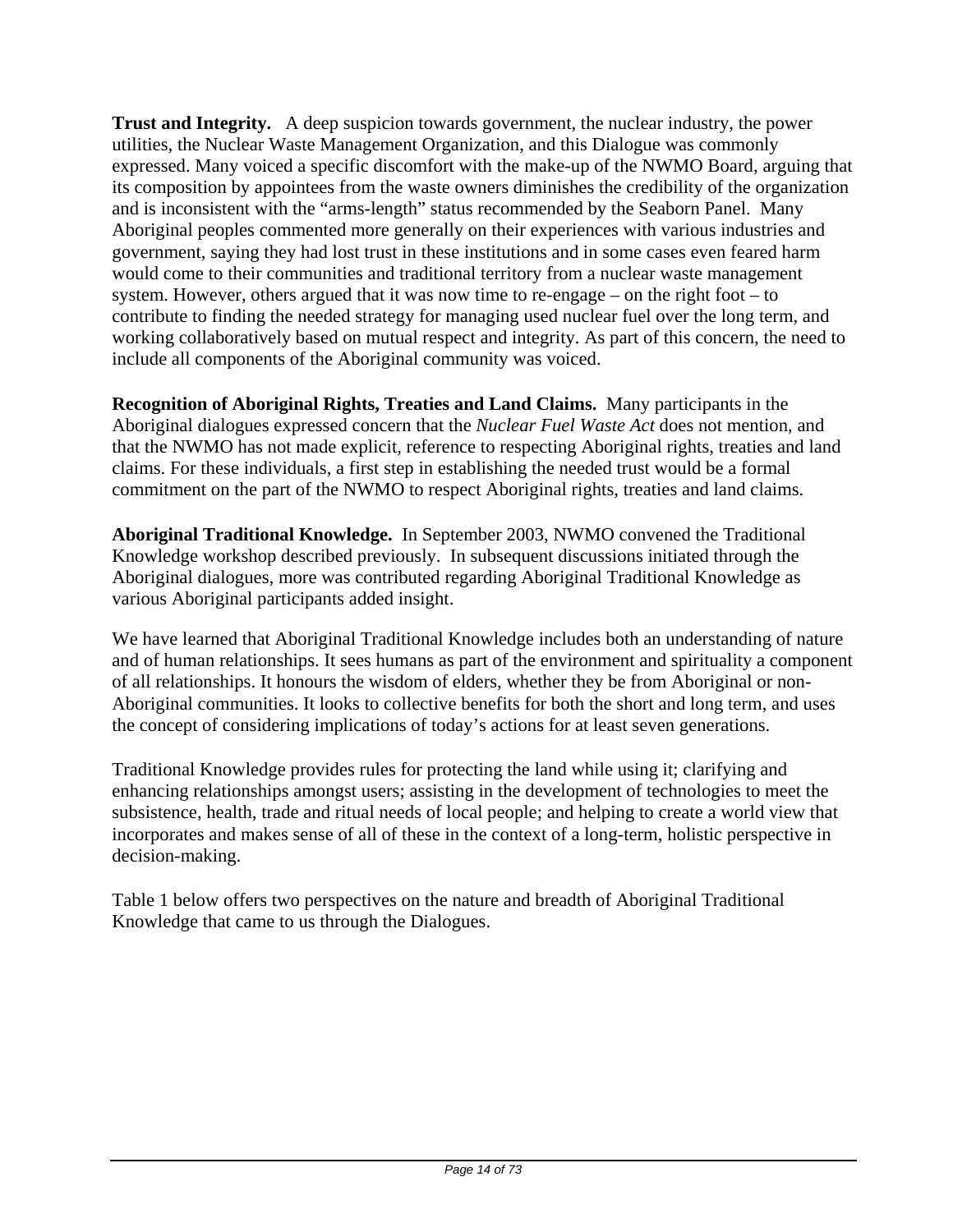## **Table 1. Perspectives on the Nature and Breadth of Aboriginal Traditional Knowledge**

The Centre for Indigenous Environmental Resources in Winnipeg identifies four aspects of Traditional Wisdom and Knowledge:

**Process related insight.** This is about who talks, when to talk, how to talk, and the appropriate protocols for relationship building and decision-making;

 **Special knowledge related to the land.** This is site specific, and can be held by not only indigenous people but also by anyone who has long lived on the land;

 **Values.** These reflect the special importance of the environment, recognition that humans are part of that environment and a commitment to a holistic perspective that sees the encompassing system as much as the component parts; and

**Spirituality.** This serves as a weave across everything, but there is no single expression.

In work commissioned by the Métis National Council, Métis Traditional Knowledge is described as "a complexity of inherent and intrinsic wisdom" held and expressed in four realms, or four "wisdoms" that include:

**Wisdom of Life** – encapsulates the wisdom of Métis women, as nurturers of life;

**Wisdom of Earth –** encapsulates the wisdom of Traditional Resource Users, offering the complementary wisdom to Western scientific knowledge; touching on the ecological, geological and biological sciences from a Métis, applied perspective;

**Wisdom of Community –** Métis community collective wisdom, gathered through dialogue, social interaction, relationships among family and friends, relationships in business; and

**Wisdom of the Spirit –** encapsulates the Traditions and Culture of the Métis Nation, including adornment (sash), music (fiddle), dance, visual and performing arts.

Participants in our Aboriginal Traditional Knowledge Workshop identified five values or principles associated with Traditional Management Practice:

**Honour** the wisdom that can be garnered from speaking to the elders in both the Aboriginal and non-Aboriginal community.

**Respect** the opinions and suggestions of all who take the time to provide insight into the process.

**Conservation**, particularly as it applies to consumption of electricity.

**Transparency**, particularly when NWMO (the producer of the problem) has to suggest the solution.

**Accountability** so those responsible (whether for the concept or delivery) are held to high account by the public for actions, given the nature of the problem.

These principles served as significant influence on development of the NWMO assessment framework, particularly the ethical principles. Applying these principles (for example in any NWMO process) would involve the elders and wisest speaking first, praying for assistance to make good decisions, constantly growing and evolving with new insights, involving the whole community, and considering the consequences of decisions we make today on seven generations into the future. It would recognize that people are part of and guardians of the land, understand and apply the consequences of breaking traditional law, and ensure strong accountability is integrated into the management strategy. This would involve consideration of the biophysical, economic,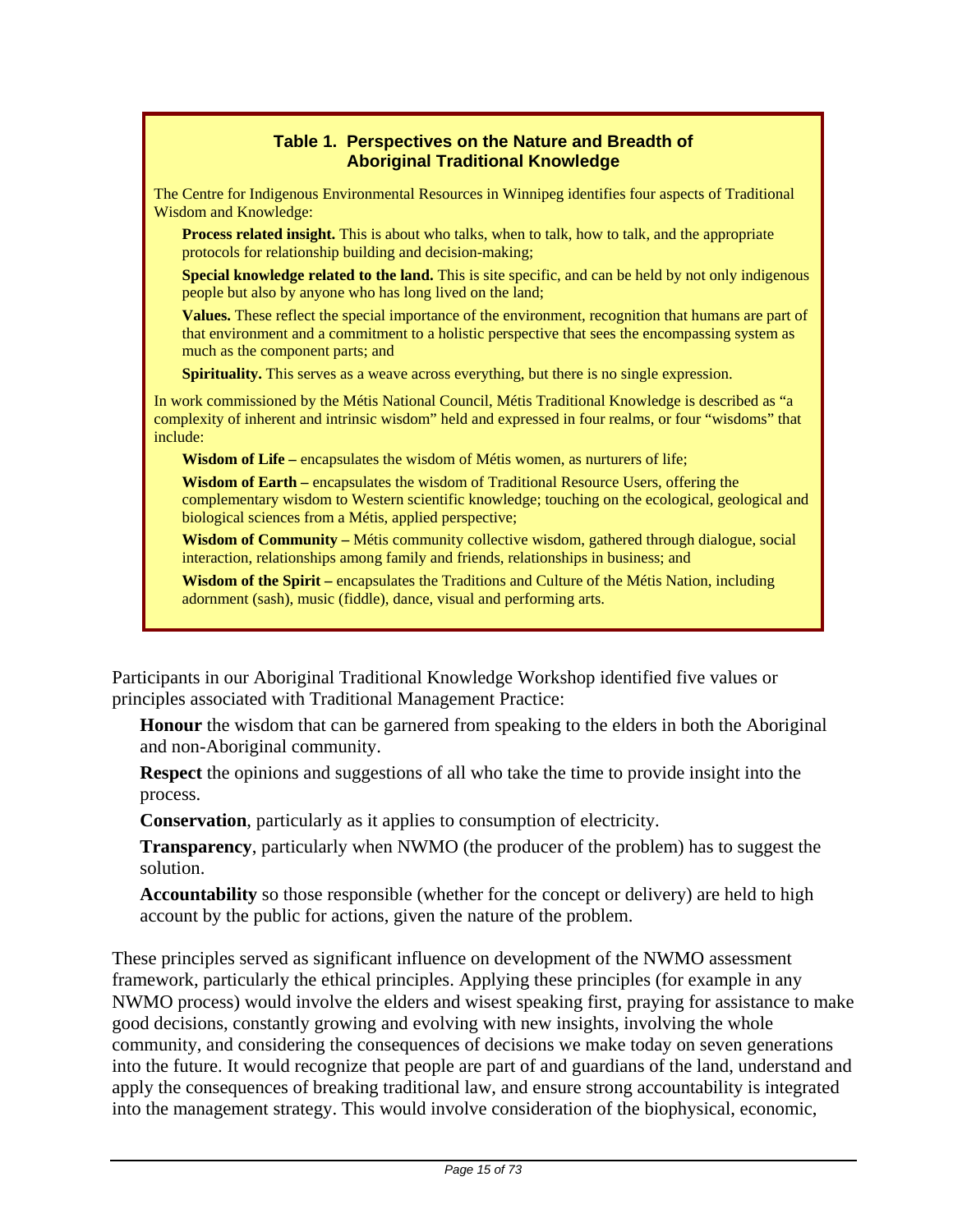social, cultural and spiritual aspects of the environment while maintaining an emphasis on interrelationships.

Many Aboriginal peoples expressed a frustration that they did not see in the work of the NWMO, a concrete reflection of Aboriginal Traditional Knowledge. They pointed out that an intellectual understanding of another culture is not the same as respecting that other culture, accepting differences and applying the insights from it. From another perspective, a number of Aboriginal peoples argued that the treatment of Aboriginal Traditional Knowledge by the NWMO serves to create a sense of paternalism. From their point of view there seems to be a calculated overemphasis on Traditional Knowledge that masks any sense that Aboriginal peoples have insight and knowledge simply as people in their own right. However yet others suggested that because nuclear waste is so "new," Traditional Knowledge has little to offer the design and implementation of a management strategy.

For the NWMO, with its roots in western culture, there is still much to learn about Aboriginal Traditional Knowledge and how it can be respectfully and effectively integrated into decisionmaking processes as an equal partner with western-based "scientific" insight.

**Responsibility.** There were two distinct aspects of "responsibility" expressed in the Aboriginal dialogues. First, there is an absolute consensus that Aboriginal peoples have a special relationship with the "land" and a strong commitment to honour and protect the environment is attached. Quite distinct from that sense of responsibility is the attitude of Aboriginal peoples towards the issue of managing used nuclear fuel. On this topic, the Aboriginal community is split. On the one hand, some pointed out that Aboriginal peoples were not involved in the decision of whether or not to proceed with the creation of used nuclear fuel in the first place, and thus the responsibility for addressing the used fuel issue is not theirs. However, others spoke of the responsibility of Aboriginal peoples and all Canadians to manage these wastes because of the overarching implications for people, regardless of origins, and the environment. They signaled a desire to play a part in designing the management strategy. Even though nuclear fuel waste was not created by Aboriginal peoples, they see the need for action sooner rather than later to address the issue.

**Continuity of Engagement.** Regardless of positions taken on the work of the NWMO, there was a consistent call for an ongoing effective engagement program to help design and implement the way forward. There was some call for creating an independent oversight capacity for Aboriginal peoples covering any plan that is put into effect. All emphasized the need for information that is culturally and linguistically appropriate to ensure effective engagement and a dominant theme was an emphasis on the need to engage directly with the local communities that might be affected by any management strategy. Many said that there is a need to involve Elders because of their wisdom and experience, and young people since they will be the ones addressing this matter in the future. There was a call for "building bridges for young people to develop their views, to carry traditional ways in new and different ways." A majority of the participating Aboriginal groups, either formally or informally, expressed concerns that representation of Aboriginal peoples within NWMO teams and as staff people is inadequate. They would like to see this addressed as we proceed to implementation.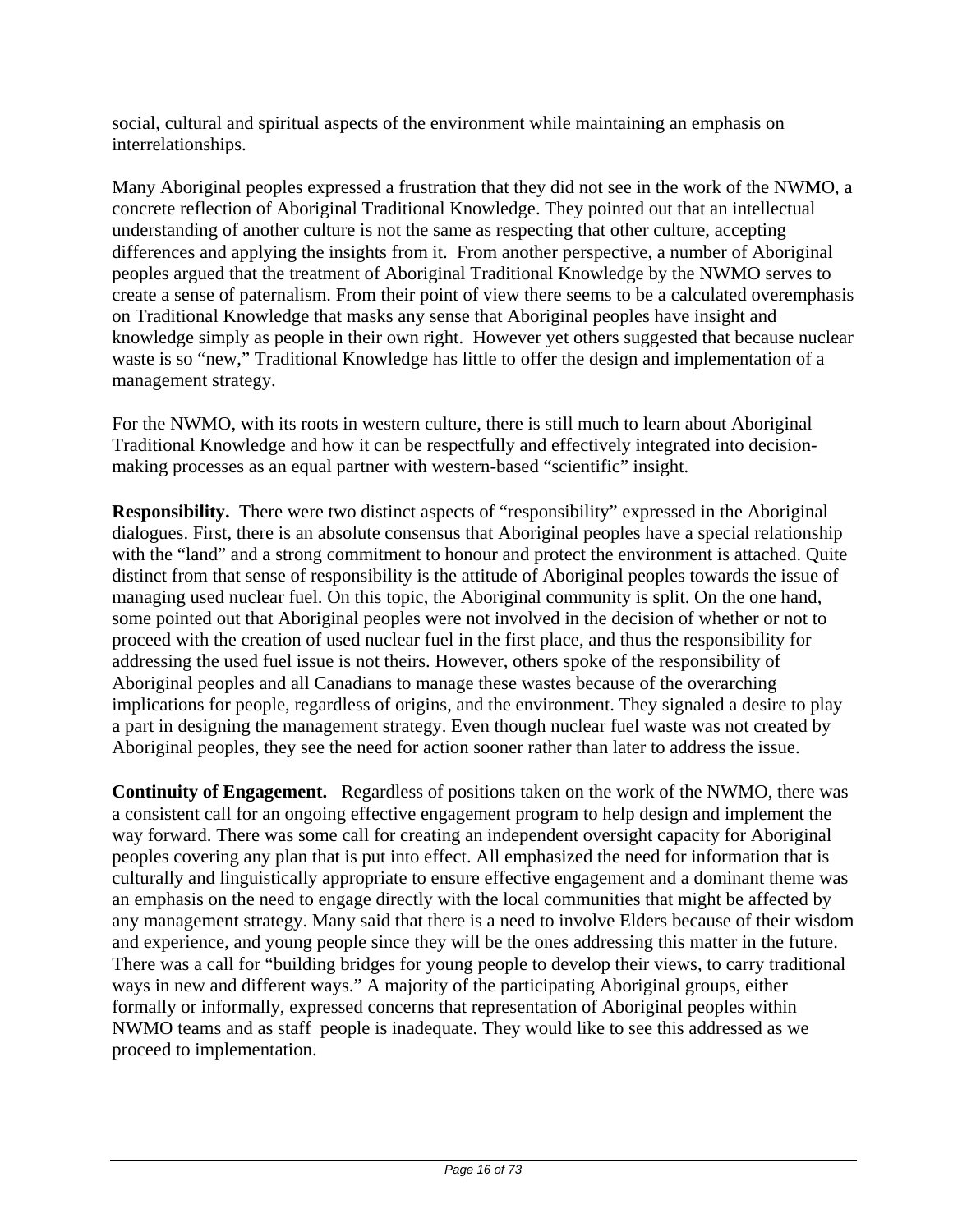**Energy Policy.** Many Aboriginal participants spoke in favour of reducing the use of energy in general and nuclear energy in particular. They argued that the waste management issue cannot be fully resolved without a broad discussion of energy policy and the long-term role of nuclear energy. Further, they suggested there is a need to address the full cycle of nuclear materials from mining through long-term management of waste, including low and intermediate level radioactive wastes. An underlying issue here was a concern that resolution of the used-fuel management issue would open the door for expansion of nuclear energy.

**Transportation.** Significant concern was expressed about the risks associated with transportation.

**Waste Importation.** Waste importation is not acceptable to most Aboriginal peoples and there is concern that this is not explicitly rejected in the *Nuclear Fuel Waste Act*. Some concern was expressed that the North American Free Trade Agreement might force Canada to import nuclear waste from the United States, and this could be extended to bring in waste from other countries. Some called for a specific law prohibiting importation.

**Reprocessing.** Discussion about reprocessing produced mixed messages. On the one hand, many aboriginal participants signaled support for ongoing research related to reprocessing (and partitioning and transmutation) in the hopes that scientific breakthroughs would lead to new ways of reducing the hazard of used nuclear fuel. On the other hand, because the current approach to reprocessing generates plutonium – a material used for weapons – some called for an absolute ban on reprocessing in any form.

**Retrievability and Maintenance of Choice for Future Generations.** Many were supportive of maintaining a capacity for retrievability in the hopes that ways of reducing the risk or further using the used fuel would be discovered in the future. They also confirmed the need to leave options open so future generations could re-visit today's decision and make decisions that were right for them.

**Education and Knowledge.** The need for education and more transfer of knowledge about the issue of long term management of used nuclear fuel was a strong theme. Many called for a more effective balance of perspective from within and outside the nuclear industry than had been noted to date. The Elders' Forum called for creation of a scholarship to support long-term Aboriginal knowledge and skill enhancement on this issue. They also emphasized the need to focus learning and exchange activities at the grass roots level.

**Research.** There is a belief that more research is needed on such topics as the nature and extent of associated risks, the nature of potential costs and benefits (social, cultural, environmental, economic), methods for eliminating the hazardous nature of nuclear fuel waste, development of alternative energy sources, and improving and demonstrating the performance of storage containers. As well, there are calls for conducting research and monitoring of international research efforts concerning advanced technologies for the reprocessing, partitioning and transmutation of wastes as well as Traditional Knowledge and its application.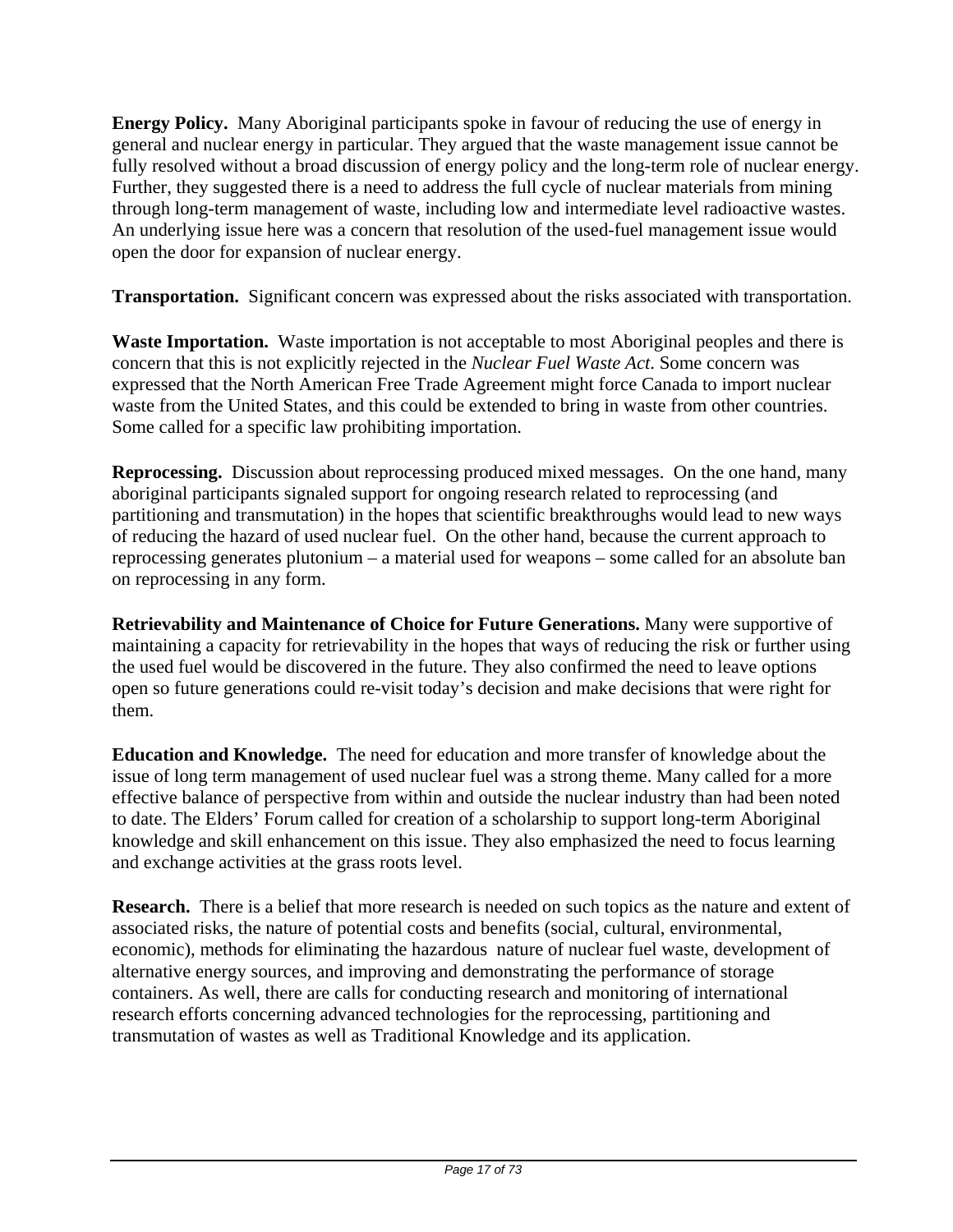## **Perspectives on the Various Alternatives Initially Considered by the NWMO**

## **1. Perspectives on the Initial Screening of Methods**

In NWMO's second discussion document (Understanding the Choices, Chapter  $4)^6$  the initial screening of methods shown below in Table 2 was offered by NWMO's Assessment Team. During the Aboriginal Dialogue many questions were posed about some of the alternative methods, particularly disposal in space. However, for those that reviewed and commented on this initial screening of methods, general support was signalled. As noted above, comment on reprocessing was mixed with some agreeing with the "watching brief" approach in the hopes that scientific effort would bring a breakthrough that would reduce the potential hazard from used nuclear fuel with others arguing for an immediate ban on reprocessing to be entrenched in law because of the production of plutonium that could be used for weapons.



## **2. Perspectives on the Three Options Subject to Detailed Review.**

 $\overline{a}$ 

Of all the comments received through the Aboriginal Dialogue, leaving the used fuel at reactor site was the most favoured. Those arguing this position found it the fairest, felt that not having to transport it was a significant advantage, and pointed out the ease of retrieval (maintenance of choice for the future), the existence of technical capacity already in place at the reactors and the

<sup>6</sup> *Understanding the Choices*, NWMO's second discussion document is available on-line at www.nwmo.ca.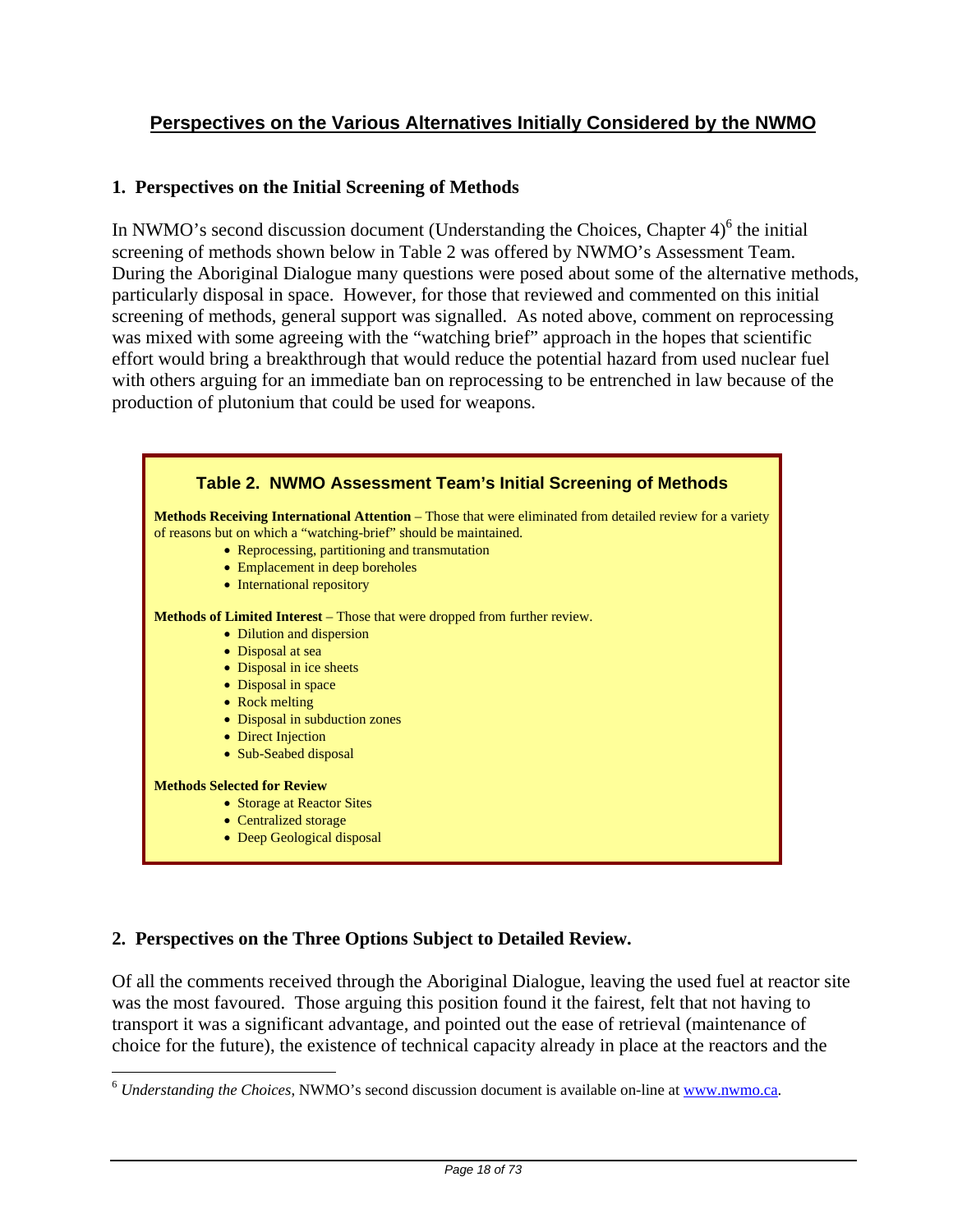knowledge and understanding already in place in the local community. They also argued that keeping the used fuel in the public eye would serve to encourage effective management.

Deep Geological Disposal was the least favoured with arguments against its use centering on issues of spirituality related to the land, environmental and safety concerns, transportation, reduction of capacity to retrieve, and a concern that putting the waste out of public view would undermine effective management.

However, the above perspectives were not universally held. When the very long term was considered, leaving the used fuel adjacent to the existing reactors was seen by some as seriously problematic for the safety of people and the environment. Some argued that a single simple course of action should be taken that involved developing a deep repository as quickly as possible.

## **Perspectives on the Proposed "Adaptive Phased Management" Approach**

Reaction voiced in the Aboriginal dialogues to the NWMO's Adaptive Phased Management approach varied from a kind of cautious support (with caveats) by some, hesitation to make comment by others, and opposition from yet others.

## **1. Cautious Support with Caveats**

The Inuit Tapiriit Kanatami (ITK), Métis National Council (MNC), the Ontario Métis Aboriginal Association, La Ronge Community Workshop, Northern Saskatchewan, and the Western Indian Treaty Alliance all signaled qualified support for an Adaptive Phased Approach.

For the ITK, while they are not committed to eventual deep isolation and containment, the appeal of the proposed approach comes from the long-term phasing, the time provided for further discussion while the waste is held at reactor site locations, and an overall focus that is away from Inuit lands..

The MNC found that the Adaptive Phased approach "best reflects the Métis world view" and concern for human health, environmental security, security at the site, responsibility for the site, transportation, and cost efficiency of concept. However, they strongly emphasized that implementation should be results driven, not timeline driven.

Through the early OMAA dialogue prior to publication of the Phased Adaptive Management approach in the Draft Study Report, a majority indicated support for continued reactor site storage followed by centralized storage with deep burial last. With review of Adaptive Phased Management, OMAA was supportive. They noted that it "allows for scientific progress, easy retrieval, and highlights environmental issues." Further, they found that it "seems to take the process along a path that Traditional Knowledge would approve."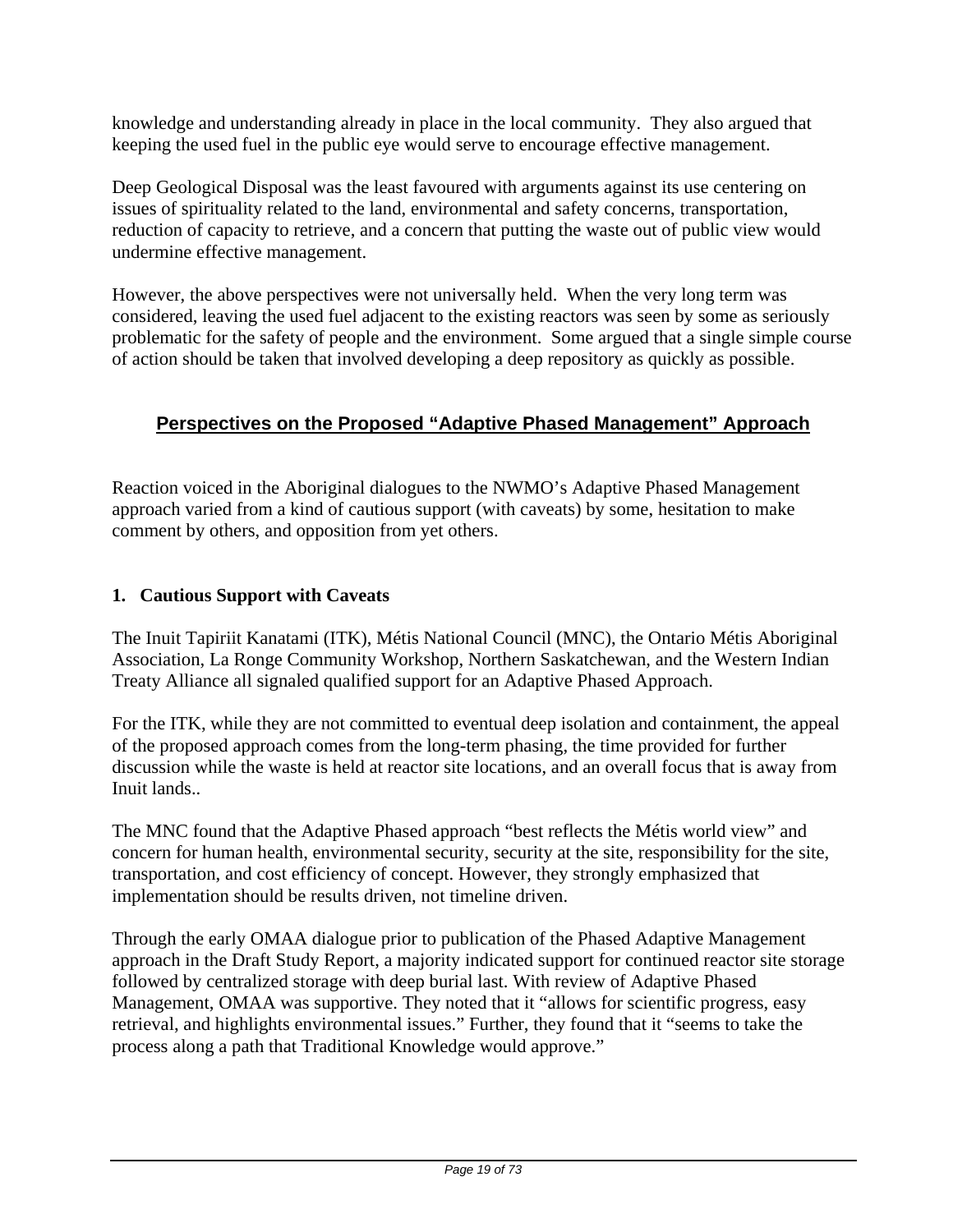In the La Ronge Community Workshop which included Métis, First Nations, municipal, and mining company participants, general support was reported. The Western Indian Treaty Alliance argued strongly for a simple approach that would move to deep isolation and containment as soon as possible.

Within this envelope of cautious support, the majority argue for a limit to the production of nuclear waste and a shift to other forms of energy.

## **2. No Comment**

A number of Aboriginal organizations did not feel they were in a position to make a proper evaluation of the recommended approach. These included the Assembly of First Nations, Atlantic Policy Conference of First Nation Chiefs, Union of New Brunswick Indians, and Federation of Saskatchewan Indian Nations. Some of these also argued that full "consultation" had not yet taken place and therefore they were unwilling to offer an assessment of Adaptive Phased Management.

## **3. Opposition**

Two organizations voiced opposition to Adaptive Phased Management, the Native Women's Association of Canada (NWAC) and the Congress of Aboriginal Peoples (CAP).

NWAC's opposition is based on:

- $\geq$  lack of awareness on behalf of Aboriginal peoples in the communities that may be directly impacted,
- $\rightarrow$  the risks outweigh benefits for a remote community,
- $\triangleright$  transportation poses unknown risks,
- <sup>¾</sup> incorporation of Traditional Knowledge is as yet unknown,
- $\triangleright$  waste importation may occur,
- $\rightarrow$  there is no assurance that the amount of waste will ever be limited,
- <sup>¾</sup> there is no discussion of pursuing alternative energy options, and NWMO is "suspect" because it is driven by the waste producers themselves.

In the case of CAP, they see the recommendation as a simple reworking of the AECL deep disposal concept which they find not proven from a safety perspective and unacceptable.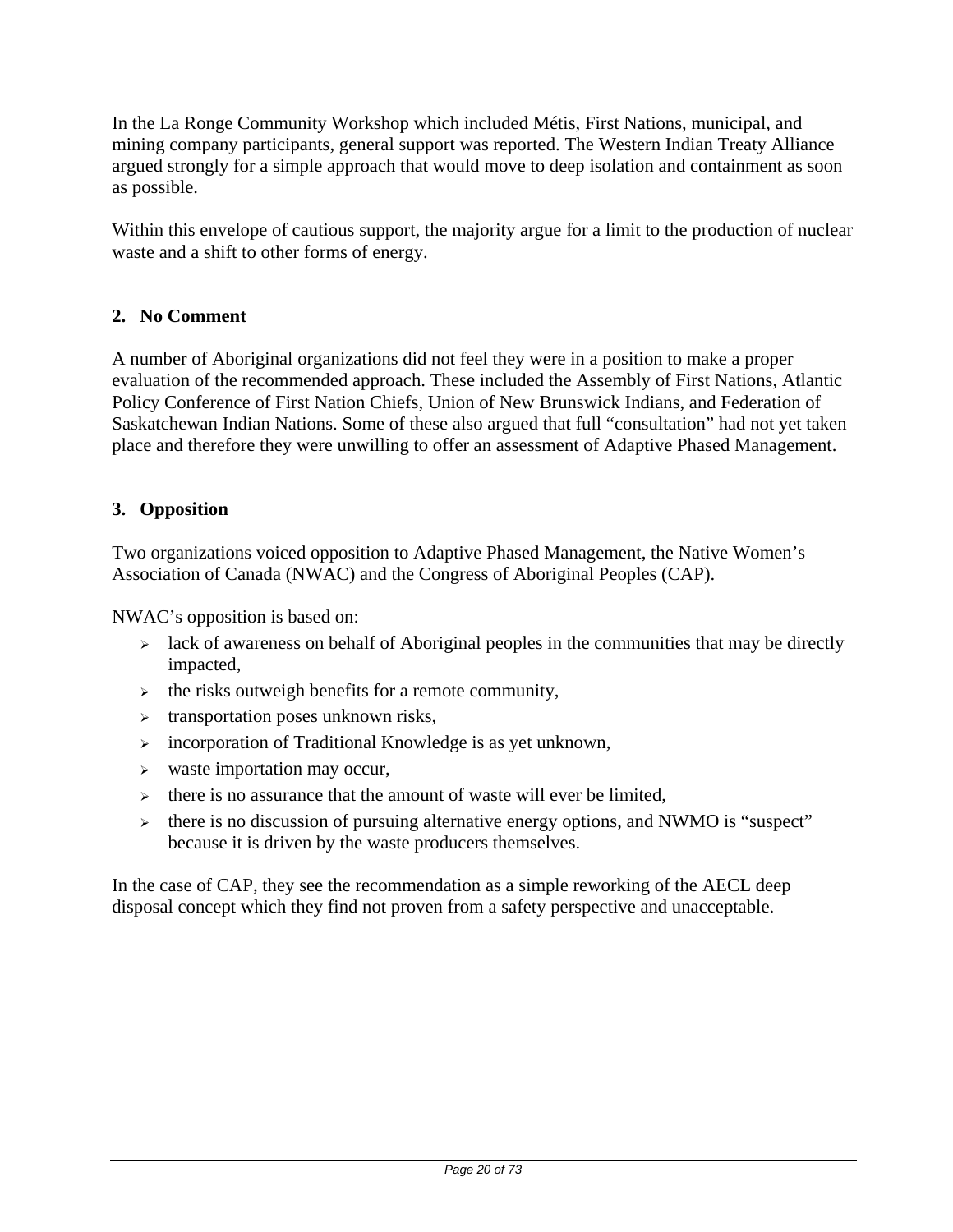## **Resolutions by Aboriginal Organizations**

While outside the NWMO Aboriginal Dialogue, reaction to the work of the NWMO was also reflected in a number of resolutions passed by Aboriginal organizations.

- The Inuit Tapiriit Kanatami Board of Directors passed a resolution, June 9, 2005, in opposition "to the storage/disposal and transport of nuclear fuel waste in areas adjacent to Inuit owned lands, on Inuit co-managed lands and land governed by Inuit Land Claim Agreements"(including land, marine areas and aerospace). They also call for (1) federal support for research on alternative energy sources; (2) restrictions on the transportation of nuclear fuel waste across international boundaries; and (3) the continued storage of nuclear waste "at existing reactor sites until a way is found to safely dispose of this waste without endangering the environment, human health and safety of all Canadians."
- The Nishnawbe Aski Nation, in July 2005, passed a resolution "that the Nishnawbe Aski Nation Chiefs in Assembly declare the lands and communities of the Nishnawbe Aski Nation (northern Ontario) a 'Nuclear Waste Free Zone' ".
- The Assembly of First Nations passed resolution 39/2005 at its Annual Assembly held in Yellowknife in July 7, 2005 and subsequently affirmed by the Grand Chief and forwarded to the NWMO in early October. Their resolution urged that the *Nuclear Fuel Waste Act* be amended to extend the deadline for submitting a recommendation from November 15, 2005 to November 15, 2006 and *that NRCan and NWMO carry out "full and effective consultations with First Nations, provide adequate funds for capacity building, and ensure reasonable timeframes for discussion and adequate involvement in decision-making both.* The resolution also calls for (1) further research by NRCan and NWMO and for support for First Nations' driven research; (2) details of monitoring plans particularly related to issues of concern for First Nations such as groundwater; (3) details of plans to address health impacts; (4) details of emergency response capacity including resources for First Nations capacity in this regard; and (5) a federal focus on development of alternative energy sources to nuclear reactors.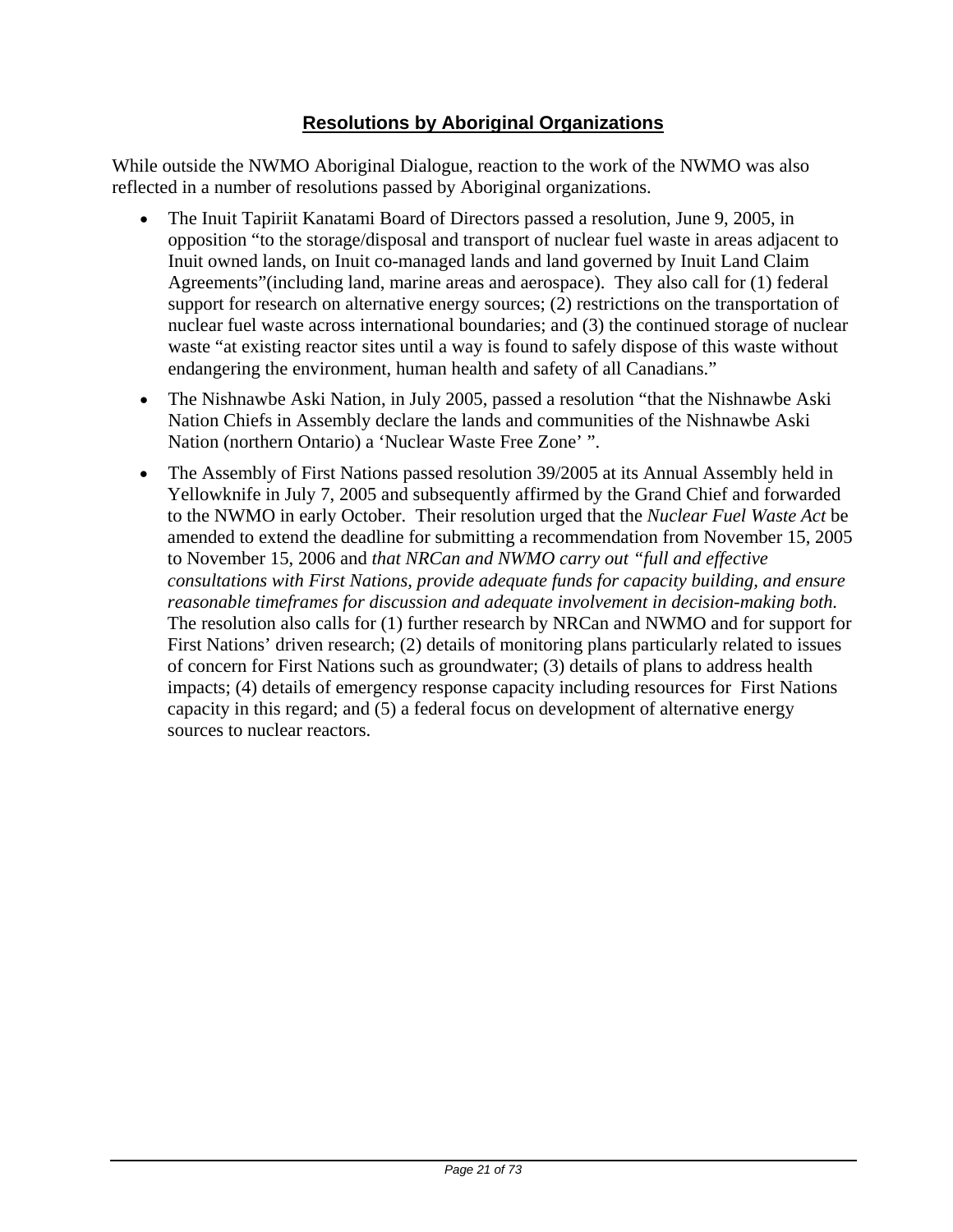## **5. Looking Forward**

By completion of the 2003 – 2005 Aboriginal Dialogue, some 3,000 Aboriginal people from all parts of Canada had participated in NWMO-supported discussions to some degree. Much was learned, though much more remains to be learned.

With publication of the Final Study Report in November 2005, the first step in NWMO's long task of managing used nuclear fuel in Canada will be complete.

However, as large as it may seem today, this first step is in fact small compared to what lies ahead. From the beginning, the NWMO has recognized the special, long term nature of the used nuclear fuel issue. Based on present knowledge, centuries lie ahead during which the used fuel will remain a hazard to people and the environment.

Because of this time horizon and the resulting unprecedented nature of the challenge facing NWMO as an organization and Canada as a country, the NWMO has recommended an approach that will take advantage of learning over time and that can be altered if new knowledge emerges that suggest better alternatives to what we judge today to be the safest and fairest. Making such a judgment is not simply a technical issue – it depends on understanding and bringing to bear the concerns and values of Canadians. This simple fact lies at the foundation of all that NWMO has done. And as we now move into the future, its importance remains.

Because of that, an effective, inclusive, and ongoing engagement process with all of those affected – including Canada's Aboriginal community – remains a fundamental priority.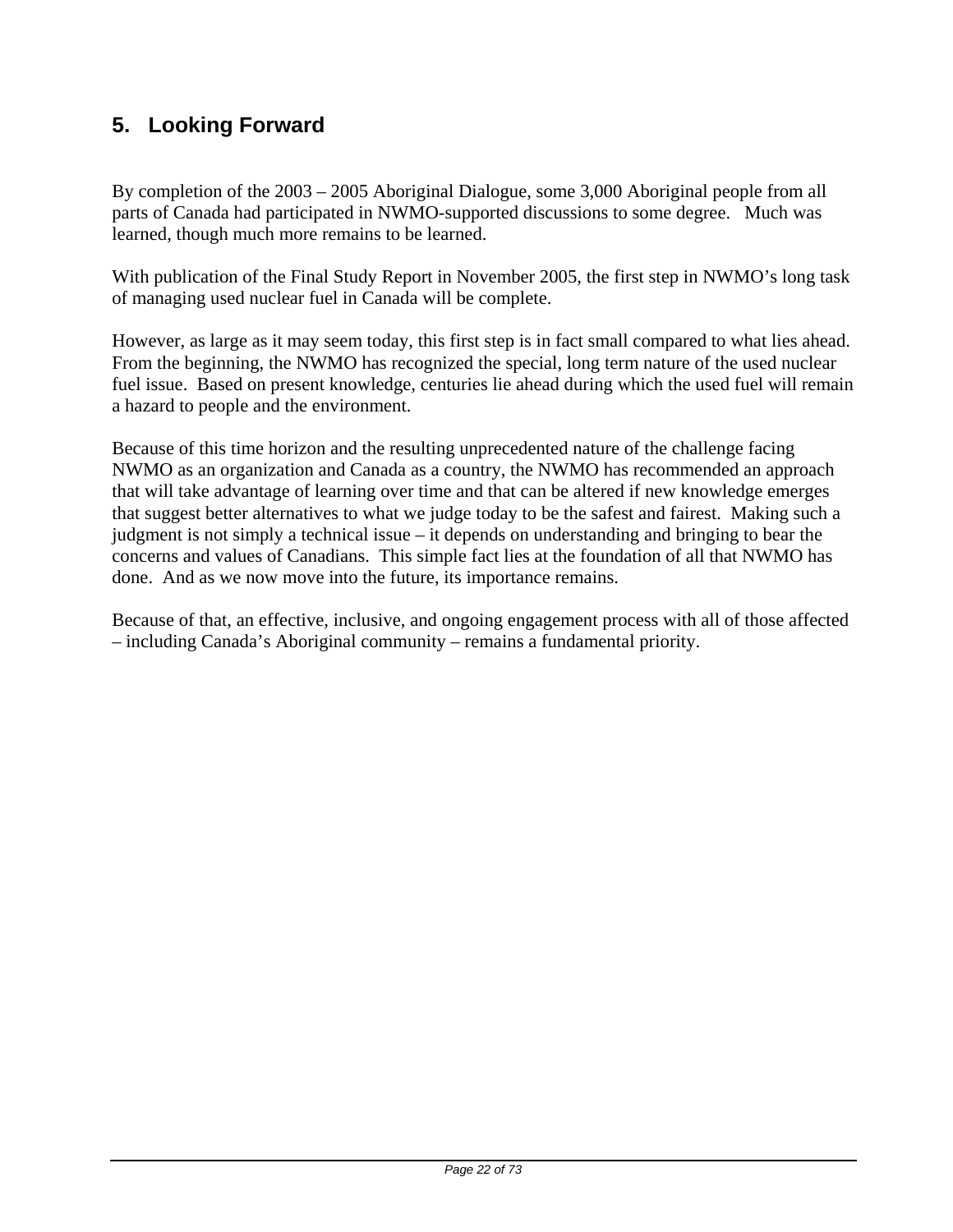# *Appendix 1 Glossary of Terms*

The following definitions are chosen because they are the result of extensive discussion between the Aboriginal community, industry and government. They are reproduced with permission from Dan Jepsen, Bob Joseph, Bill McIntosh, and Bruce McKnight, 2005. *Mineral Exploration, Mining and Aboriginal Community Engagement: A Guidebook.* Vancouver: BC & Yukon Chamber of Mines (copyright holders).

**Aboriginal Consultation.** The Crown has a legal duty to engage in meaningful consultation whenever it has reason to believe that its policies or actions, directly or indirectly, might infringe upon actual or claimed Aboriginal interests, rights or title. As the Supreme Court of Canada said recently, "The nature and scope of the duty of consultation will vary with the circumstances … At all stages good faith on both sides is required. The common thread on the Crown's part must be the "the intention of substantially addressing [Aboriginal] concerns" as they are raised through a meaningful process of consultation ... Meaningful consultation may oblige the Crown to make changes to its proposed action based on information obtained through consultations … The fact that third parties [industry] are under no duty to consult or accommodate Aboriginal concerns does not mean that they can never be liable to Aboriginal peoples. If they act negligently in circumstances where they owe Aboriginal peoples a duty of care, or if they breach contracts with Aboriginal peoples or deal with them dishonestly, they may be held legally liable. But they cannot be held liable for failing to discharge the Crown's duty to consult."<sup>7</sup>

**Aboriginal Interest.** This is a broad term referring to the range of rights and entitlements that may arise from long use and occupation of traditional territories by Aboriginal people. Application of common law, statute law, treaty provisions, and the constitutional protection provided to "… the existing Aboriginal and treaty rights of the Aboriginal people of Canada" by section 35 of the *Constitution Act, 1982*, to the facts of the particular case determines the scope of "Aboriginal interest".

**Aboriginal People.** These include Status Indians, Non-Status Indians, Métis and Inuit People

**Aboriginal Rights.** These are rights held by some Aboriginal peoples as a result of their ancestors' use and occupancy of Traditional Territories before contact with Europeans or before British sovereignty in Canada. Aboriginal Rights vary from group to group depending on what customs, practices and traditions were integral to the distinctive culture of the groups.

**Aboriginal Title.** In general, "Aboriginal title" refers to the rights of Aboriginal peoples to the occupation, use and enjoyment of their land and its resources. The classic legal definition was provided by the Supreme Court of Canada in **Delgamuukw v. British Columbia**<sup>8</sup>:

"… aboriginal title encompasses the right to exclusive use and occupation of land; second, aboriginal title encompasses the right to choose to what uses land can be put, subject to the ultimate limit that those uses cannot destroy the ability of the land to sustain future generations of aboriginal peoples; and third, that lands held pursuant to aboriginal title have an inescapable economic component." (at para. 166, emphasis in original)

 $\overline{a}$ 

<sup>&</sup>lt;sup>7</sup> Haida Nation v. British Columbia (Minister of Forests) 2004 SCC 73, Paragraphs 40-56  $8\overline{10071}$  3 S C P  $1010$ 

<sup>&</sup>lt;sup>8</sup> [1997] 3 S.C.R. 1010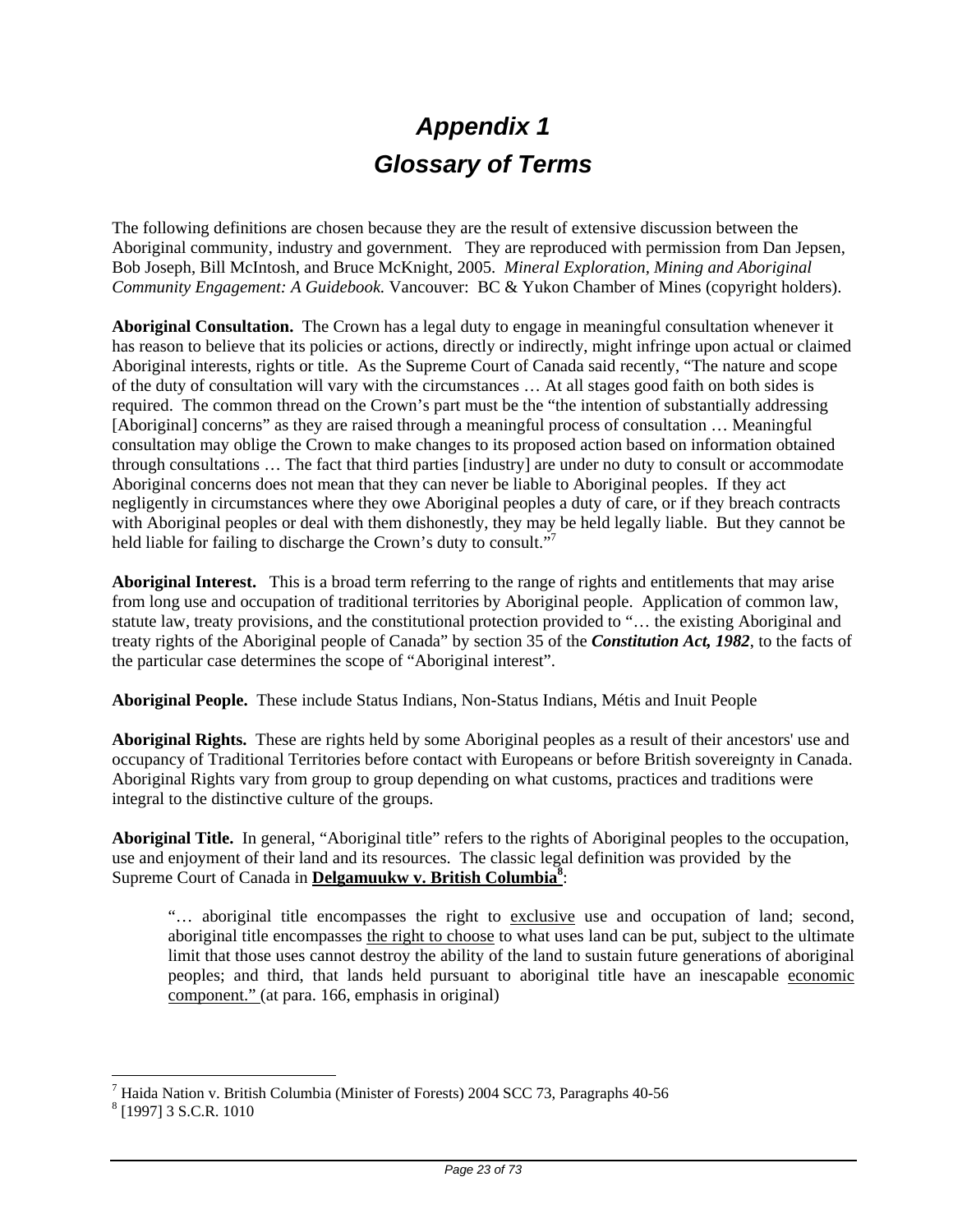**Band.** The *Indian Act* defines "band", in part, as a body of Indians for whose use and benefit in common, lands have been set apart. Each band has its own governing Band Council, usually consisting of a Chief and several councillors. The members of the band usually share common values, traditions and practices rooted in their language and ancestral heritage. Today, many bands prefer to be known as First Nations.

**Band Chief.** A person elected by band members to govern for a specified term.

**Band Council or First Nation Council.** The band's governing body. Community members choose the Chief and councillors by election under section 74 of the *Indian Act*, or through traditional custom. The Band Council's powers vary with each band.

**Elder**. A man or woman whose wisdom about spirituality, culture and life is recognized and affirmed by the community. Not all Elders are "old"; sometimes the spirit of the Creator chooses to imbue a young Aboriginal person. The Aboriginal community and individuals will normally seek the advice and assistance of Elders in various areas of traditional as well as contemporary issues.

**First Nation.** A term that came into common usage in the 1970s to replace the word "Indian", which many found offensive. The term "First Nation" has been adopted to replace the word "band" in the name of many communities.

**Hereditary Chief.** A Hereditary Chief is a leader who has power passed down from one generation to the next along blood lines or other cultural protocols, similar to European royalty.

**Impacts and Benefits Agreements (IBA).** A broad term used to describe various contractual commitments related to development of land or resources subject to Aboriginal rights. IBAs usually impose negotiated limits on a project's impacts on the environment, on fish and wildlife, on the land and First Nations' traditional use and enjoyment of same; and IBA's usually define a range of negotiated economic and preferential benefits to flow to the First Nation(s) whose lands are to be impacted by the development.

**Indian.** The term "Indian" may have different meanings, depending on context. Under the *Indian Act*, Indian means "a person who pursuant to this Act is registered as an Indian or is entitled to be registered as an Indian". There are a number of terms employing the term "Indian" including Status Indian, Non-status Indian and Treaty Indian. Status Indians are those who are registered as Indians under the *Indian Act*, although some would include those who, although not registered, are entitled to be registered. Non-status Indians are those who lost their status or whose ancestors were never registered or lost their status under former or current provisions of the *Indian Act*. Treaty Indians are those members of a community whose ancestors signed a treaty with the Crown and as a result are entitled to treaty benefits. The term "Indian" was first used by Christopher Columbus in 1492 as he landed in the West Indies, believing he had reached India.

**Indian Act.** Federal legislation that regulates Indians and reserves and sets out certain federal government powers and responsibilities toward First Nations and their reserved lands. The first *Indian Act* was passed in 1876, although there were a number of pre-Confederation and post-Confederation enactments with respect to Indians and reserves prior to 1876. Since then, it has undergone numerous amendments, revisions and re-enactments. The Department of Indian Affairs and Northern Development administers the *Indian Act*. 9

 $\overline{a}$ 

<sup>&</sup>lt;sup>9</sup> See  $\frac{http://www.ainc-inac.gc.ca/}{http://www.ainc-inac.gc.ca/}$  for further discussion.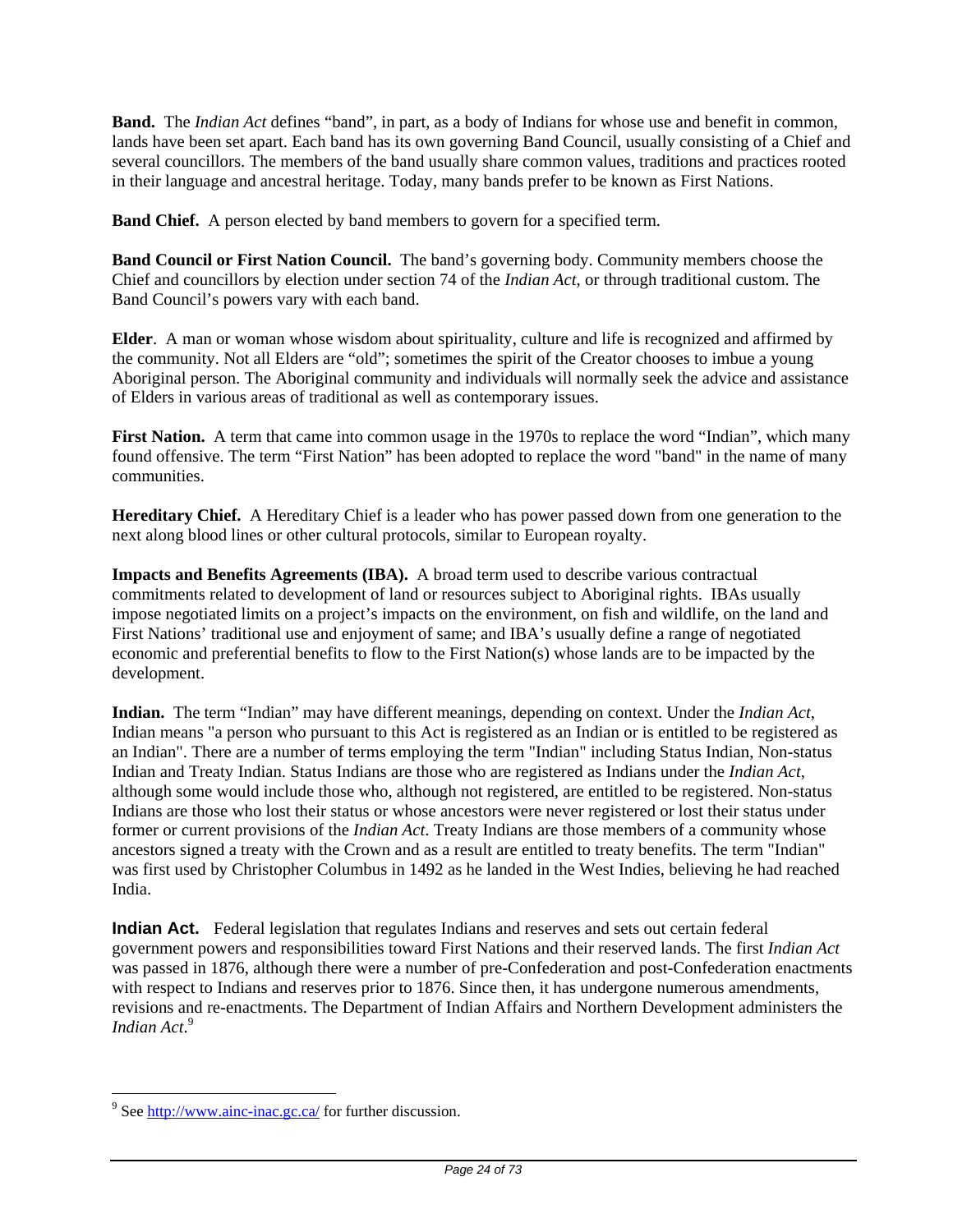**Indigenous Peoples.** (a) "Peoples in independent countries whose social, cultural and economic conditions distinguish them from other sections of the national community, and whose status is regulated wholly or partially by their own customs or traditions or by special laws or regulations;" (b) "Peoples in independent countries who are regarded as indigenous on account of their descent from the populations which inhabited the country, or a geographical region to which the country belongs, at the time of conquest or colonization or the establishment of present state boundaries and who, irrespective of their legal status, retain some or all of their own social, economic, cultural and political institutions."10

**Inuit.** Aboriginal people in northern Canada, living mainly in Nunavut, Northwest Territories, northern Québec and Labrador. Ontario has a very small Inuit population. The Inuit are not covered by the *Indian Act*. The federal government has entered into four major land claim settlements with the Inuit.<sup>11</sup>

**Métis.** People of mixed First Nation and European ancestry. The Métis history and culture draws on diverse ancestral origins such as Scottish, Irish, French, Ojibway and Cree although the main Métis people trace their European heritage to French roots. The Métis Nation of Canada defines "Métis" as *a person who self-identifies as Métis, is of historic Métis Nation Ancestry, is distinct from other Aboriginal Peoples and is accepted by the Métis Nation*<sup>12</sup>.

**Reserves.** Lands set aside by the federal government for the use and benefit of a specific band or First Nation. The *Indian Act* provides that this land cannot be owned by individual band or First Nation members.

**Socio-Economic Participation Agreements (SEPA).** A synonym for Impacts and Benefits Agreement.

**Traditional Ecological Knowledge (TEK). "**TEK" broadly describes systems of understanding one's environment, based on detailed personal observation and experience, and informed by generations of elders. TEK is recognized and used around the world as an important environmental assessment tool

**Traditional Territory.** Lands used and occupied by First Nations before European contact or the assertion of British sovereignty.

**Treaty.** A formal agreement between the Crown and Aboriginal peoples.

 $\overline{a}$ 

**Treaty Rights**. Rights specified in a treaty. Rights to hunt and fish in traditional territory and to use and occupy reserves are typical treaty rights. This concept can have different meanings depending upon the context and perspective of the user.

**Tribal Council.** A Tribal Council usually represents a group of bands to facilitate the administration and delivery of local services to their members.

 $10$  A number of definitions are in use. This widely recognized definition comes from International Labour Organization Convention 169 Concerning Indigenous and Tribal People in Independent Countries which came into force 5 September 1991. The full text can be found on-line at http://www.unhchr.ch/html/menu3/b/62.htm <sup>11</sup> For further discussion see  $\frac{http://www.itk.ca}{http://www.itk.ca}$ <br><sup>12</sup> The Métis Nation of Canada definition can be found on-line at http://www.metisnation.ca/who/definition.html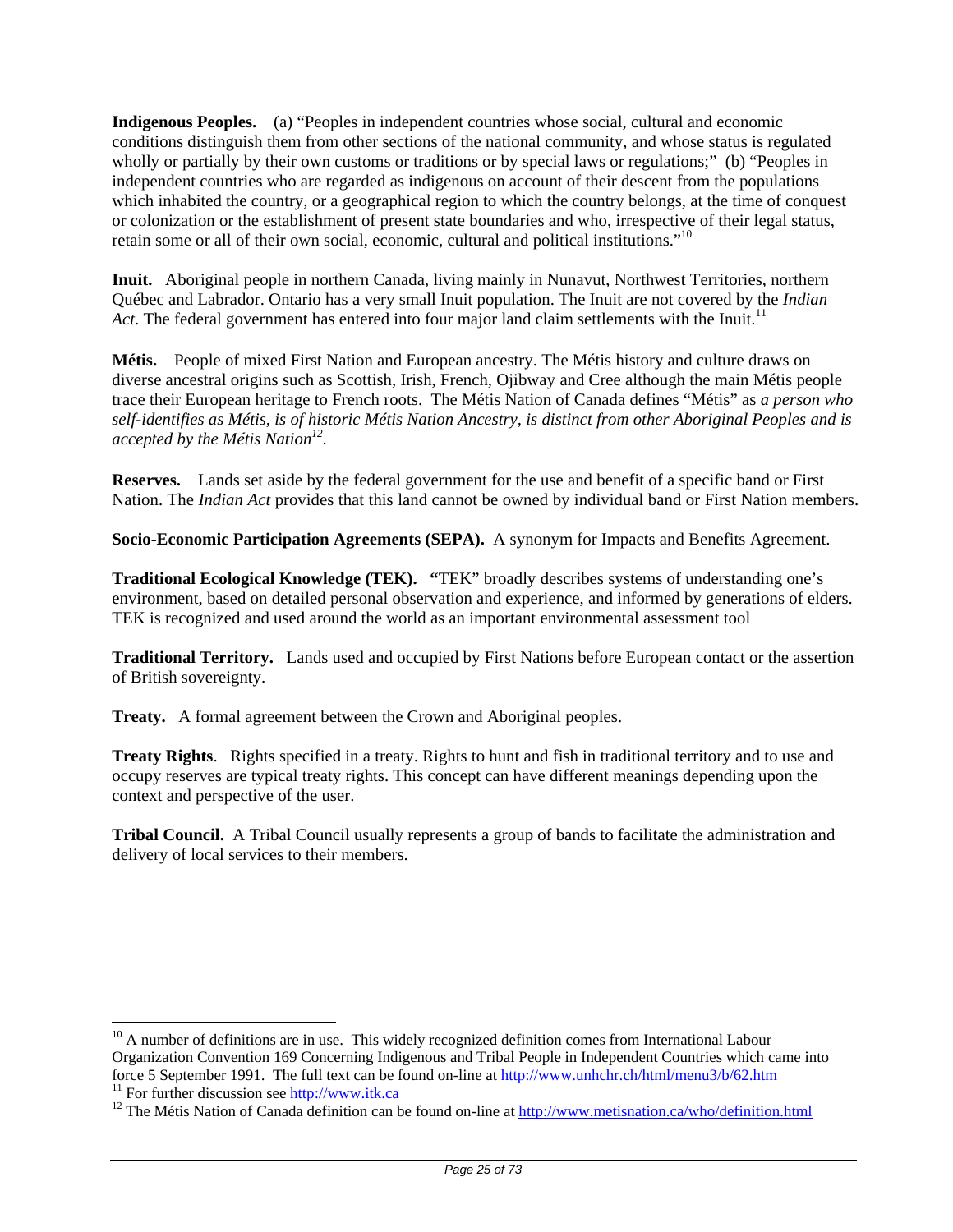# *Appendix 2 Details and Results by Program Component*

## **Contents**

National Organizations

| $N-1$ . | Assembly of First Nations (AFN)                           | 28 |
|---------|-----------------------------------------------------------|----|
| $N-2$ . | Métis National Council (MNC)                              | 32 |
| $N-3$   | Inuit Tapiriit Kanatami (ITK)                             | 36 |
| $N-4$   | Congress of Aboriginal Peoples (CAP)                      | 40 |
| $N-5$   | Pauktuutit Aboriginal Women's Association                 | 43 |
| $N-6$   | Native Women's Association of Canada (NWAC)               | 44 |
|         | Regional/Local Organizations                              |    |
| $R/L-1$ | Ontario Métis Aboriginal Association (OMAA)               | 47 |
| $R/L-2$ | Northern Saskatchewan Local Dialogue                      | 52 |
| $R/L-3$ | The Eabamatoong First Nation, Fort Hope Ontario           | 56 |
| $R/L-4$ | East Coast First People's Alliance (ECFPA), New Brunswick | 59 |
| $R/L-5$ | The Western Indian Treaty Alliance (WITA)                 | 61 |
| $R/L-6$ | Atlantic Policy Congress of First Nation Chiefs (APCFNC)  | 64 |
| $R/L-7$ | Union of New Brunswick Indians (UNBI)                     | 67 |
| $R/L-8$ | Federation of Saskatchewan Indian Nations (FSIN)          | 68 |
|         | <b>Special Activities</b>                                 |    |
| $O-1$   | <b>Traditional Knowledge Workshop</b>                     | 70 |
| $O-2$   | Elders' Forum                                             | 71 |

**NOTE:** This Appendix offers a summary of the various elements of the NWMO Aboriginal Dialogue 2003-2005. For each element, a context is first offered. A description of activities undertaken follows, the resulting reports are then listed, and the key messages are summarized. Readers are cautioned that in developing this kind of summary, judgements were required in the writing process that may have subtlety altered meanings in un-intended ways. Some 55 reports consisting of hundreds of pages of text have been reduced in this summary to a few tens of pages. Therefore readers are urged to consult the primary documents produced by the Aboriginal organizations themselves, all of which are available on-line at http://www.nwmo.ca.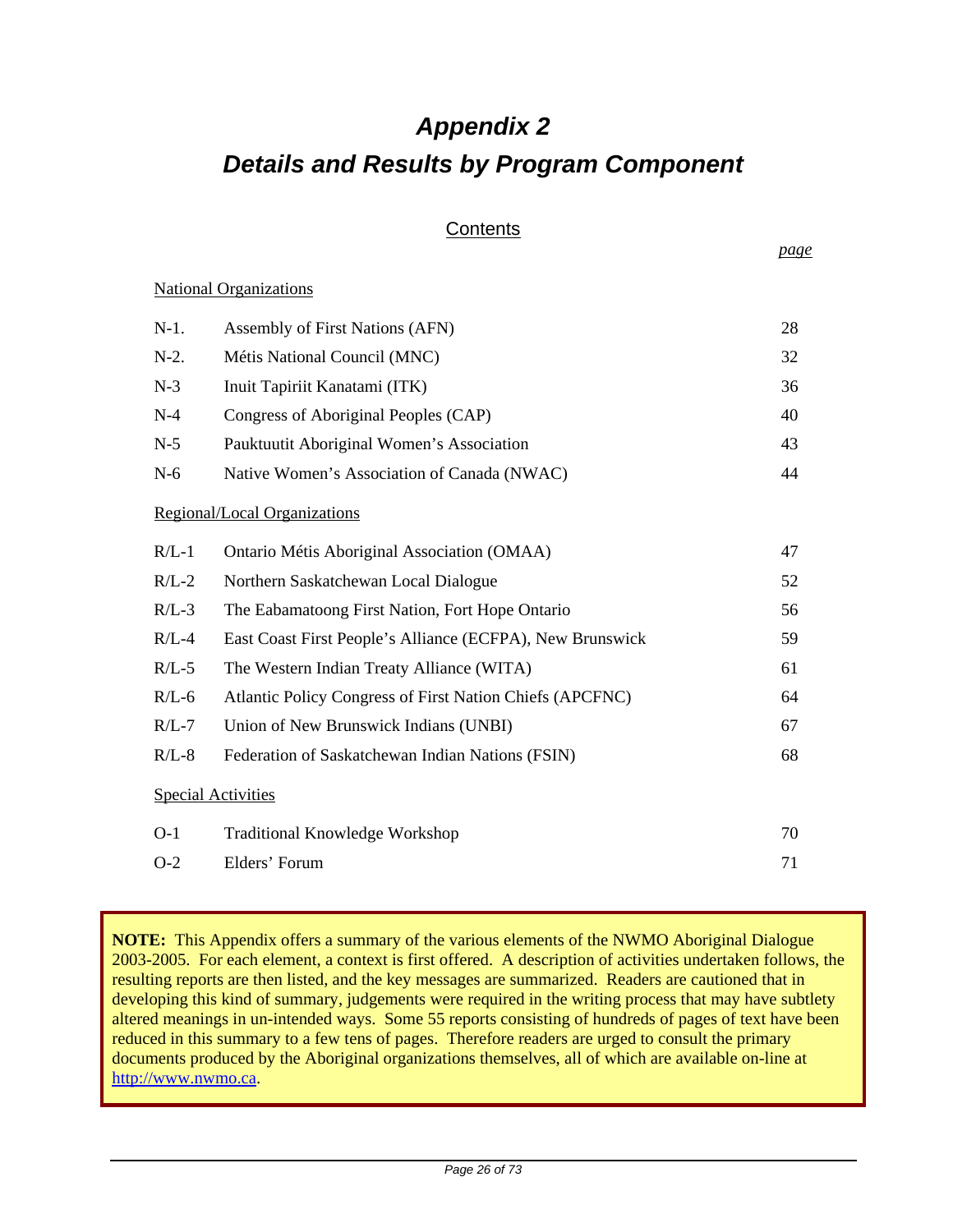

**Figure 1. Location of Aboriginal Dialogue Meetings, Workshops, Retreats (Map does not include the 64 communities in Ontario visited by OMAA)**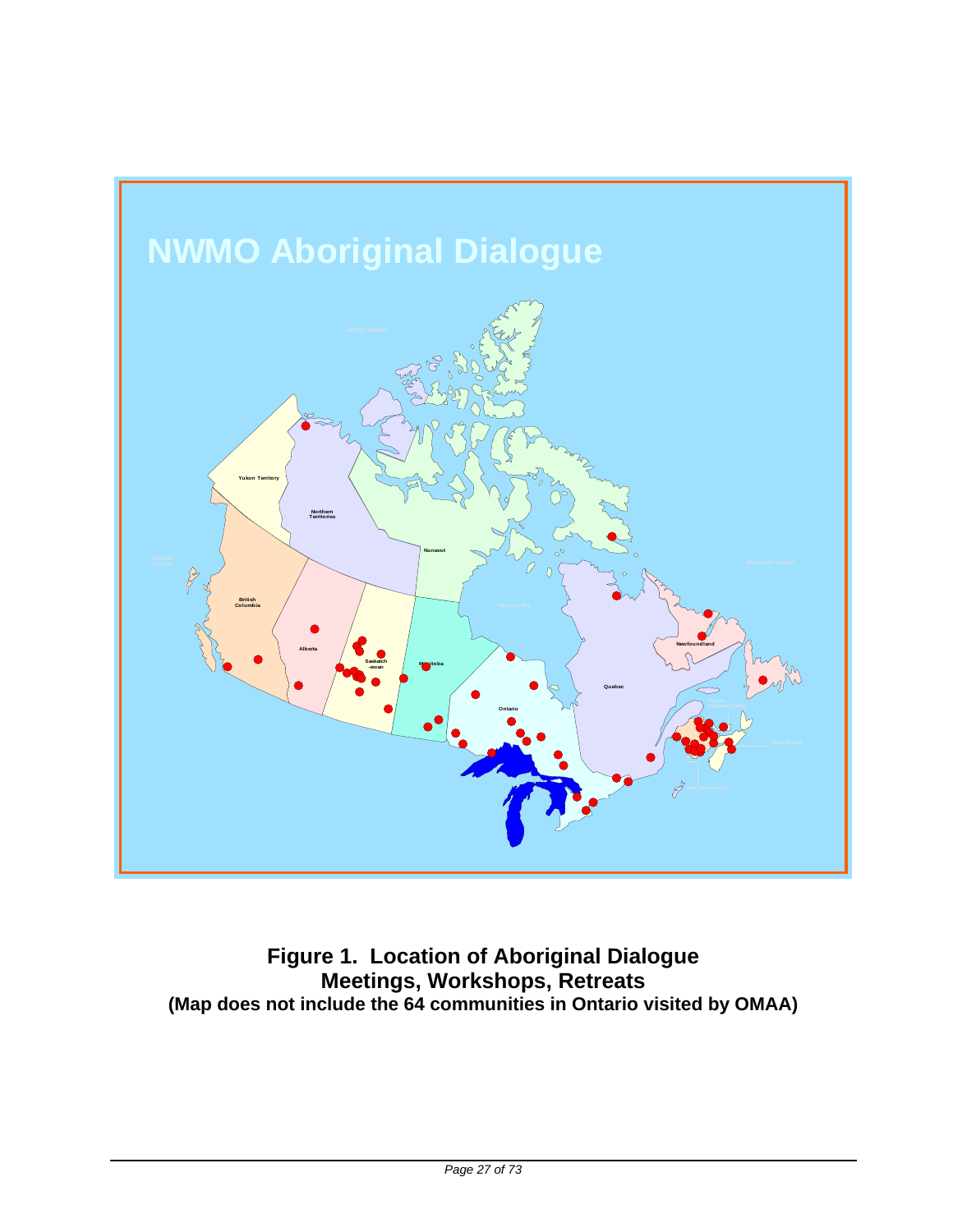# **National Organizations**

# **N-1. Assembly of First Nations (AFN)**

The Assembly of First Nations (AFN) is the national representative of the First Nations of Canada on behalf of the over 630 First Nation communities in Canada, reflecting a population of approximately 670,000. The Assembly of First Nations is a national lobby organization whose relationship with the Crown is one that promotes the existence of peaceful coexistence based on equitable sharing of lands and resources. The function of the Assembly of First Nations is to facilitate the exchange of information and to ensure a unified stance on political issues and government policy affecting First Nations. These policies include: Aboriginal and treaty rights, economic development, education, languages and literacy, health, housing, social development, justice, taxation, land claims, and the environment.

NWMO approached the AFN in July of 2003 seeking to meet and discuss how best to proceed to incorporate Aboriginal perspectives into the NWMO study. At the same time, the AFN Manager of the Environment Secretariat contacted the NWMO and met with staff to better understand the NWMO's intent with respect to Aboriginal consultation. Through the fall of 2003, AFN staff participated in a number of NWMO study and dialogue activities including: the Workshops on Future Scenarios for Testing Approaches to Managing Used Nuclear Fuel in Canada, and the Workshop on Traditional Knowledge and Aboriginal Wisdom.

In November of 2003 the AFN inquired as to whether the NWMO would be willing to consider a proposal and following informal meetings a preliminary proposal was tabled in February 2004. The AFN proposal to the NWMO built on and enhanced the three-year contribution agreement that the AFN had entered into with Natural Resources Canada in September of 2003. A Letter of Agreement between the AFN and the NWMO was signed in May 2004. Formal contracted arrangements were completed in September 2004 covering the period to December 31<sup>st</sup> and a subsequent agreement extended the arrangement to November 2005.

## **AFN's Regional Forums**

The First Nations' Dialogue involved the four Regional Dialogue Coordinators who had two primary responsibilities. While in Ottawa the Regional Coordinators met regularly to discuss strategy and problems, gather further information to facilitate First Nations' understanding of the issues, prepare reports on meetings held, organizing future meetings and assist in the analysis of the issues. In the regions, the Regional Coordinators were to meet with as many First Nations organizations and individuals as possible to facilitate capacity building and discussion on the issues. It was expected that the Regional Coordinators would make every effort to contact:

- Band Councils and Governments of self-governing First Nations;
- Tribal Councils or Corporations;
- Regional organizations;
- Elders and Veterans groups;
- First Nations' community organizations both on and off reserve, including for example local First Nations Friendship Centres;
- First Nations' education institutions including schools, colleges and universities;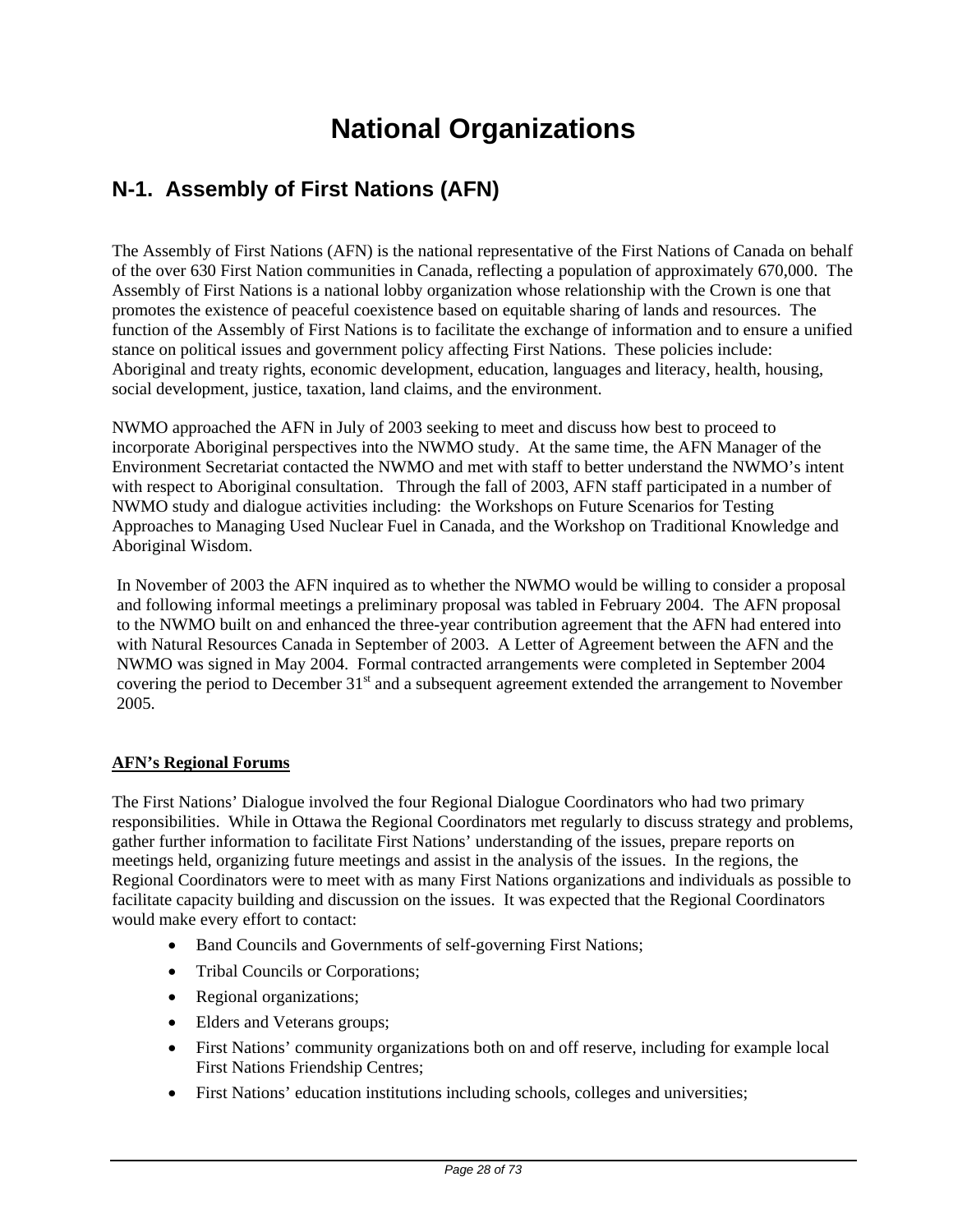- Provincial and territorial organizations (PTO's);
- First Nations health and environment organizations; and
- First Nations' women and youth organizations, among others.

Three Regional Dialogues took place prior to release of the Draft Study Report: Southern Ontario Regional Dialogue Forum, Toronto, Ontario, November 18, 2004; Northern Ontario Regional Dialogue Forum, Wauzhuskh Onigum First Nation, Ontario November 23, 2004; Western Regional Dialogue Forum, Prince Albert, Saskatchewan, November 30, 2004. The Québec regional forum took place in Ottawa, July 26, 2005.

In the fall of 2004, activities in maritime Canada were terminated by mutual agreement with the Atlantic Policy Congress of First Nation Chiefs (APCFNC) who then assumed responsibility for the First Nations dialogue in Newfoundland, Nova Scotia, Prince Edward Island and New Brunswick. See further discussion under the Atlantic Policy Congress of First Nation Chiefs (Section R/L - 6).

## **AFN's Regional Chiefs Advisory Panel on the Environment**

The NWMO supported the establishment of an AFN Regional Chiefs Panel on the Environment, and the funding of two meetings, to enable the AFN to bring together First Nations representatives who could provide direction and regional perspectives on the nuclear fuel waste dialogue. The first meeting was held in Winnipeg, MB, September 8 – 9, 2005, the second October 24/25, 2005 in Moncton, New Brunswick.

## **AFN's Working Group Meetings**

The Nuclear Fuel Waste Dialogue Working Group brought together a number of First Nation's representatives to review and critique and report back to the NWMO, on the NWMO discussion documents. The Working Group participants included the AFN Nuclear Fuel Waste Dialogue Co-ordinator, the AFN Regional Dialogue Co-ordinators, representatives from First Nations Provincial Territorial Organizations (e.g. Union of New Brunswick Indians, Nishnawbe-Aski Nation, Federation of Saskatchewan Indians); and advisory and administrative staff. Meetings were held in August 2004, November 2004, and July 2005.

## **AFN's Environmental Issues Background Paper<sup>13</sup>**

The NWMO supported the development of a background report on environmental issues facing First Nations, understood to be an environmental scan or baseline of existing conditions. This background report included a discussion of First Nation perspectives regarding the environment, and a variety of environmental challenges facing First Nations today. It includes a discussion of mechanisms First Nations may employ to establish a stronger foundation of environmental stewardship.

#### **AFN's Communications Program**

 $\overline{a}$ 

AFN's Dialogue team developed a communications strategy that included:

- a video package dealing with the nuclear waste issue from a First Nations' perspective. The video was completed December 31, 2005.
- a web page on the AFN website with links to NRCan as necessary/advisable;

 $13$  NWMO Document 11-AFN-10. Available on-line at  $www.nwmo.ca$  under "Aboriginal Dialogues"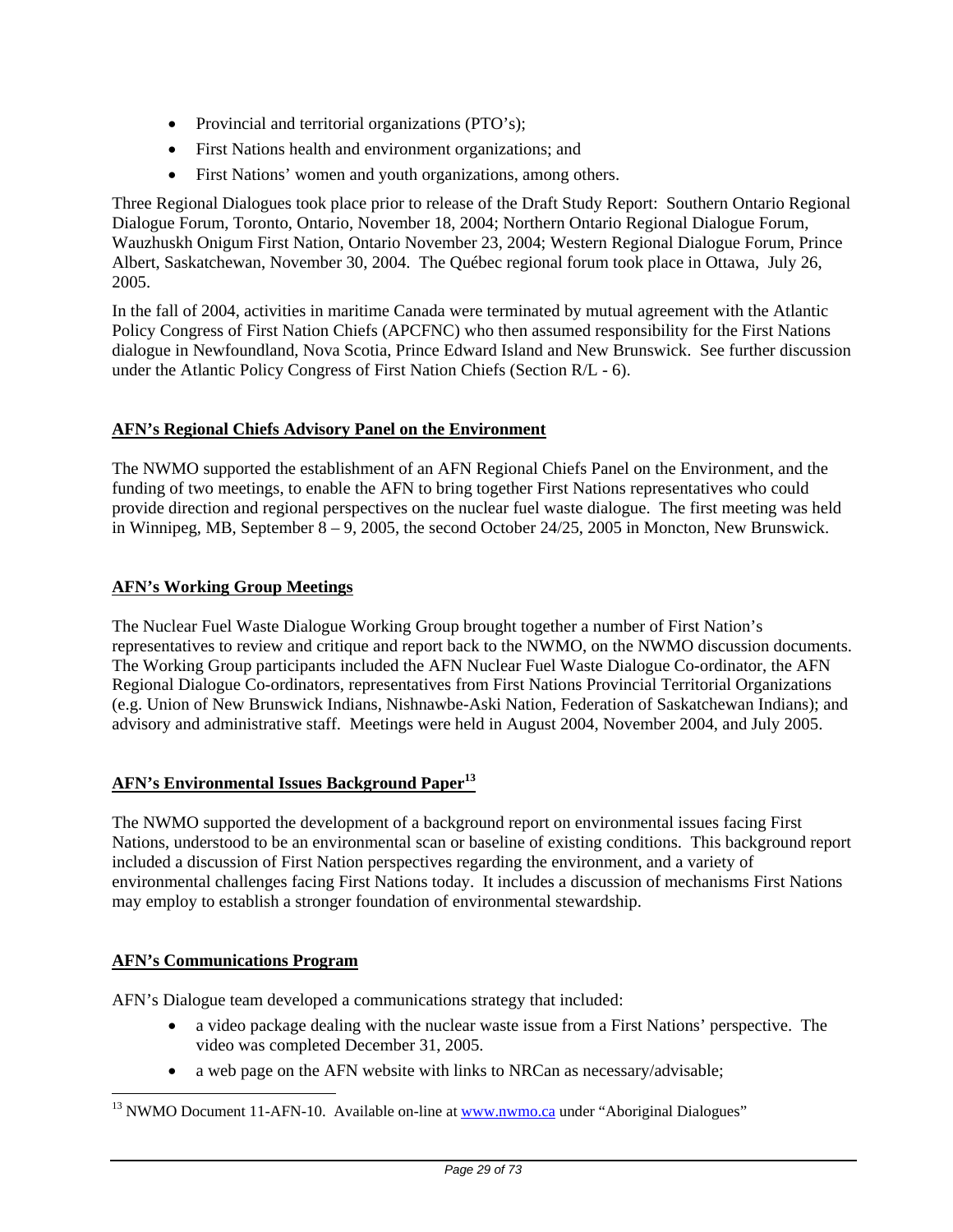- background materials in plain language for distribution at events and in general mailouts;
- displays for use at large First Nations' gatherings such as Annual General Assembly and Confederacy meetings of the AFN;
- press kits; and
- powerpoint presentations.

The NWMO provided support as requested for all of the above.

#### **AFN's Youth Art Contest**

The AFN dialogue also included an art contest. Youth were invited to create a graphic representation of what the nuclear waste issue meant to them. Winners were announced in the early Spring 2005.

#### **Reports Received as of 30 September 2005**

*(report numbering is consistent with the Final Study Report and with the NWMO web site)* 

- 11-AFN-1. Nuclear Fuel Waste Dialogue: Phase II Annual Report, April 26, 2005
- 11-AFN-2. First Nations Nuclear Fuel Waste Dialogue, Working Group Meeting #1 Report, August 19 2004
- 11-AFN-3. First Nations Nuclear Fuel Waste Dialogue, Working Group Meeting #2 Report, November 30 2004
- 11-AFN-4. Nuclear Waste Management Regional Forum: Toronto, Ontario (Ontario South), December 17, 2004
- 11-AFN-5. Nuclear Waste Management Regional Forum: Wauzhushk Onigum First Nation (Ontario North), December 17 2004
- 11-AFN-6. Nuclear Waste Management Regional Forum: Prince Albert, Saskatchewan (Canada West), December 17 2004
- 11-AFN-7. Nuclear Fuel Waste Dialogue: Phase II Regional Forum Summary Report, January 31 2005
- 11-AFN-8. Nuclear Fuel Waste Dialogue: Phase II Progress Report, January 31 2005
- 11-AFN-9. Nuclear Fuel Waste Dialogue: Interim Report # 1, July 5 2004
- 11-AFN-10. Background Paper: Overview of Environmental issues Facing First Nations: Context for Participation in Nuclear Fuel Waste Management Issues, March 31, 2005
- 11-AFN-11. First Nations Nuclear Fuel Waste Dialogue Working Group Meeting #3 Report, July 2005
- 11-AFN-12 Nuclear Waste Management Regional Forum: Québec, July 2005, English and French
- 11-AFN-13 Recommendations to the Nuclear Waste Management Organization, September 30, 2005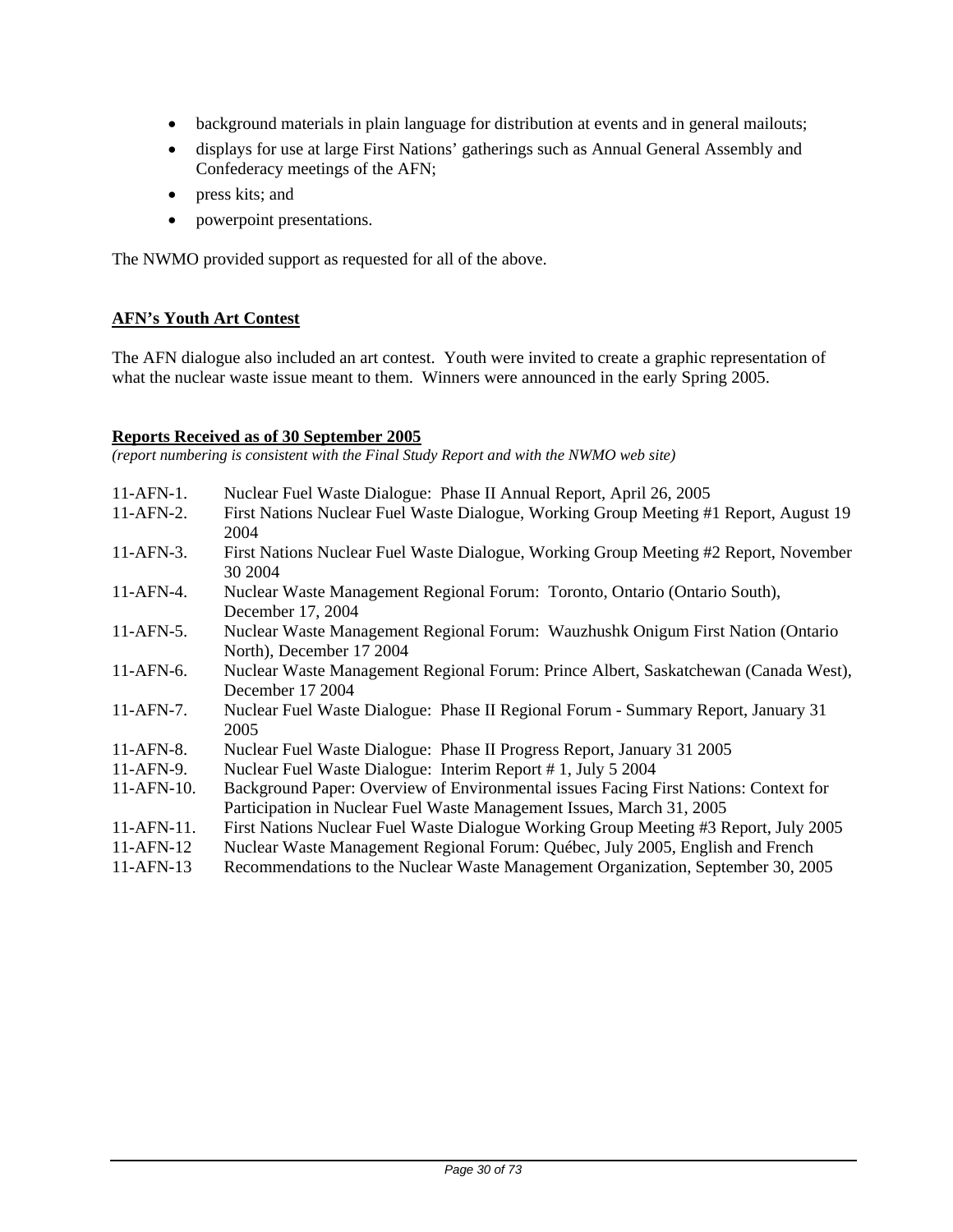## **Main Messages from the Assembly of First Nations**

- 1. **Aboriginal and treaty rights.** The AFN remains concerned that these be explicitly recognized by the NWMO and respected throughout the nuclear waste disposal process.
- 2. **NWMO Dialogue is Not Consultation.** The NWMO dialogue process is not "consultation." The NWMO is not an agent of the Crown and therefore cannot fulfill the Crown's fiduciary obligations to First Nations to consult.
- 3. **Traditional Knowledge.** The recognition of Traditional Knowledge by the NWMO is a positive step but the AFN remains concerned that Traditional Knowledge is not being properly incorporated and is in danger of being trivialized in the process.
- 4. **Capacity.** First Nations have expressed concern that they currently do not have the capacity to make an informed decision on the issue of the long-term management of used nuclear fuel in Canada.
- 5. **Trust.** A significant degree of mistrust exists regarding the NWMO dialogue, the information that the NWMO presented, and the NWMO itself.
- 6. **Energy Policy.** The AFN argues for a broader discussion of energy policy asking that emphasis be put on more renewable energy and energy conservation.
- 7. **Full Life Cycle Review.** The AFN feels that the issue of waste should not have been confined to high-level waste but should have included a full review of all aspects of the nuclear energy chain from including low, intermediate, and high level waste and the complete material life cycle from mining through energy production and eventually waste management.
- 8. **Importation of Waste.** The AFN feels that waste importation should be explicitly banned.
- 9. **Emergency Response.** Concerns about transportation and the capacity for First Nations to respond in case of an emergency led to a call for adequate emergency response capacity building for First Nations.
- 10. **Timeline.** The timelines for study as laid on in the Nuclear Fuel Waste Act are insufficient for First Nations to properly engage on this issue.

In a July 5, 2005 letter to the NWMO from Ms. Lillian Trapper, AFN Nuclear Waste Dialogue Coordinator, the AFN declined to comment on the Draft Study Report and the draft recommendation to government arguing that (1) time for feedback was to short; (2) AFN capacity is inadequate; (3) the AFN is seeking full and effective consultation on the issue; and (4) the NWMO dialogue is inadequate.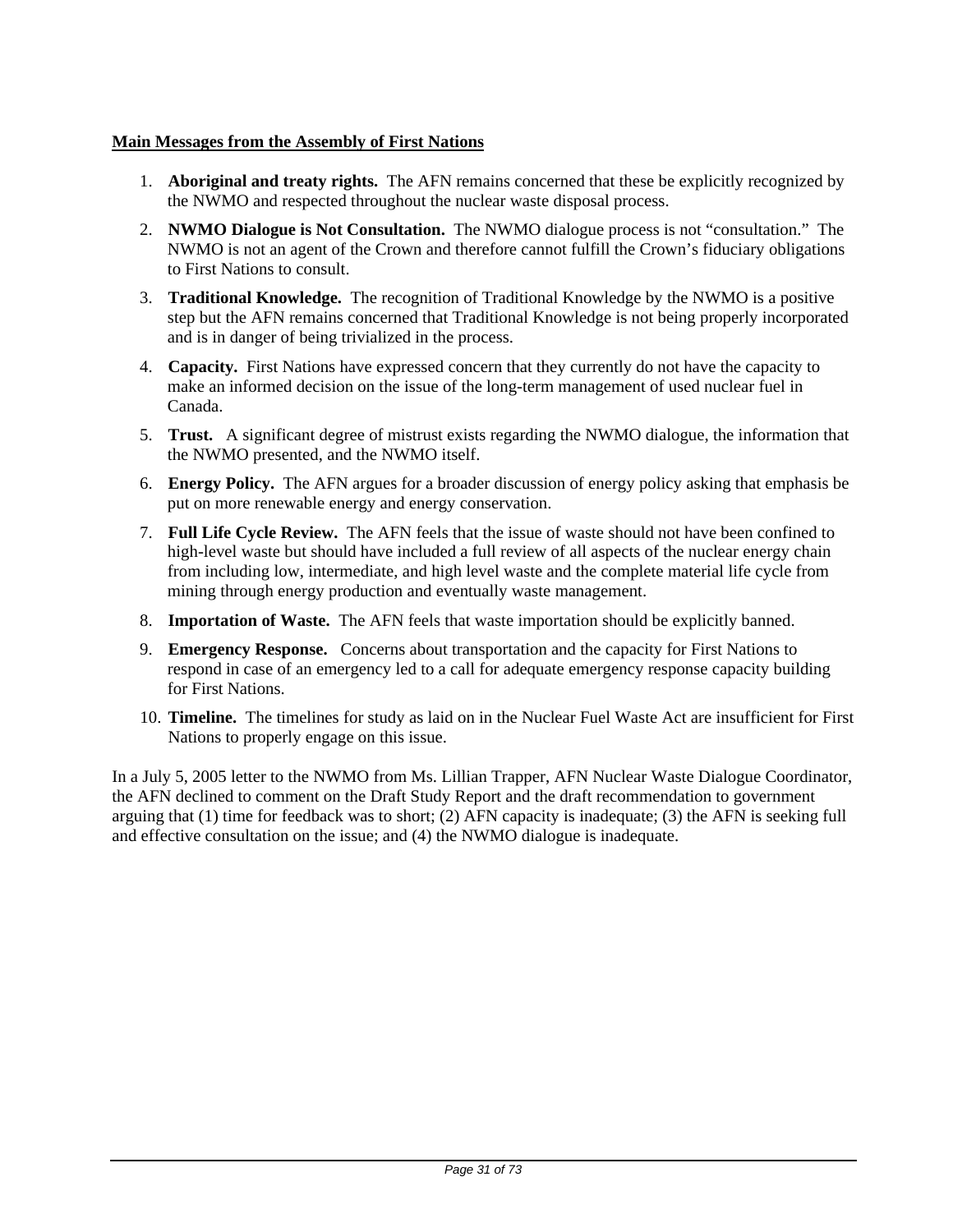# **N-2. Métis National Council (MNC)**

The Métis National Council is the representative body of the Métis people within Canada. Their primary goal is to advance the implementation of the Métis Nation's inherent right to self-government at a community, regional, national and international level. The Métis National Council (MNC) is mandated by its five provincial Governing Members who represent the historic Métis Nation from Ontario westward. They are the Métis Nation of Ontario, Manitoba Métis Federation, Métis Nation – Saskatchewan, Métis Nation of Alberta and Métis Provincial Council of British Columbia. The Métis National Council is governed by a six-person Board of Governors which consists of a National President and the respective President of each Governing member.

NWMO first approached the MNC in July of 2003 to discuss how best to proceed to incorporate Aboriginal perspectives into the NWMO study. In November and following the election of a new MNC President, the discussions continued. A preliminary proposal from the MNC was submitted in April 2004 and a Letter of Agreement was signed between the MNC and the NWMO in August 2004.

The MCN dialogue included:

- Development of a Métis National Council Governing Members' Frameworks for Engagement on Nuclear Fuel Waste Management in Canada;
- Implementation of the Frameworks for Engagement, each Governing member/regional affiliate was required to hold a minimum number of workshops;
- Regional participation in MNC Environment Committee meetings;
- Quarterly and final reporting on progress; and
- Financial reporting

MNC convened three national level meetings as part of their dialogue: (1) an Information Exchange and Planning Retreat, Belcourt, North Dakota, August 9 – 10, 2004 and involving the Métis National Council, the Métis Nation of Ontario, and the Manitoba Métis Federation; (2) a "Nuclear Fuel Waste Capacity Building & Training Workshop," Ottawa, ON, December 18 – 19, 2004; and (3) a National Environment Committee Review, Vancouver, June 14, 2005

The MNC Framework for Engagement provided an overarching structure under which each Governing Member could design and implement a dialogue process specific to their needs, interests and regional requirements. The MNC Framework outlines the roles and responsibilities of the national organization, the MNC Minister of Environment and the MNC Environment Network. It also describes an approval process for national-scope activities, and outlines the roles and responsibilities of the Governing members. It provides the preliminary scope of work of each Governing member, and an overview of key deliverables each is expected to meet. Following agreement and acceptance of the Framework each Governing member implemented the regional dialogue processes between January and April of 2005. The range of dialogue activities involved approximately 500 people and included the following: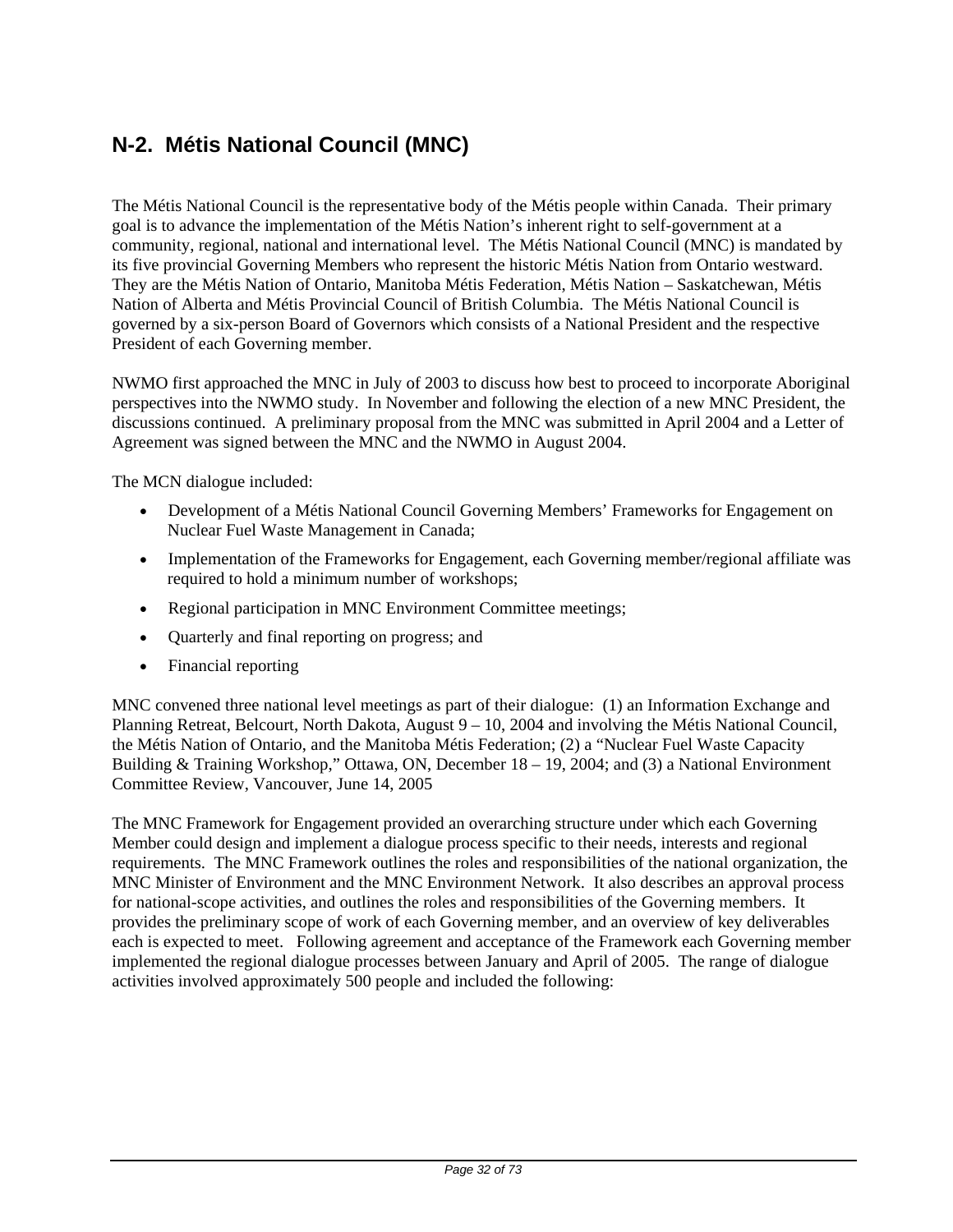|                                                                                                                           | Métis Provincial Council of British Columbia                                                                                                                                                                                                                                                                                                    |  |  |  |  |  |
|---------------------------------------------------------------------------------------------------------------------------|-------------------------------------------------------------------------------------------------------------------------------------------------------------------------------------------------------------------------------------------------------------------------------------------------------------------------------------------------|--|--|--|--|--|
| April $2 - 3$ , 2005<br>April 2005                                                                                        | Natural Resources Captains Meeting, Kelowna, BC (9 attendees)<br>Northern BC Traditional Knowledge Tour                                                                                                                                                                                                                                         |  |  |  |  |  |
|                                                                                                                           | <b>Métis Nation of Alberta</b>                                                                                                                                                                                                                                                                                                                  |  |  |  |  |  |
| March $23 - 24$ , 2005                                                                                                    | Workshop, Edmonton, Alberta (60 delegates)                                                                                                                                                                                                                                                                                                      |  |  |  |  |  |
|                                                                                                                           | Métis Nation of Saskatchewan                                                                                                                                                                                                                                                                                                                    |  |  |  |  |  |
| No meetings convened.                                                                                                     |                                                                                                                                                                                                                                                                                                                                                 |  |  |  |  |  |
|                                                                                                                           | Manitoba Métis Federation (115 participants)                                                                                                                                                                                                                                                                                                    |  |  |  |  |  |
| April 16, 2005<br>April 17, 2005<br>April 21, 2005<br>April 22, 2005<br>April 22, 2005<br>April 22, 2005                  | Flin Flon Workshop (19 participants)<br>Thompson Workshop (15 participants)<br>Lac du Bonnet Workshop (18 participants)<br>Winnipeg Elders Focus Group (21 participants)<br>Winnipeg Women's Focus Group (21 participants)<br>Winnipeg Youth Focus Group (21 participants)                                                                      |  |  |  |  |  |
|                                                                                                                           | Métis Nation of Ontario (311 participants)                                                                                                                                                                                                                                                                                                      |  |  |  |  |  |
| January 15 - 16, 2005<br>January 22 - 23, 2005<br>January 29 - 30, 2005<br>February 5 - 6, 2005<br>February 12 - 13, 2005 | Midland Community Discussion (77 participants)<br>Hamilton Community Discussion (43 participants)<br>Fort Frances Community Discussion (38 participants)<br>Timmins Community Discussion (67 participants)<br>Sudbury Community Discussion (86 participants)<br>February 18 - 19, 2005 Thunder Bay Community Dialogue Session (30 participants) |  |  |  |  |  |
| <b>Reports Received.</b>                                                                                                  | (report numbering is consistent with the Final Study Report and with the NWMO web site)                                                                                                                                                                                                                                                         |  |  |  |  |  |

| $11-MNC-1$ . | Nuclear Fuel Waste Initiative: Annual Progress Report, for the period $2004 - 2005$ , May<br>2005                                                                            |
|--------------|------------------------------------------------------------------------------------------------------------------------------------------------------------------------------|
| $11-MNC-2.$  | Métis Nation of Ontario Community Dialogue Roundtables, January – February, 2005.<br>Nuclear Waste Management Dialogue Process: Final Activity Report 2004/2005, May<br>2005 |
| $11-MNC.3$ . | Nuclear Fuel Waste Initiative: Final Technical Report, for the period 2003-2005, July 2005                                                                                   |
| $11-MNC-4$ . | Response to the Nuclear Waste Management Organization's Report "Choosing a Way"<br>Forward: The Future Management of Canada's Used Nuclear Fuel", August 2005                |

## **Main Messages from the Métis National Council**

1. **Dialogue is not consultation**. The dialogue does not amount to a full consultation process with Métis people.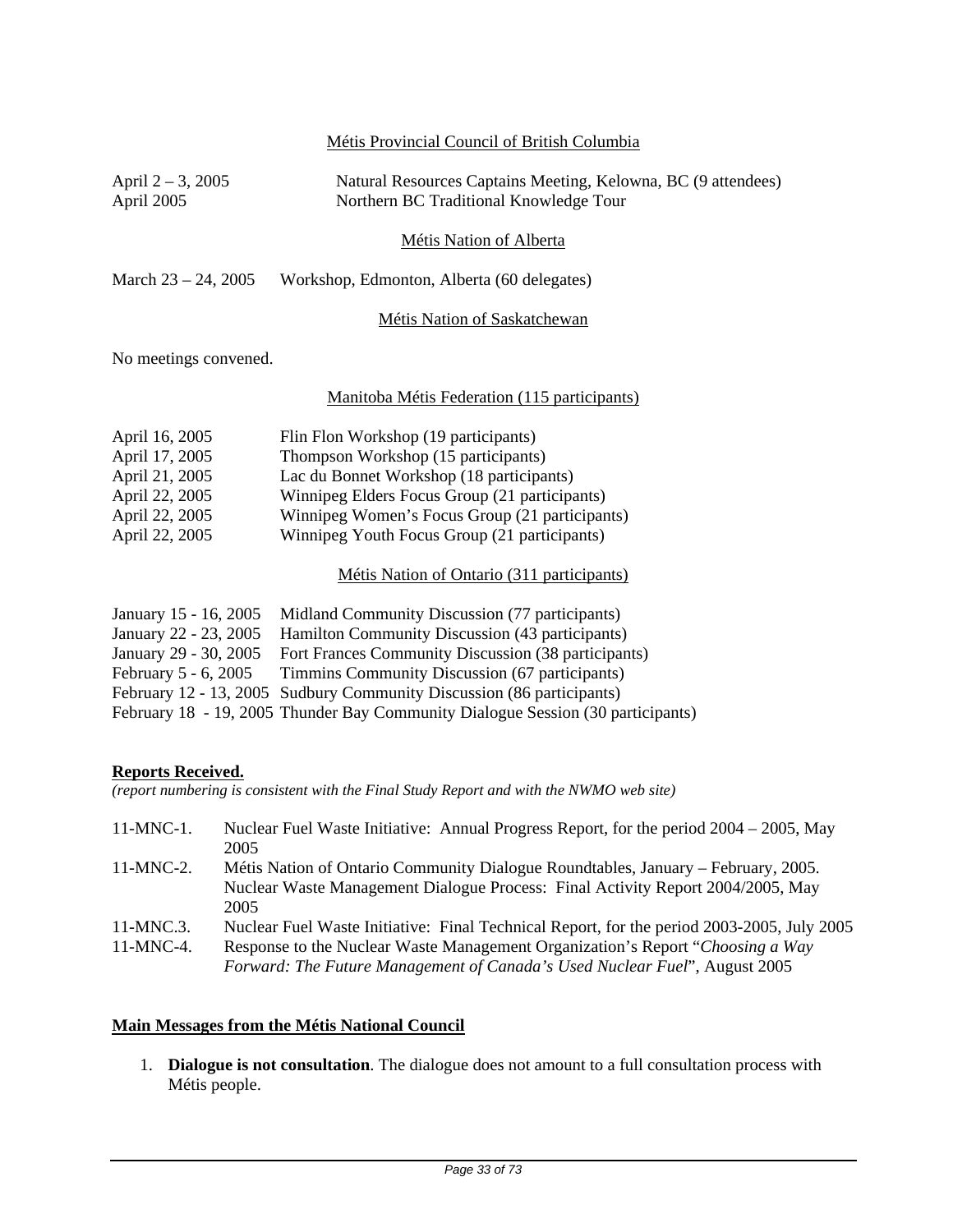- 2. **NWMO mandate too limited.** The mandate of the NWMO should have been broader to include consideration of the use of nuclear fuel; alternatives to nuclear energy; the role NWMO could play in supporting alternatives; the full nuclear life cycle from mining through to post-closure of the reactors; disposal of nuclear waste other than from power plants.
- 3. **Ongoing Engagement and Involvement in Decision-making.** The Draft Study Report does not clearly identify specific ongoing mechanisms for engagement and participation in decision-making . Métis and other Aboriginal people should be on decision-making Boards and have a say in decisions that shape the future
- 4. **Métis Traditional Knowledge** has a significant contribution to make and should play a key role.
- 5. **Overall Energy Policy**: Nuclear energy should be phased out; the production of used fuel should be ended; Conservation and alternative energy forms should be encouraged, researched
- 6. **Balance of Benefits and Costs.** There is concern that economic and employment benefits would be minimal and would be outweighed by environmental and security problems. Provinces/regions who do not benefit from nuclear should not be asked to carry the burden of the waste unless acceptable consultation, mitigation, and accommodation occurs.
- 7. **Social Justice Issues.** Three issues of social justice arose: (1) Why should marginalized communities be asked to store used nuclear fuel when they are not benefiting from its use?; (2) Why should Northern communities allow use of sites when they have already faced the consequences of development for the profit of the South?; and (3) Why should rural Canadians be given the responsibility for disposing used nuclear fuel created by urban dwellers?

There was concern that: there would be negotiations with "guns to their heads;" that money hungry municipal officials would volunteer communities without community support; that depressed areas would accept facility without consideration of consequences; that transportation route communities might be left out of the decision-making process.

- 8. **Time for Research.** The time to undertake adequate research has not been enough; 30 years is too short.
- 9. **Origins of Nuclear Energy.** Why was nuclear energy initiated in the first place absent a plan to address the waste?
- 10. **Who to be Involved.** Decision to site should not be left to a single willing host community but all those who will be affected by operation and maintenance – at the site and along the transportation corridor.
- 11. **Loose ends** include: the intent of the consultation process; importation of waste; state of affairs in countries where CANDU reactors have been sold (export of nuclear fuel to countries where security is inadequate – might Canada be requested to take back waste from such countries?); will approval of a management strategy justify expansion of nuclear?; Transportation – how will it be transported, what safeguards will be put in place to prevent accidents?
- 12. **Uranium mining.** Damage was done in the early days; a legacy remains to overcome

In a comment offered on the draft recommendation, the MNC agreed with the approach as long as the strategy was results driven not timeline driven. Timelines given should be used as estimated targets – they may not fit, could be more, perhaps less.

Regarding the conditions required to successfully implement the approach, the MNC argued for:

• **Research** – independent research body needed; Métis and Aboriginal people should be on research committees that determine research needs and monitor progress; topics – social, cultural, health,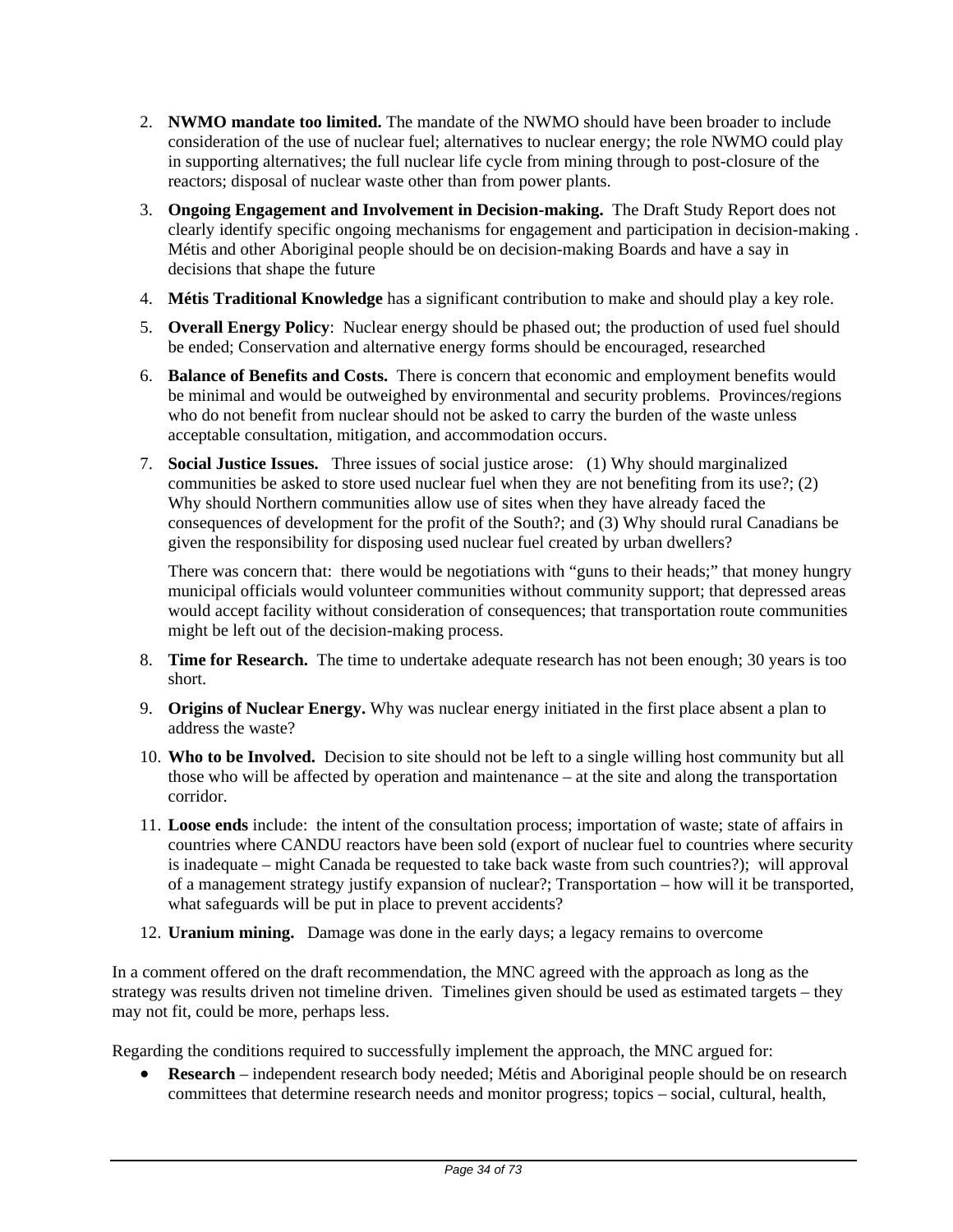technology, climate etc. Extra effort should go to studying alternatives to nuclear and methods to reuse, detoxify waste

- **Aboriginal involvement from the beginning** is critical; their culture and traditions are different they do not want to lose them; Land and treaty rights should be respected and the capacity for respecting these rights must be incorporated in the overall management plan
- **Need ongoing systems for monitoring Aboriginal concerns**
- **Culturally specific education about nuclear energy** is needed; training and job opportunities should be developed with and for Aboriginal people – not only for the host community but for all Aboriginal people.
- **Transportation issues** should be subject to the same kind of dialogue as we have undertaken so far – methods, routes, emergency response – all need to be considered with the public
- **Before site is selected, all surrounding communities and those along the route should be consulted**. Métis people and other Aboriginal people should be on the decision-making boards.

Lastly, the following specific Aboriginal insights and/or concerns that should be kept in mind by NWMO as implementation proceeds, the MNC suggested that: (1) The concept of "**community**" needs to be defined; (2) **Aboriginal traditional knowledge** needs to be recognized as unique and important; and (3) **transparency** is key – not just in answering questions honestly but in presenting all sides of an argument as well as good and worst-case scenarios; there should be no surprises.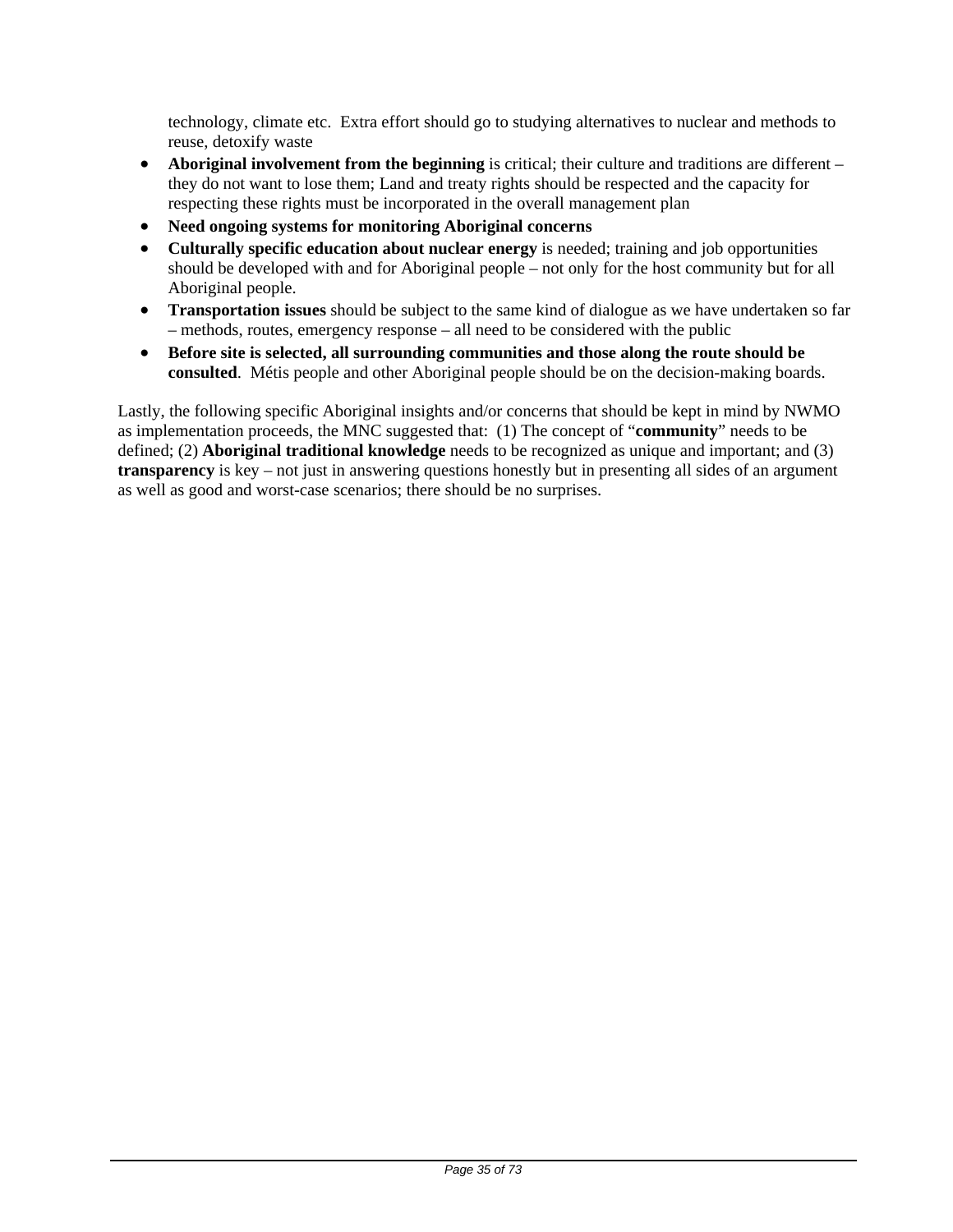# **N-3. Inuit Tapiriit Kanatami (ITK)**

Inuit Tapiriit Kanatami (ITK) is a non-profit organization dedicated to the needs and aspirations of Canada's Inuit. Incorporated in 1972, ITK represents approximately 50,000 Inuit living in 55 communities within the four Inuit Settlement Regions: (1) Nunavut, (2) Inuvialuit Settlement Region; (3) Nunavik (northern Québec) and (4) Nunatsiavut Region (Labrador).

ITK is the national voice of the Inuit in Canada and addresses issues important to the preservation of Inuit identity, culture and way of life. ITK's aims and objectives now address a broad range of social, economic, environmental and political challenges facing Inuit. Over the years, the ITK has met its mandate in a manner that reflects the emerging relationship between Inuit and the rest of Canada and between ITK and the four Inuit regional organizations. The four Canadian Inuit regions have now all signed final comprehensive land claim agreements.

NWMO approached the ITK in July of 2003 with a letter of introduction, and a request to meet and initiate discussions on how best to proceed to incorporate Aboriginal perspectives into the NWMO study. The President of the ITK, Jose Kusugak, responded immediately and proposed a meeting date in September at which time a preliminary consultation outline and budget for an Inuit specific dialogue on nuclear fuel waste management was tabled. Following refinement, the ITK tabled a proposal for an Inuit Specific Consultation on the Long-Term Management of Nuclear Fuel Waste in December 2003. A Letter of Agreement was signed in March 2004 and a formal contract followed shortly thereafter.

The ITK program included the following components:

- a Regional/ITK/NWMO meeting to develop the national consultation process;
- four workshops where representatives of Inuit Land Claim Regions were brought together to share issues and concerns;
- compilation of Inuit perspectives on the NWMO Draft Study Report; and
- quarterly reports on all activities to be disseminated to stakeholders including the NWMO up to October/05.

The development of the Inuit Specific Consultation on the Long-Term Management of Nuclear Fuel Waste was initiated at the National Inuit Conference of the Environment (NICE) which was held in Ottawa, Ontario - February 23 – 27, 2004. At that conference presentations were made on the history of the Nuclear Fuel Waste Act, as well as on the possible future methods regarding the Long-Term Management of Nuclear Fuel Waste in Canada. A workshop was then held on the Inuit Specific Consultation on the Long-Term Management of Nuclear Fuel Waste. A National Inuit Task Force on the Long-Term Management of Nuclear Fuel Waste was struck, a two year strategy developed and the responsibilities of the ITK National Co-ordinator on the Long-Term Management of Nuclear Fuel Waste were confirmed.

## **Inuit Regional Dialogues**

ITK convened four, two-day regional dialogues, one for each of their land claim regions:

- Iqaluit, Nunavut November 9-10, 2004
- Inuvik, Inuvialuit Settlement Region November 17-18, 2004
- Kuujuak, Nunavik/Northern Québec January 27-28, 2005
- Makkovik, Nunatsiavut/Labrador February 9-10, 2005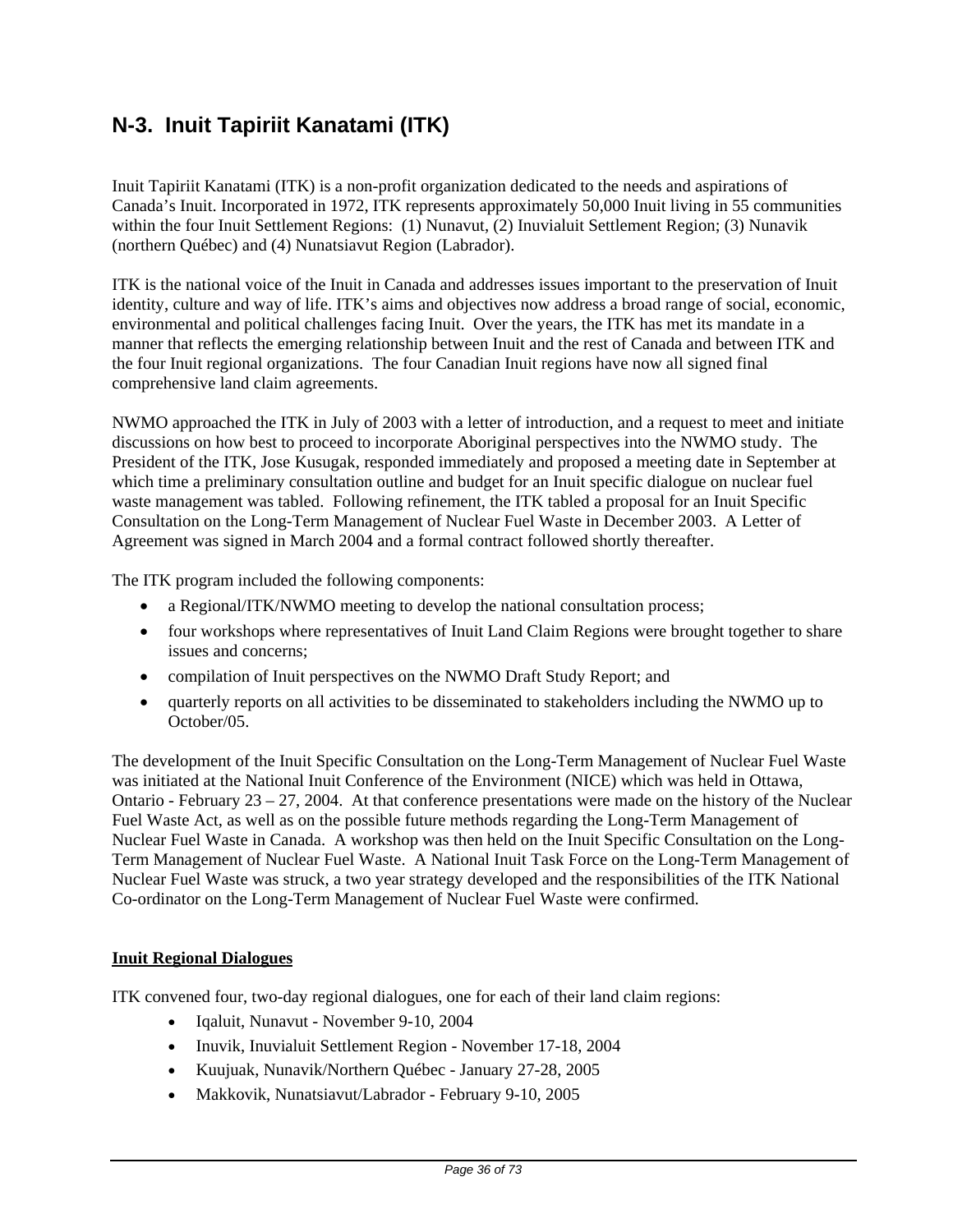The regional dialogue sessions involved  $15 - 25$  invited attendees, generally delegates of the Hunters, Fishers and Trappers Committees or elected officials of the member communities in the land claims regions; representatives of appropriate regional corporations and/or governments; and ITK Environment Department staff members. The ITK hosted and opened the sessions, providing background information and set the context. This was generally followed by a series of invited speakers and presentations, including the NWMO after which a question and discussion session would be held. After these information sharing activities, the participants would convene to further discuss the matter, and develop their report and recommendations. Where possible, the NWMO would sponsor a community feast/participants dinner during the two day dialogue. NWMO resources were also used to commission experts advice from the Canadian Council for Nuclear Responsibility.

# **Inuit Youth**

The ITK also held a special session with National Inuit Youth at the National Inuit Youth Summit (organized by the National Inuit Youth Council) which took place in Nain, Nunatsiavut – March 28 – 30, 2005. The Summit brought together Inuit youth representatives from each of the communities within Nunavut, the Inuvialuit Settlement Region, Nunavik, and Nunatsiavut.

# **Other Inuit – NWMO Interaction**

Two NWMO information sessions and an NWMO discussion session were held in the fall of 2004, there were eight participants at these sessions. At the same time, the NWMO met with officials from the Offices of Nunavut Tunngavik, Inc. (NTI) which is the permanent legal arm of the Eastern Arctic Inuit Land Claim Beneficiaries, and has the responsibility for managing Inuit lands and resources in Nunavut. The information and discussion sessions and meeting with NTI were held in Iqaluit, Nunavut – December  $7 - 8$ , 2004

## **Reports Received as of September 30, 2005.**

*(report numbering is consistent with the Final Study Report and with the NWMO web site)* 

| $11$ -ITK-1.<br>$11-ITK-2.$ | 2005 Board of Directors Resolution, June 2005<br>Final Report on the National Inuit-Specific Dialogues on the Long-Term Management of<br>Nuclear Fuel Waste in Canada – Determining the National Inuit-Specific Perspective, June<br>2005 |
|-----------------------------|-------------------------------------------------------------------------------------------------------------------------------------------------------------------------------------------------------------------------------------------|
| $11$ -ITK-3.                | Quarterly Report on the National Inuit Specific Dialogues on the Long-Term Management<br>of Nuclear Fuel Waste (January -March 2005), March 31, 2005                                                                                      |
| $11-ITK-4.$                 | Year-End Report on the National Inuit Specific Consultation on the Long-Term<br>Management of Nuclear Fuel Waste (March 31, 2003-March 31, 2004), March 2004                                                                              |
| $11$ -ITL-5.                | Quarterly Report on the National Inuit Specific Consultation on the Long-Term<br>Management of Nuclear Fuel Waste (April 1, 2004-June 15, 2004), July 2004                                                                                |
| 11-ITK-6.                   | Quarterly Report on the National Inuit Specific Dialogues on the Long-term Management<br>of Nuclear Fuel Waste (July 15, 2004-October 15, 2004), October 2004                                                                             |
| $11-ITK-7.$                 | Quarterly Report on the National Inuit Specific Dialogues on the Long-Term Management<br>of Nuclear Fuel Waste (October 16, 2004 – December 15, 2004)                                                                                     |
| 11-ITK-8.                   | Discussion Document #1: Asking the Right Questions? – Comments Prepared by ITK,<br>March 2005                                                                                                                                             |
| 11-ITK-9.                   | Discussion Document #2: Understanding the Choices – Comments Prepared by ITK,<br>March 2005                                                                                                                                               |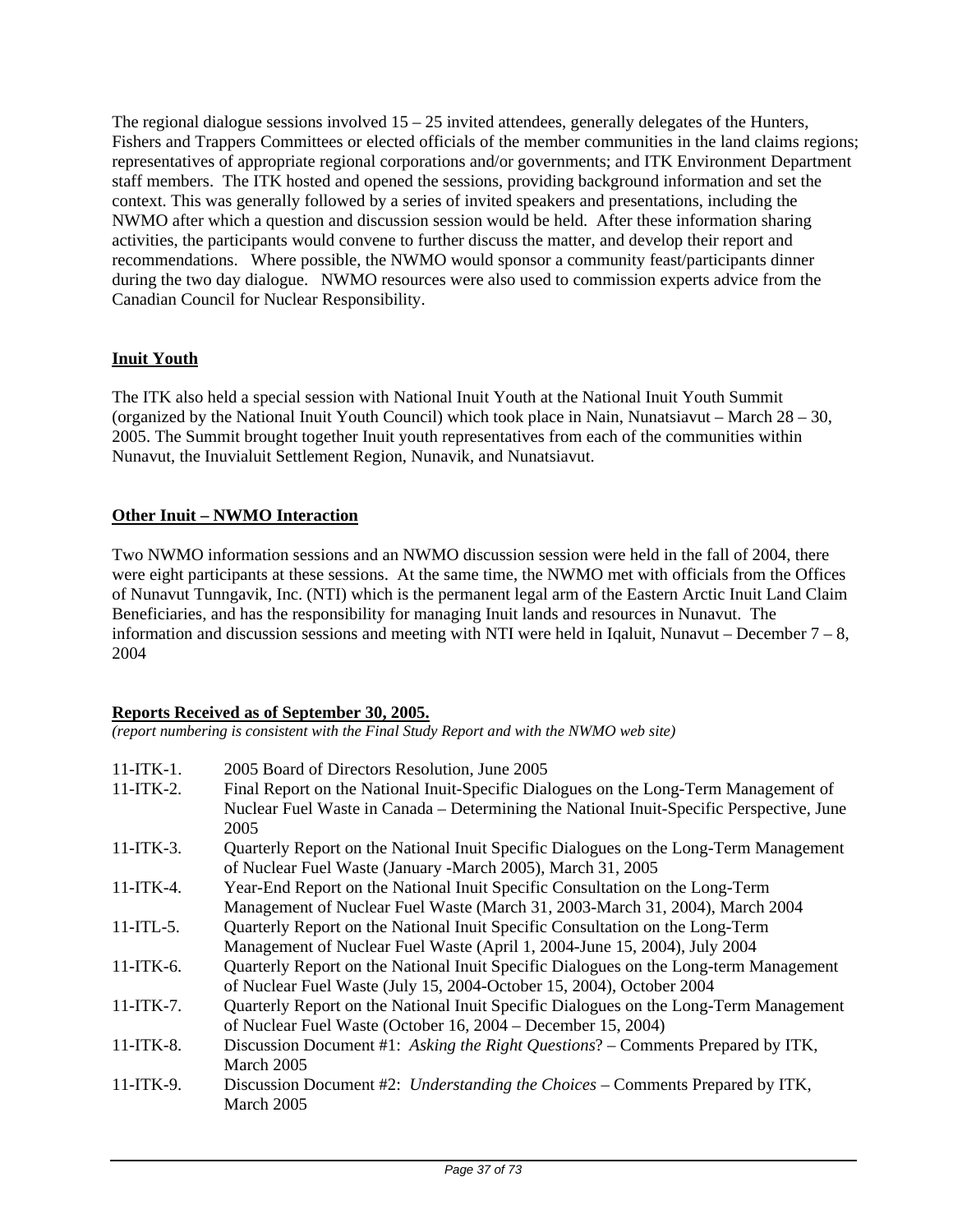- 11-ITK-10. ITK Review of the NWMO Discussion Document #3: *Choosing a Way Forward*, August 2005.
- 11-ITK-11 Quarterly Report National Inuit Specific Dialogues on the Long-Term Management of Nuclear Fuel Waste (April – June 2005) June 2005

### **Main Messages from the Inuit Tapiriit Kanatami**

- 1. **Inadequate Time and Funding.** Time and funding allocated for this dialogue have not been adequate; there should be ongoing dialogue and direct community involvement in the decisionmaking processes.
- 2. **Dialogues not Consultation.** The dialogues are not consultation as required by the Nuclear Fuel Waste Act.
- 3. **Nuclear Fuel Waste Should be Kept out of the Canadian Arctic.** ITK is strongly opposed to the storage/disposal or transportation of used nuclear fuel in Inuit lands or oceans.
- 4. **Leave at Reactor Sites until Safe Approach Found.** Nuclear fuel waste should be stored at the existing reactor sites until a way is found to safely dispose of this waste without endangering the environment, human health and safety of all Canadians
- 5. **All Wastes should be Considered.** All radioactive wastes should be considered, not only used nuclear fuel.
- 6. **Education.** Culturally appropriate education materials are needed; an Inuit-specific dictionary should be developed
- 7. **Energy Policy:** The ITK advocates a non-nuclear society in Canada where nuclear materials are neither mined, produced, or transformed. While the future of nuclear energy is outside the NWMO mandate, the waste issue is simply a component of this larger question of energy policy and cannot be addressed in isolation. Looking at the issue holistically requires consideration of broader considerations including the role of hydrocarbons, nuclear fuel and renewables in the overall energy production picture. The government should put resources to research on alternative energy and energy conservation that could eliminate the need to continue reliance on nuclear fuel while providing the foundation for a truly sustainable "way forward."
- 8. **Transboundary Movement of Nuclear Fuel Waste.** The ITK supports the Government of Canada in encouraging other nations to restrict the transportation of nuclear fuel waste across international boundaries

The ITK, while not supportive of deep storage of the used nuclear fuel, found that the NWMO's proposed Adaptive Phased Management was generally consistent with the positions articulated above. They see that with the (1) proposed four-province focus, (2) the criteria of working with a willing host community, and (3) the transportation issue which effectively excludes Inuit regions, the NWMO has signalled that the North would not be a desirable host location. They are comfortable with the premise underlying the Adaptive Phased Management approach that used fuel would be stored at reactor sites until results from Phase 1 and 2 research, analysis and consultation were obtained and technical feasibility and social acceptability demonstrated. Further, they are supportive of:

• the NWMO's commitment to developing an Engagement Process which will lead to a final site selection and technical design encompassing all surface and underground facilities, access and infrastructure requirements and a long-term monitoring program;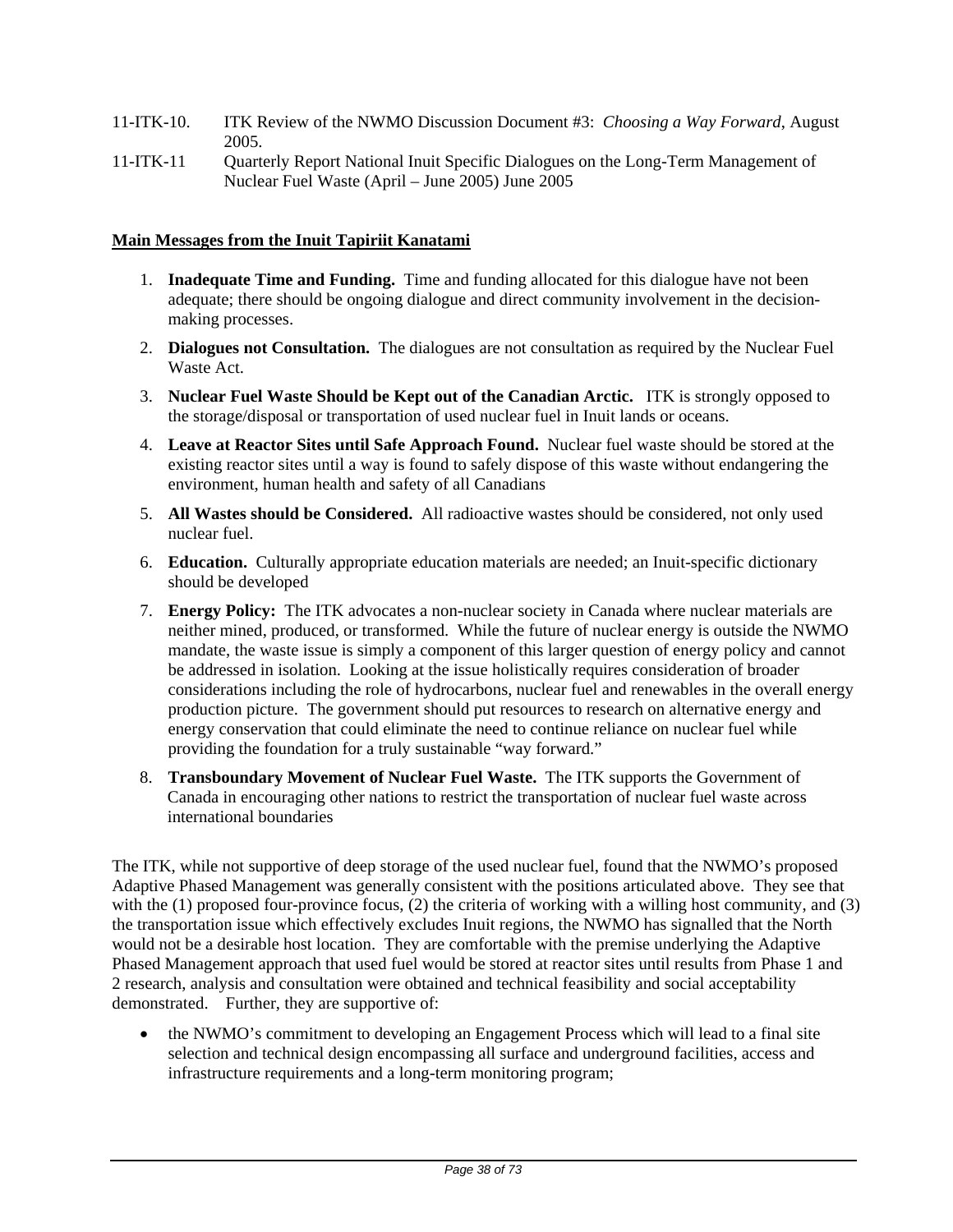- a regulatory review process that includes all social, economic, and environmental considerations and includes the option of not proceeding or significantly changing the timeframe of development
- exploration of innovative ways to address socio-economic effects building on the experience of Aboriginal organizations including the treaty-based arrangements now in place in Canada's north;
- ensuring that the views of Canada's Aboriginal people most often a minority voice in the large debate – are included throughout.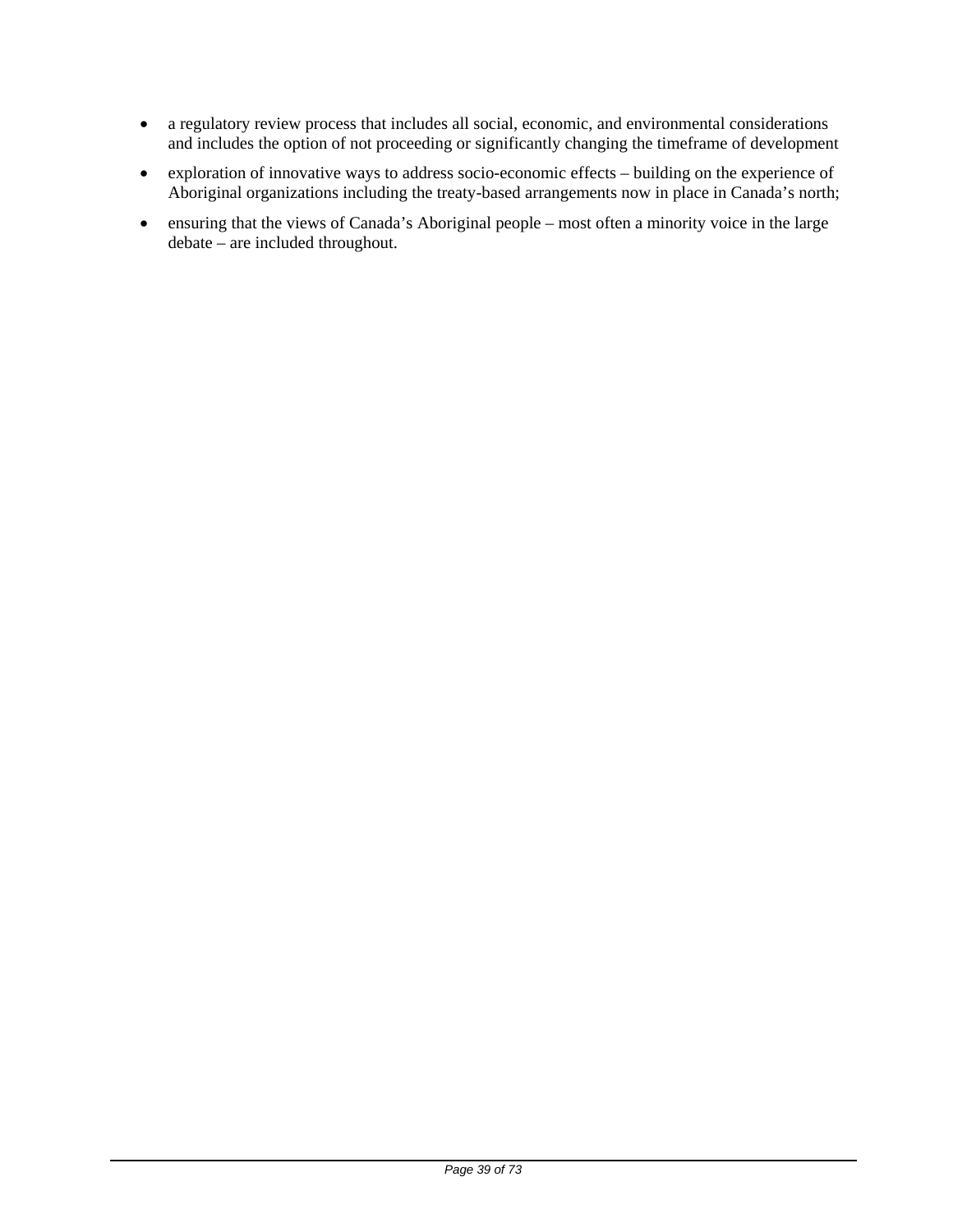# **N-4. Congress of Aboriginal Peoples (CAP)**

The Congress of Aboriginal Peoples (CAP) was founded in 1971 as the Native Council of Canada. It was established to represent the interests nationally of Métis and non-status Indians. CAP is the sole national representative organization whose affiliates are open to over 800,000 off-reserve Indian, Inuit, and Métis people. CAP's constituency not only stretches across Canada from sea to sea to sea, but consists of a wide variety of Aboriginal peoples with very different historical backgrounds, and current environments. Most of these peoples share common problems in terms of exclusion from policies and programs for other Aboriginal peoples.CAP runs programs (justice, governance, labour market development, etc) and maintains a watching/working brief on a number of Métis related issues (such as urban native housing, land rights, languages, etc.). Nine organizations are affiliated with CAP including:

- Labrador Métis Nation
- Federation of Newfoundland Indians
- Native Council of Prince Edward Island
- Native Council of Nova Scotia
- New Brunswick Aboriginal Peoples Council
- Native Alliance of Québec
- **•** Ontario Métis Aboriginal Association
- Aboriginal Council of Manitoba
- United Native Nations (British Columbia)

NWMO first approached the National Chief of CAP in July of 2003 with request to meet and initiate discussions on how best to proceed to incorporate Aboriginal perspectives into the NWMO study. A meeting was set for the President of the NWMO and the CAP National Chief for October 31, 2003. Following almost a year of deliberations and discussions, CAP submitted an initial proposal to the NWMO on July 15, 2004 to undertake a consultation process on the long-term management of used nuclear fuel. Negotiations then ensued over several months and agreement was reached in November 2004.

The agreement between CAP and NWMO includes a commitment to strike sub-agreements with all of the above affiliates except the Ontario Métis Aboriginal Association (OMAA) and the CAP Youth Committee. OMAA was excluded because of its independent arrangement with NWMO and involvement of the CAP Youth Committee was folded into the other organizations for this project.

## **The CAP Dialogue**

A Steering Committee was struck and an initial planning meeting was held on December 7, 2004 to discuss the national and regional programs and the initiation of the regional dialogues, including

- On-going liaison with NWMO and briefings of affiliate leadership and CAP Executive;
- Distribution of communications products, including the NMWO video and background information and a news release to Aboriginal community papers;
- Establishing web-site information on the issue, including an interactive questionnaire;
- Development of a questionnaire, and compilation of key observations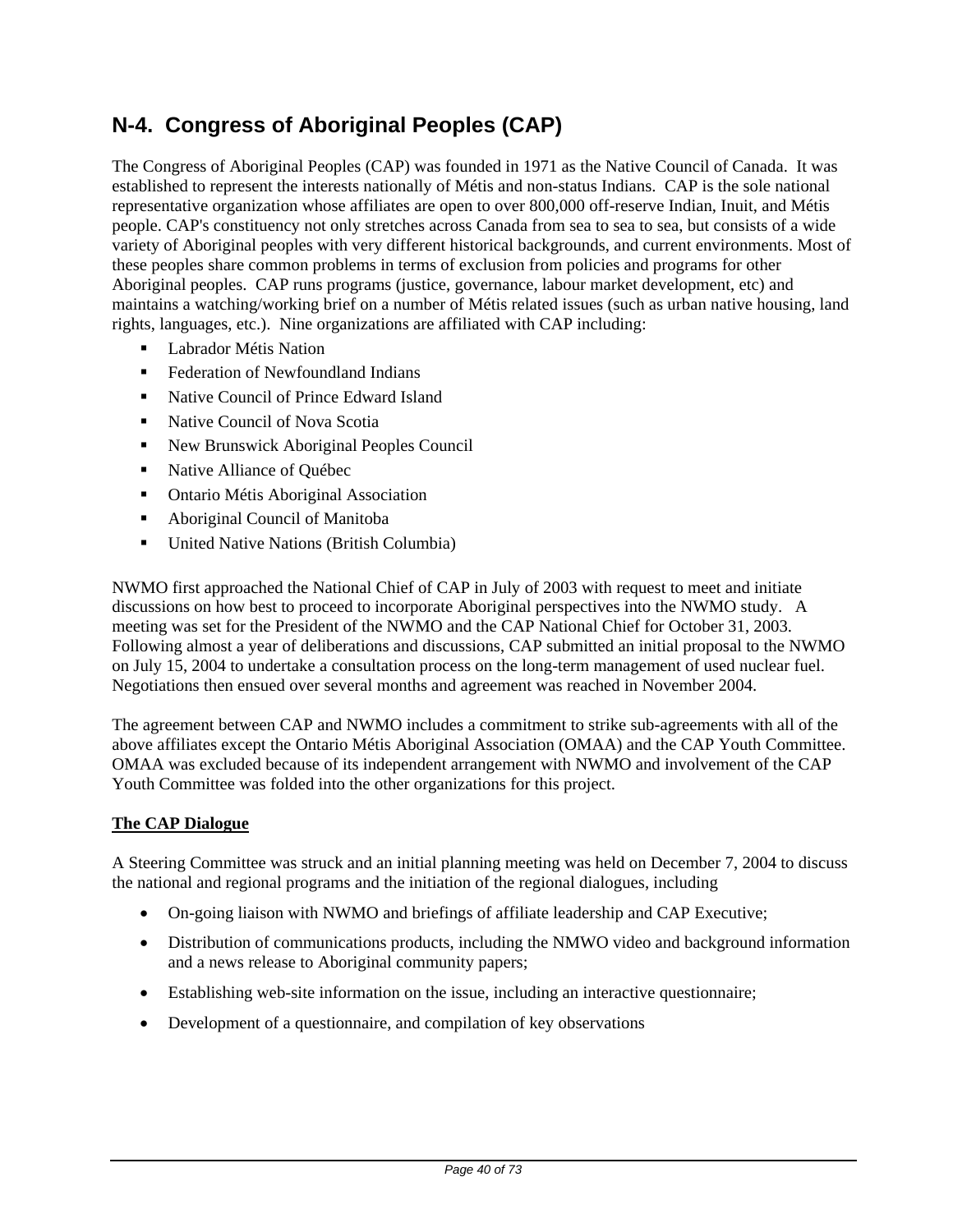On a regional basis, the program included the designation of regional co-ordinators in each CAP affiliate, briefings, liaison and regional dialogue meetings. In addition to the Steering Committee meetings, the following dialogue sessions were held:

- CAP Western Office Calgary Dialogue Session, January 14, 2005
- Native Council of Prince Edward Island Dialogue Session, University of Prince Edward Island, February 5, 2005
- New Brunswick Aboriginal Peoples Council Dialogue Session, Fredericton, NB, February 26, 2005
- Labrador Métis Nation Dialogue Session, Goose Bay, Labrador, February 27, 2005
- Native Council of Nova Scotia Direct Mail/Key Informant Interviews, February March 2005
- Federation of Newfoundland Indians, Dialogue with 9 Band Councils, March 2005
- United Native Nations of British Columbia Dialogue Session March 29, 2005
- Aboriginal Council of Manitoba Comments compiled and provided to the Dialogue Coordinator, Spring, 2005
- Special Session of the CAP National Youth Council, April 14, 2005
- National Workshop, June 17, 2005

#### **Reports Received as of 30 September 2005**

*(report numbering is consistent with the Final Study Report and with the NWMO web site)* 

- 11-CAP-1. Summary of Key Observations Regarding NWMO Discussion Document 2, *Understanding the Choices*, January 2005
- 11-CAP-2. First Interim Report to Nuclear Waste Management Organization Dialogue Sessions on NWMO's Recommendation for the Long-term Management of Nuclear Fuel Waste, December 14 2004
- 11-CAP-3. Preliminary Commentary on: *Choosing a Way Forward The Future Management of Canada's Used Nuclear Fuel*, July 2005
- 11-CAP-4. Third Interim Report to the Nuclear Waste Management Organization July 2005
- 11-CAP-5. Final Report to the Nuclear Waste Management Organization September 2005

### **Main Messages from the Congress of Aboriginal Peoples**

- 1. **Current dialogue is not consultation.** The dialogue process should not be considered consultation; Meaningful consultation requires serious understandings of the potential for infringement of Aboriginal title, treaty and other rights of all Aboriginal people – Status, non-status, off-reserve, Métis, and Inuit people; the entitlement of various classes of Aboriginal people may differ and these differences have to be clearly laid out for review; the overall effect of the NWMO Draft Study Report is a minimization of Aboriginal rights and interests in the nuclear fuel waste issue. The federal government should immediately initiate an adequately funded consultation process with Aboriginal people, who should design and execute the process, and undertake consultation regarding the complete nuclear cycle.
- 2. The **NWMO is not at arm's length from industry** and although CAP acknowledges the efforts of NWMO officials to distance themselves from the nuclear energy industry, the credibility of NWMO messaging is compromised as a result. It should be re-structured to achieve an arms length relationship with the producers and owners of nuclear waste.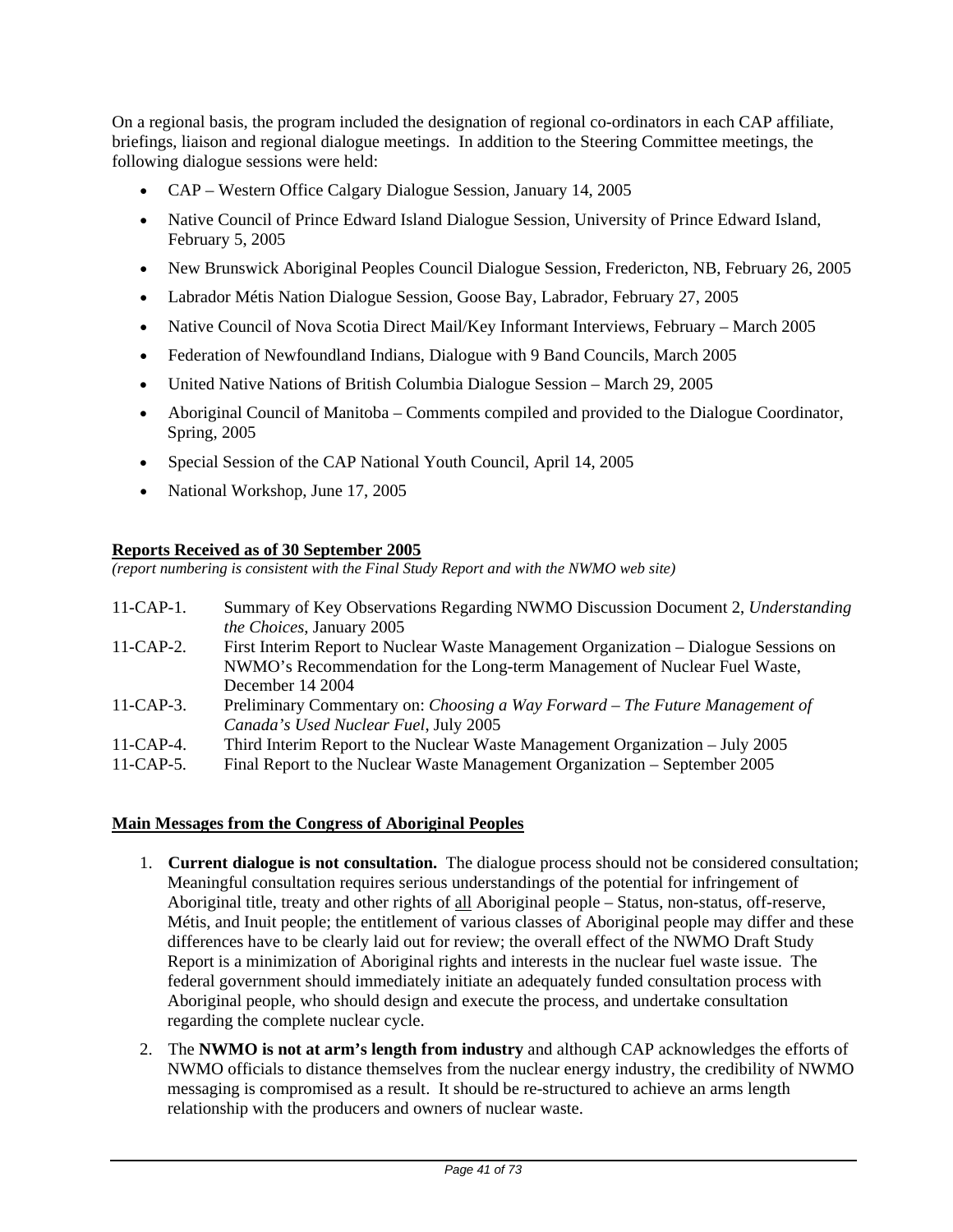- 3. **The NWMO Advisory Council lacks expertise on Aboriginal Traditional Knowledge** as required by the Nuclear Fuel Waste Act. It should be re-structured to include representatives from CAP.
- 4. **Adaptive Phased Management is not new.** The proposed Adaptive Phased Management approach is a retread of the AECL 1978 concept.
- 5. **Aboriginal Traditional Knowledge (ATK).** CAP is unconvinced that there has been a valid engagement with ATK holders and feel that a wide gulf remains between ATK holders and the NWMO process. A valid process needs to be established and implemented where Aboriginal Traditional Knowledge holders are fully respected and engaged.
- 6. **Safety.** Proof of safety of any proposed approach has not been demonstrated and used fuel should not be produced until it can be safely disposed of.
- 7. **Economic Feasibility.** CAP is highly sceptical of NWMO's undertakings concerning the economic feasibility of the fourth option. Financial projections on the intensive cost of nuclear energy should be based on a realistic time schedule and encompass the entire nuclear cycle. This work must be completed by entities that are arm's length from the nuclear industry.
- 8. **History of the Nuclear Industry.** The full history of the nuclear industry has not been described and should be including the full life cycle of uranium (from mining through conversion, fuel fabrication, reactor use to waste storage). Research and plain language information on the history of the nuclear industry in Canada, as well as its relationship to Aboriginal peoples, needs to be developed and distributed.
- 9. **Radiation and the Nature of the Hazard.** CAP is not confident of the estimates of risks that are associated with the various radioactive materials in nuclear waste – particularly those related to low doses of radiation. Independent and credible research needs to be undertaken on radiation hazards and this information needs to be communicated in plain language to all Canadians.
- 10. **Transportation of Nuclear Waste.** CAP is concerned about the lack of information on potential routes; the nuclear industry's minimization of risks; and the security of transported used fuel (related to potential theft by terrorists). Research and information needs to be developed and disseminated on the transportation of nuclear fuel waste, focussing on potential routes and communities to be affected including an analysis of radioactive releases that will take place during transportation.
- 11. **Importation of Nuclear Fuel Waste.** The lack of an official prohibition on waste importation has contributed to has added to the general uncertainty and distrust of the process. The *Nuclear Fuel Waste Act* should be amended to specifically ban the importation of nuclear fuel waste.
- 12. **Reprocessing of Nuclear Fuel Waste.** The lack of an official prohibition (as is the case in the US) on reprocessing (because of the resulting plutonium) is seen as a major policy failure on the part of the federal government. It leads to a questioning of the true intentions of the federal government and the nuclear energy industry. The *Nuclear Fuel Waste Act* should be amended to specifically ban the reprocessing of irradiated nuclear fuel.
- 13. **National Debate and Referendum.** A national debate on nuclear energy and nuclear fuel waste should be undertaken by the federal government, followed by a referendum on the issues.
- 14. **Overall Energy Policy.** The phase out of nuclear energy should be the first priority in dealing with nuclear fuel waste. Research effort should be put to reduction at source via phasing out nuclear energy
- 15. **Comprehensive Nuclear Waste Strategy.** The Canadian nuclear waste strategy should be comprehensive and include radioactive waste generated by uranium mining and milling, fuel enrichment, decontamination and decommissioning of nuclear facilities, and other activities using isotopes and spent nuclear fuel.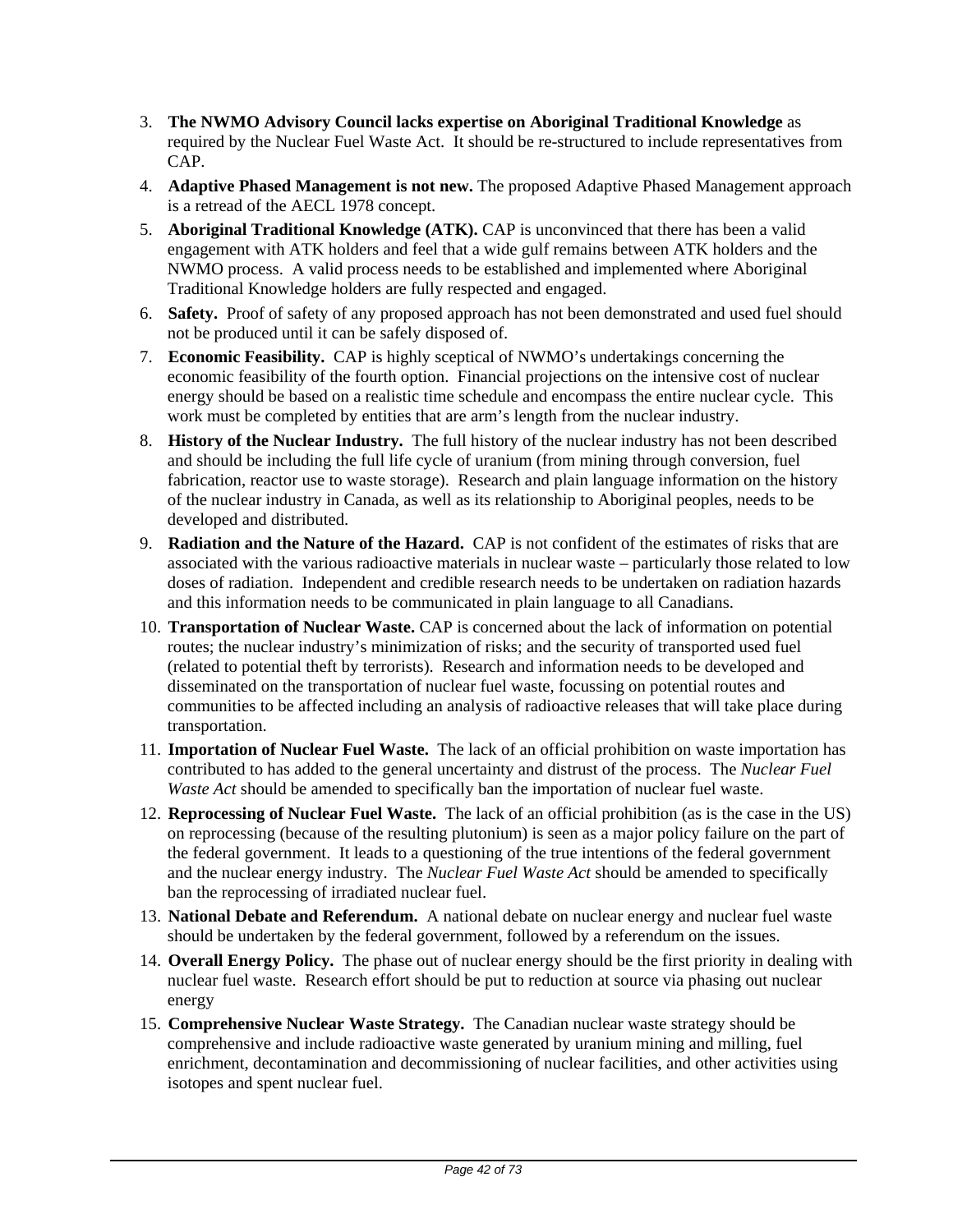# **N-5. Pauktuutit Inuit Women's Association of Canada**

Pauktuutit is the national non-profit association representing all Inuit women in Canada. Its mandate is to foster a greater awareness of the needs of Inuit women, and to encourage their participation in community, regional and national concerns in relation to social, cultural and economic development. Since its incorporation in 1984, Pauktuutit has addressed many of the serious social issues that affect Inuit communities and has undertaken comprehensive projects on family violence, child sexual abuse, housing, traditional Inuit midwifery and birthing practices, tobacco cessation, economic development, and clothing and child day care.

In September 2004, NWMO approached Pauktuutit Inuit Women's Association to determine their interest in hosting a workshop to elicit the perspectives of Inuit women with respect to how Canada should manage Canada's nuclear fuel waste. Seventeen Inuit women attended a half-day workshop in Ottawa, ON, during the Annual General Meeting of the Pauktuutit Inuit Women's Association. The workshop took place in Ottawa, November 8, 2004

### **Report Received as of 30 September 2005**

*(report numbering is consistent with the Final Study Report and with the NWMO web site)* 

11-P-1. Pauktuutit Inuit Women's Association Workshop: Managing Canada's Radioactive Waste: November 2004, December 2004

#### **Main Messages from Pauktuutit Inuit Women's Association**

- **1. Used nuclear fuel should be kept out of the Arctic.**
- **2. Commitment to Engage**; Pauktuutit want to help build a solution**.** Knowledgeable people in the north exist and should be engaged. Ongoing engagement should be at the local level. This initial contact and discussion is not enough.
- **3. Link to Inuit Circumpolar Conference (ICC).** The ICC is seen as a contact to facilitate effective international dialogue on the issue of long-term management of used nuclear fuel particularly because of indigenous experience in other parts of the north (Greenland, Scandinavia, Russia, Alaska).
- **4. Lack of trust in industry and government**. Lack of effective mine closure, the presence of persistent-organic-pollutants in the Arctic transported from vast distances through the air, and experience with abandoned Dew Line sites have all contributed to the current lack of trust.
- **5. Source reduction/elimination.** Seems the sensible thing to do.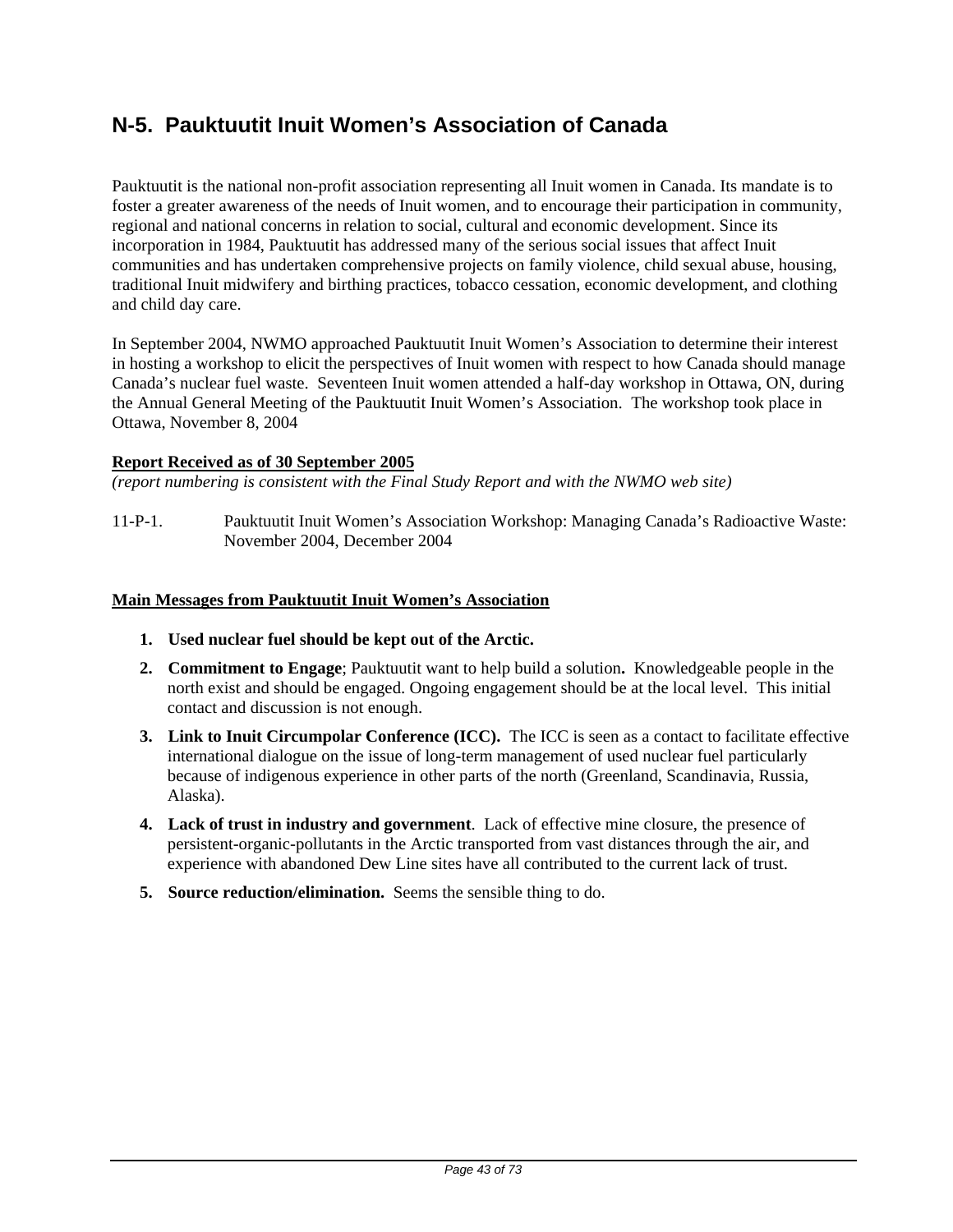# **N-6. Native Women's Association of Canada (NWAC)**

The Native Women's Association of Canada (NWAC) is founded on the collective goal to enhance, promote, and foster the social, economic, cultural and political well-being of First Nations and Métis women within First Nation and Canadian societies. As a non-profit organization incorporated in 1974, the NWAC is an aggregate of Native Women's organizations. The NWAC Board of Directors consists of: one National Speaker, four Regional Executive Leaders, four Regional Youth Representatives, thirteen Regional representatives; and a Council of Elders

NWMO approached the President of the NWAC in July of 2003 with a letter of introduction, and a request to meet and initiate discussions on how best to proceed to incorporate Aboriginal perspectives into the NWMO study. Further contact was made in the fall of 2004 when a verbal agreement was made with the NWAC to convene a national workshop to discuss the issue of nuclear waste.

The agreement was formalized in March of 2005 and the workshop was held June 14, 2005, post-release of the Draft Study Report. NWAC commissioned Mary Jamieson to coordinate their dialogue, a former member of the Seaborn Panel.

### **Report Received by 30 September 05**

*(report numbering is consistent with the Final Study Report and with the NWMO web site)* 

11-NWAC-1. National Consultation on Nuclear Fuel Waste Management, Nuclear Fuel Waste Report: June 2005.

#### **Main Messages from the Native Women's Association of Canada**

- 1. **For the following reasons, the recommended Adaptive Phased Management Approach is NOT appropriate for Canada**.
	- Lack of awareness in Aboriginal communities
	- Risks out weigh benefits for remote Aboriginal people
	- Transportation poses unknown risks
	- Traditional knowledge and its spiritual context may be ignored in favour of "scientific" findings"
	- Waste importation may occur
	- No guarantee that there will be a limit to the waste
	- There is no discussion of green alternatives to nuclear power being pursued during the siting process
	- NWMO membership is suspect because it is driven by the waste producers
- 2. **What are the conditions to successfully implement the approach?**
	- A targeted date to curtail the use of nuclear power in favour of alternative forms of power
	- Greater transparency in development of proposals
	- Legislation to prohibit waste importation of foreign waste
	- Decision-making framework (pace and manner) that is driven by potentially impacted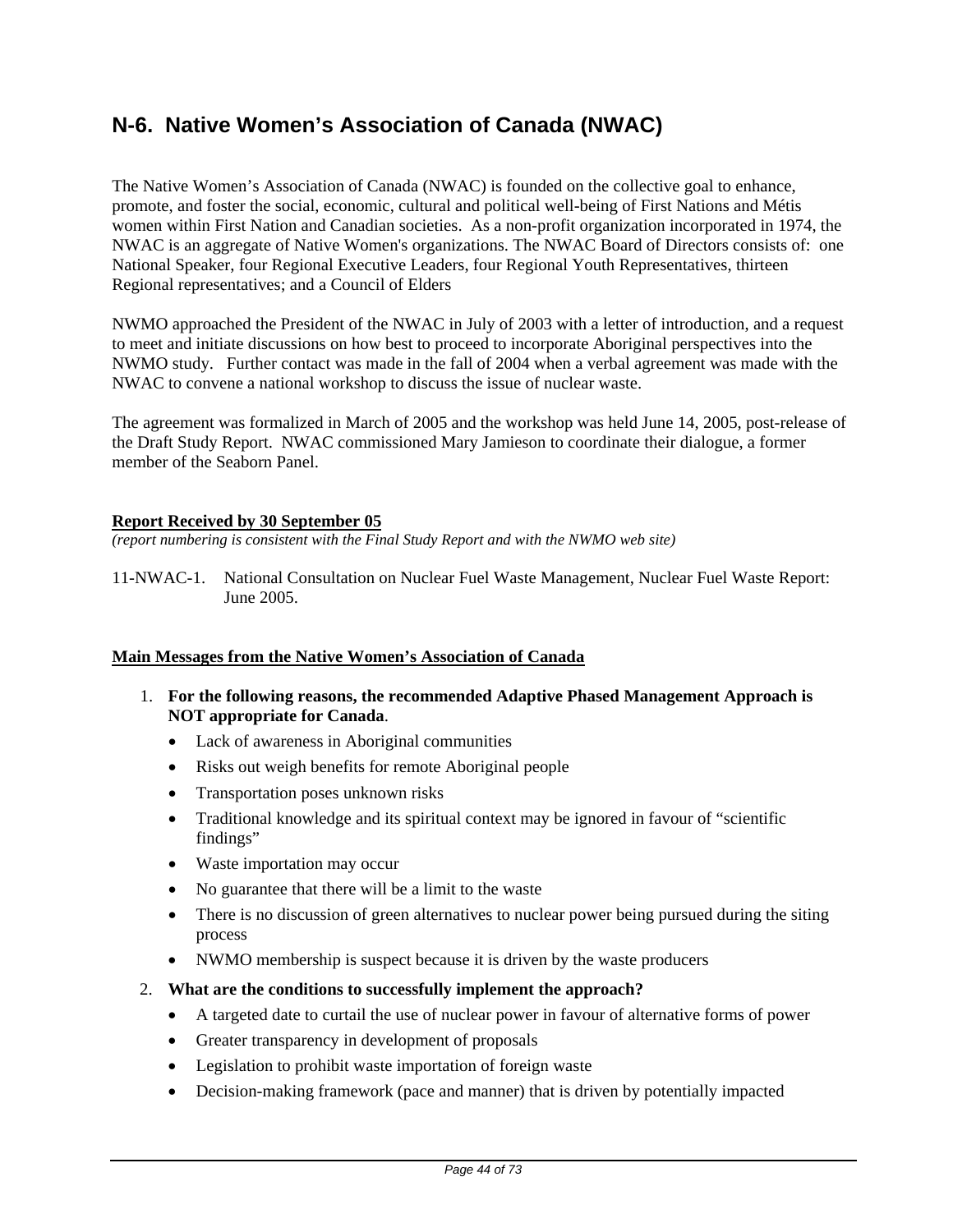Aboriginal communities

- Definitions of "willing host community," "risks," "benefits," "traditional/indigenous knowledge" etc as articulated by potentially impacted Aboriginal communities
- Enhanced public education with special effort in potentially impacted Aboriginal communities, resourced by NWMO, delivered by Aboriginal women at local and regional levels
- Balanced incorporation of science and traditional/indigenous knowledge
- Hands-on involvement of young people through sponsored think-tanks, scholarships, international discussion groups
- Standards for safety and security for humans and the environment defined by Aboriginal people working with scientists of their choosing and resourced by NWMO
- 3. **What special Aboriginal insights and/or concerns** should be kept in mind by NWMO**?**
	- **Fairness** "a level playing field" as defined by the Aboriginal people who may be potentially impacted
	- **100% control of the research methodology** utilized in Aboriginal communities and territories that may be impacted
	- **respect** for social structures, vulnerable languages and cultures, indigenous plants and medicines, hunting fishing and trapping grounds, areas of spiritual significance as defined by potentially impacted Aboriginal communities
	- **settlement** of land claims, the use of Crown lands for subsistence pursuits, Aboriginal title etc. before "siting" is initiated
	- **demonstrated willingness of the NWMO to understand the unique spiritual connection of Aboriginal people to the environment and to use the resulting understanding to find a solution that benefits future generations** – "*Understanding now . . . mutual agreement and action that benefits all after the learning process*."
- 4. **NWAC voiced concurrence with many issues raised previously by other Aboriginal Organizations:**
	- **Respect** walk together in dignity and respect
	- **Responsibility to future generations** be proactive in energy conservation; control/minimize/mitigate impacts
	- **Mistrust, Fear, Trust** industry dominance on Board is conflict of interest, economic depressed communities may be targeted, mistrust of government, northern experience with abandoned mines, POPS – no-one is responding
	- **Traditional knowledge and wisdom** is key
	- **Primary concern for safety and security of humans and environment**
	- **Need for action NOW**
	- **Consultation** is 2-way street
	- **Recognition of Aboriginal Treaties and Rights**
	- **Aboriginal representation on NWMO**
	- **Transportation** is a concern
	- **Definitions** of "willing host community," "voluntarism," "remote."
	- **Waste importation should be banned.**
	- **Ongoing engagement is essential**
	- **Involvement of youth is a priority.**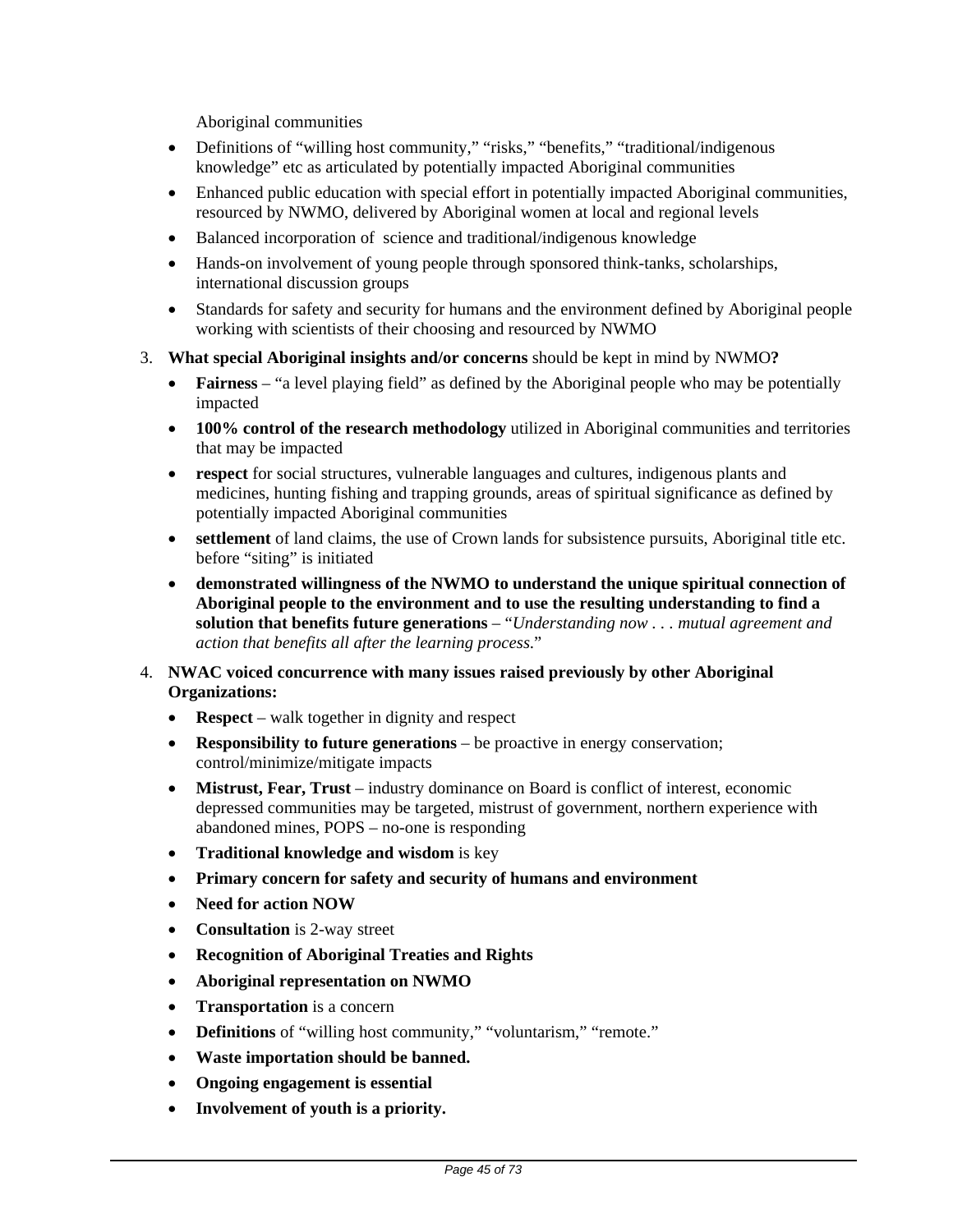- 5. **Education and Awareness.** There is a real need to increase awareness and education curriculum modules in schools at junior levels should be developed and operated by First Nation's and offreserve Aboriginals. It would be helpful is there was greater understanding of what was in power bills.
- 6. **Energy Policy.** Energy conservation should be supported and tied to the nuclear waste issue; alternative energy should be pursued to reduce the dependency on nuclear energy.
- 7. **Capacity.** Resources should be provided to enable NWAC provincial/territorial members (particularly in the four "focus" provinces of Ontario, Québec, New Brunswick and Saskatchewan) to educate their communities about nuclear waste issues.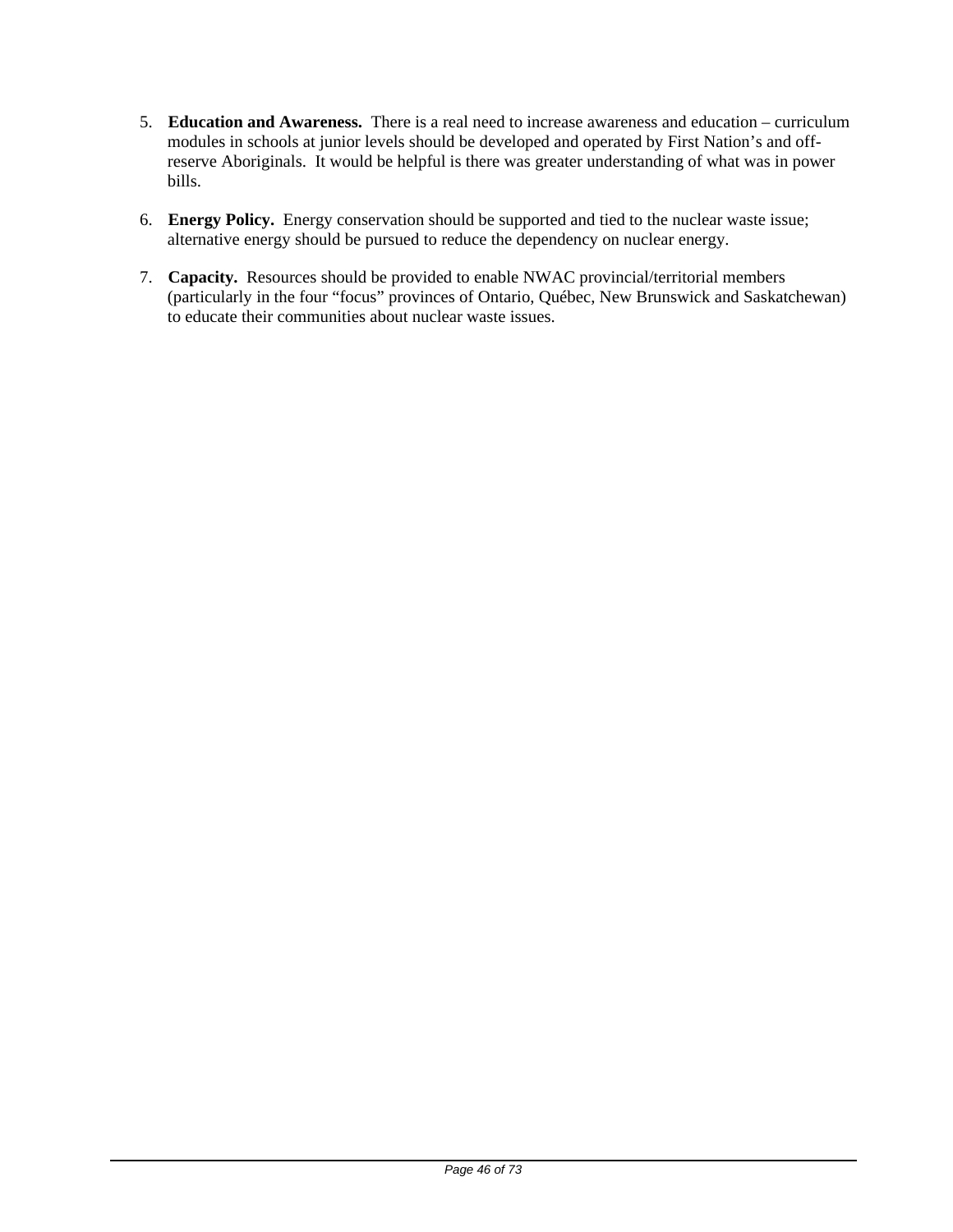# **Regional/Local Organizations**

# **R/L-1. Ontario Métis Aboriginal Association (OMAA)**

OMAA offers representation to the 250,000 Indian and Métis peoples living off reserve in Ontario. The mission of the Ontario Métis Aboriginal Association is to strive toward the political, social and economic well being of Métis, Non-status and off-reserve Status Aboriginal People in Ontario by addressing common concerns through the implementation of vital service initiatives designed to improve quality of life for the many OMAA members.

OMAA is an incorporated (as a non-share capital Ontario corporation) umbrella organization representing community based local associations, known as "Locals", and five regional organizations, known as "Zones". Each Local is affiliated both with a Zone and directly with OMAA. The Zones and Locals are autonomous organizations. Each Zone has an annual assembly at which delegates from its affiliated locals elect a Board of Directors and three-member Executive Committee. OMAA, in turn, has an eighteen member Board of Directors, composed of the three executive officers of each of the five Zones, and the three executive officers of OMAA. OMAA's three executive officers are elected for three year terms by an annual assembly of delegates representing the affiliated locals. The Association is affiliated with the national Congress of Aboriginal Peoples.

OMAA approached the NWMO in the fall of 2003, seeking to learn about the role and function of the NWMO. In March 2004 a proposal was submitted to NWMO, on behalf of the President of OMAA, to critique NWMO's initial discussion document and develop a position paper. OMAA attended the Workshop on Traditional Knowledge and Aboriginal Wisdom in the fall of 2003, and the National Stakeholder and Regional Dialogue Sessions on the first discussion document. Drawing from this as background, OMAA developed a one-day workshop to present and solicit feedback on the contents. The workshop was held in Ottawa, Ontario, April 15, 2004.

In May of 2004, OMAA submitted the Report of the OMAA Workshop and Position Paper on NWMO's Discussion Document #1, and also submitted a proposal for regional consultations on the NWMO's next discussion document. An agreement was reached shortly thereafter.

Throughout its dialogue, OMAA met with over 1300 people in 64 different community meetings:

- December 1, 2004 Elliot Lake 20
- December 27, 2004 Spanish 14
- December 29, 2004 Iron Bridge 9
- January 3, 2005 Echo Bay 3
- January 4, 2005 Thessalon 3
- January 5, 2005 Orillia 7
- January 6, 2005 Port McNicoll 19
- January 6, 2005 Midland 26
- January 7, 2005 Gravenhurst 6
- January 7, 2005 Midland 50
- January 8, 2005 Midland 17
- January 8, 2005 Owen Sound 2
- January 13, 2005 Kenora 7
- January 13, 2005 Kenora 60
- January 14, 2005 Kenora 100
- January 14, 2005 Vermilion Bay -
- January 15, 2005 Wabigoon 16
- January 16, 2005 Dryden 14
- January 18, 2005 Fort Frances 9
- January 19, 2005 Rainy River 3
- January 20, 2005 Sioux Lookout 9
- January 22, 2005 Ignace 7
- January 24, 2005 Thunder Bay 14
- January 25, 2005 Hurkett 11
- January 26, 2005 Terrace Bay 15
- January 27, 2005 Nipigon 13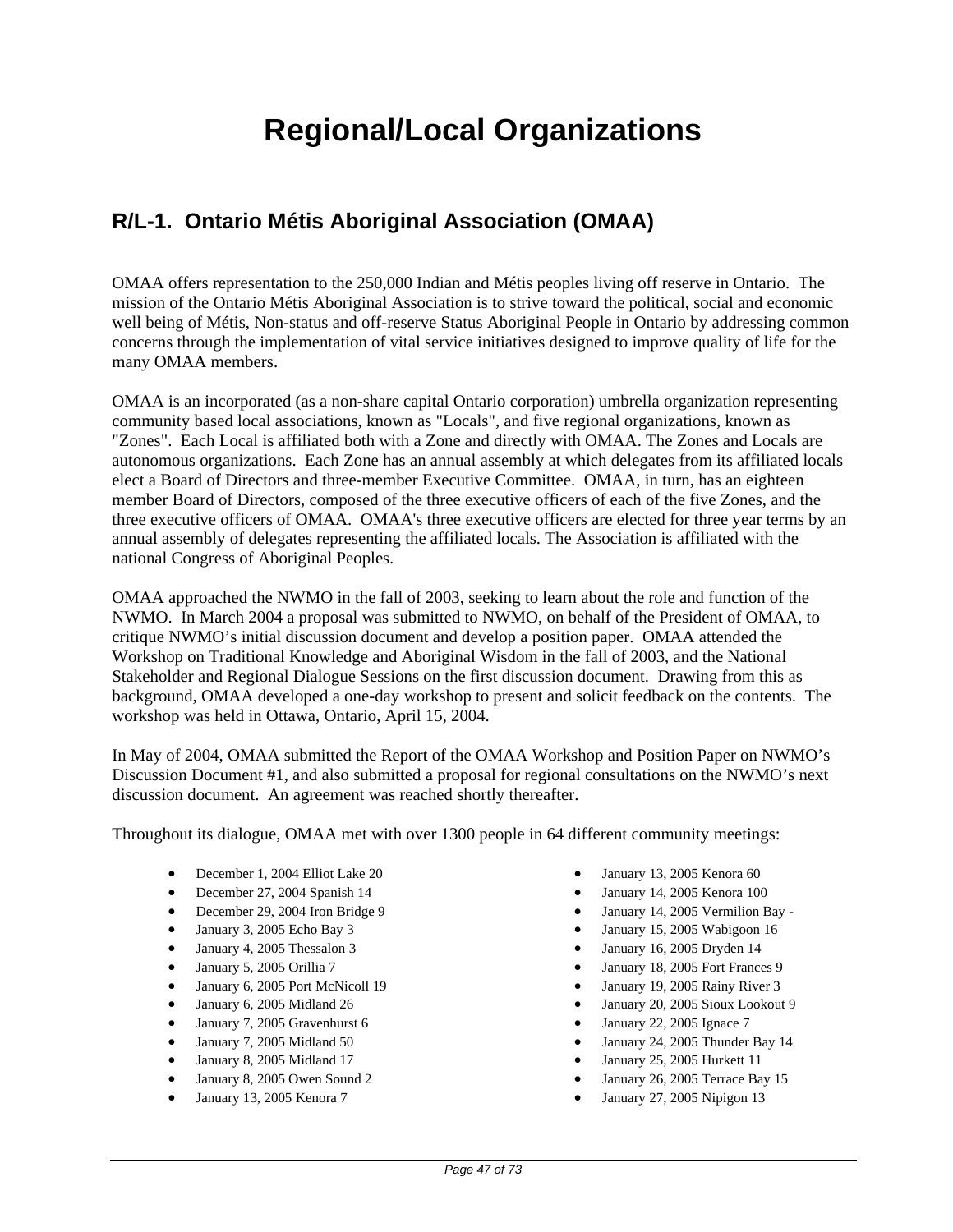- January 30, 2004 Sturgeon Falls 77 (minimum)
- January 31, 2005 Chelmsford 75 (minimum)
- February 3, 2005 Pembroke 36
- February 3, 2005 Pembroke 22
- February 4, 2005 Pembroke 11
- February 4, 2005 Pembroke 28
- February 4, 2005 Arnprior 12
- February 5, 2005 Renfrew 39
- February 6, 2005 Renfrew 37
- February 6, 2005 Matawatchan 29
- February 7, 2005 Bancroft 92 (minimum)
- February 8, 2005 Peterborough 25
- February 13, 2005 Iroquois 17
- February 13, 2005 Cornwall 9
- February 14, 2005 Trenton 11
- February 15, 2005 Kingston 6
- February 16, 2005 Belleville 32
- February 17, 2005 Smiths Falls 2
- February 18, 2005 Brockville 17
- February 19, 2005 Napanee 16
- February 22, 2005 Renfrew 20
- February 23, 2005 Haliburton 41
- March 2, 2005 Noelville 24
- March 3, 2005 Britt 16
- March 3, 2005 Spanish 3
- March 18, 2005 Ottawa 9
- March 19, 2005 Windsor 63
- March 20, 2005 Chatham 44
- March 20, 2005 Sarnia 4
- March 21, 2005 Hamilton 3
- March 22, 2005 Welland 6
- March 23, 2005 Wawa 9
- March 25, 2005 Chapleau 8
- March 25, 2005 Iroquois Falls 5
- March 26, 2005 Timmins 12
- March 27, 2005 Cochrane 17
- March 28, 200 Geraldton 5
- March 29, 2005 Thunder Bay 19

In addition, OMAA secured locations in three malls to present information and solicit commentary through a written survey. Mall locations included:

- January 6, 2005 Midland Mountainview Mall
- January 7, 2005 Midland Mountainview Mall
- January 8, 2005 Midland Mountainview Mall
- January 13, 2005 Kenora Shoppers Mall
- January 14, 2005 Kenora Shoppers Mall
- February 3, 2005 Pembroke Pembroke Mall
- February 4, 2005 Pembroke Pembroke Mall

OMAA distributed and received 800 completed surveys.

In late spring, 2005, a "Phase 4" agreement was reached with OMAA to convene a special Board Workshop to review the Draft Study Report and report the results to NWMO. That workshop took place on July 15/16 in Thunderbay, Ontario.

#### **Reports Received to 30 September 2005**

*(report numbering is consistent with the Final Study Report and with the NWMO web site)* 

| 11-OMAA-1.<br>11-OMAA-2.<br>2004 | Ontario Métis Aboriginal Association Nuclear Waste Management Initiative, April 2005<br>Nuclear Waste Management: OMAA Presentation to OMAA Board of Directors, April                                           |
|----------------------------------|-----------------------------------------------------------------------------------------------------------------------------------------------------------------------------------------------------------------|
| 11-OMAA-4                        | 11-OMAA-3. OMAA Position Paper on Phase II of the Nuclear Waste Management Process, April 2004<br>Ontario Métis Aboriginal Association, Phase 4, Nuclear Waste Management Initiative<br>Phase 4, September 2005 |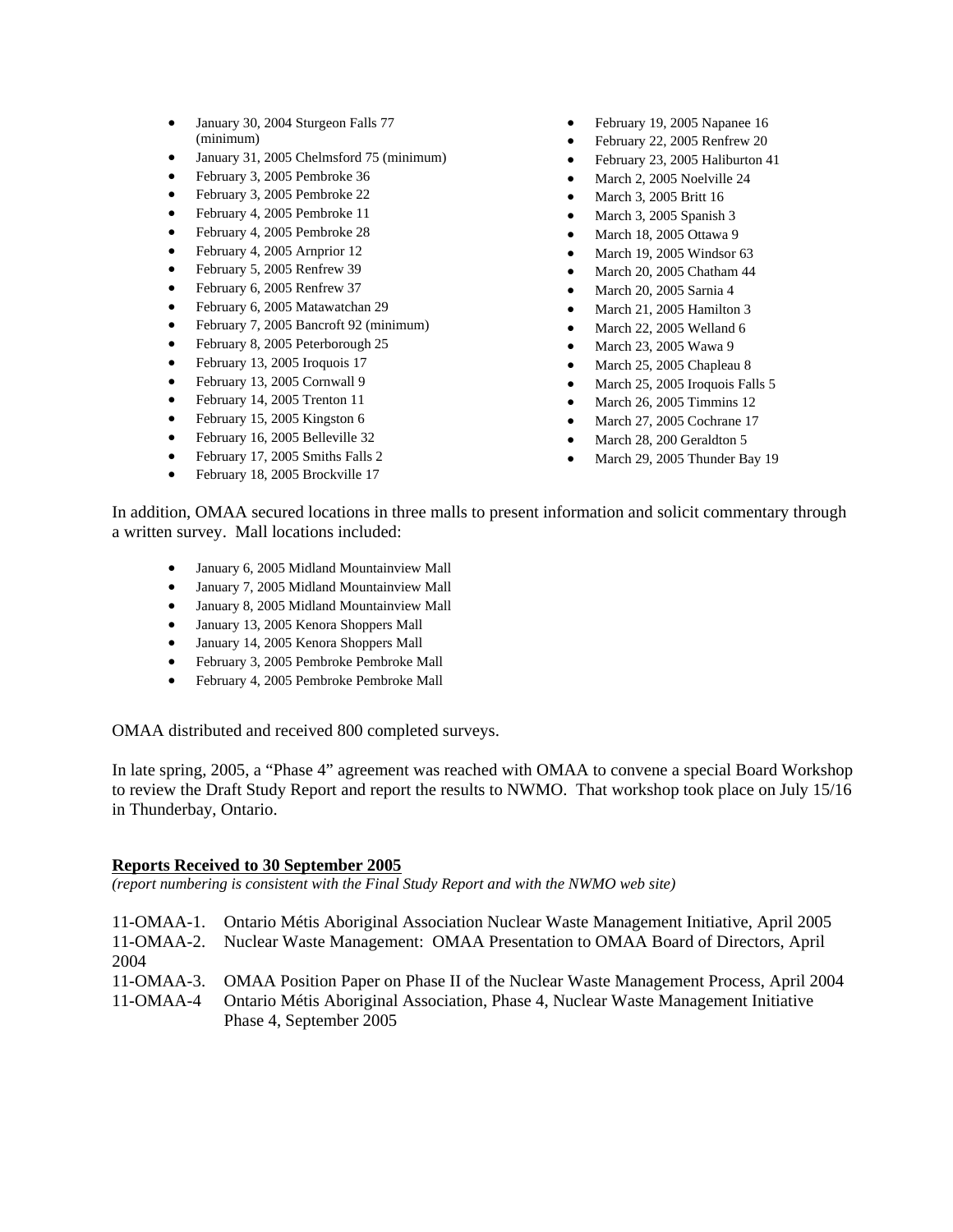## **Main Messages from the Ontario Métis Aboriginal Association**

- 1. **The issue is important for Aboriginal Peoples.** Many Aboriginal people are potentially affected – they live in close proximity to nuclear power plants/research centres or hold traditional territory that could be potential sites. Aboriginal Participation is essential because: (1) Aboriginal lands are implicated; (2) Aboriginal peoples have been here for 10,000 years, recently arrived non-Aboriginals have brought problems that have taxed the ability of Mother Earth to survive; (3) Non-Aboriginals have not grasped the concept of providing for future generations; (4) TEK has not been integrated to date; (5) Key aspects of C-27 relative to Aboriginal peoples have not been adhered to; (6) Even though 10 Questions include enunciation of Aboriginal values, management approaches articulated to date have not taken into consideration Aboriginal concerns
- 2. **NWMO mandate should be broader** and include all nuclear waste and the full nuclear power Process from exploration and mining through to decommissioning of facilities and long-term waste management
- 3. **Dialogue is not "consultation."** Short term dialogue not to be considered "**consultation**;" full consultation with Aboriginal people will be needed
- 4. **Responsibility:** though Aboriginal people were not the primary engineers nor beneficiaries of the technology that provides us with nuclear power, we recognize our responsibility to our future generations to attempt to find a solution that is realistic, pragmatic, as well as practical . . . we do not know all the long-term effects . . . but . . . it is our responsibility today to attempt to control, mitigate, and minimize the long-term effects that we are cognizant of
- 5. **Energy Policy:** to fully address the waste management issue, need national and provincial dialogue on energy policy
- 6. **Maintaining Choice for Future Generations:** whatever strategy is chosen, "must not bind the hands of future generations."
- 7. **Communicability:** information must be shared in culturally appropriate manner
- 8. **Aboriginal Traditional Knowledge is essential to incorporate into the NWMO work including:**
	- **Principles of Traditional Management Practice**: Honour (honour the wisdom that can be garnered from speaking to the elders in both the Aboriginal and non-aboriginal community), Respect, Conservation (particularly as it applies to consumption of electricity), Transparency, and Accountability
	- **Other Principles**: consideration of the prophecies; share with each other and Mother Earth, advice and guidance from the Elders; broad participation, collective not individual benefits for short and long term – matters that affect the whole community; learning from the past
	- **Traditional Decision-making:** elders/wisest speak first, praying for assistance to make good decisions; whole community involved, all factors considered, authority of the people enforced, consequences of breaking traditional law understood
	- **Taking a holistic approach** that includes consideration of impacts on spirits, wildlife, medicines, all life not just humans
	- **Seven Generations Teachings**
	- **Traditional Environmental Knowledge**: drawing on ancient wisdom, constantly growing and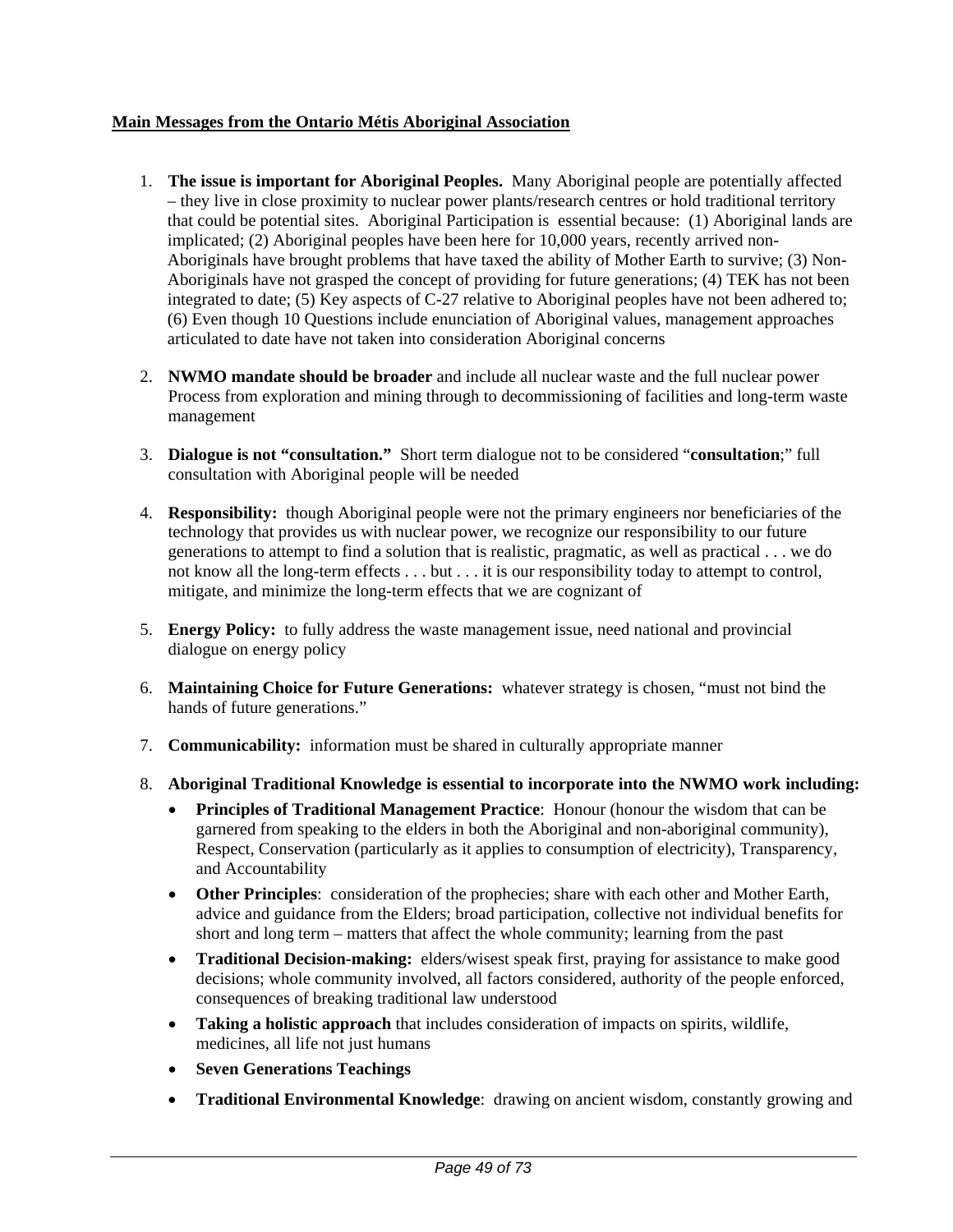changing with new insights, people are part of an guardians of the land, encompasses biophysical, economic, social, cultural, and spiritual aspects of the environment; emphasis on inter-relationships

- 9. **Aboriginal Traditional Knowledge:** (1) provides rules for using those landscapes that will protect; (2) clarifies and enhances relationships amongst users; (3) assists in developing technologies to meet subsistence, health, trade and ritual needs of local peoples; (4) Helps to create a world view that incorporates and makes sense of all of the above in the context of a long-term and holistic perspective in decision-making. Uses include: provision of information on particular landscapes; enhancement of relationships amongst users, assisting in the development of technologies for use land use to meet subsistence, health, trade and ritual needs of local people. TK draws all this together in an holistic approach to decision-making for the long term Provides information on the physical, biological and social components of a particular landscape
- 10. **Applications to the work of NWMO:** find a way to give back to Mother earth, heal physical and spiritual damage; Aboriginal participation key; ensure respect and cultural awareness; emphasize traditional stewardship relationship

## 11. **Research on the Nature and Application of Traditional Knowledge should be commissioned.**

12. **NWMO Engagement**: need to consult with whole community not just leaders; respect rights; empower communities through the process; consult with elders; make the information understandable to all; respect existing management structures

In terms of the options initially reviewed by the NWMO and prior to the review of the Draft Study Report, OMAA made the following observations:

- 1. **Limited interest options** concur with NWMO's position on these
- 2. **Reprocessing, Partitioning and Transmutation** agree with continuing research and watching
- 3. **Deep Geologic Repository (DGR)**: many concerns including: (1) temptation to out-of-sight, outof-mind; many such examples have failed in the past (ref. Love Canal, Sydney Tar Ponds); (2) most dangerous if considered conclusive with not intent to retrieve or reuse; (3) should consider but not think of it as the pre-emptive solution; (4) issues include: transportation (accidents, acts of terrorism); apparent preference for sites away from population will implicate Aboriginal peoples and their lands – their participation is essential and has not been achieved to date; seem to be outstanding technical issues (integrity of all of the barriers); concerned about a potential "China Syndrome" effect; staged approach allowing retrieval would be best
- 4. **Centralized Storage**: more favoured than DGR but risks include: Transportation, siting, durability of facilities over the long term and their requirement for re-building; unsure of cost/benefit advantage of one vs. multiple sites.
- 5. **Reactor site Extended Storage**: most favoured in during the 2004 dialogue because: eliminates transportation, eliminates possibility of single catastrophe by spreading amongst several sites, depends on known and understood processes that have been successfully used, site communities know and understand the issues, and allows for easy retrieval if science advances or a better approach to long-term management emerges
- 6. **Waste Importation:** strongly opposed
- 7. **Initial Ten Questions.** These are the right ones but how each is weighed is important: human health, safety, and well-being and environmental integrity should be considered the most important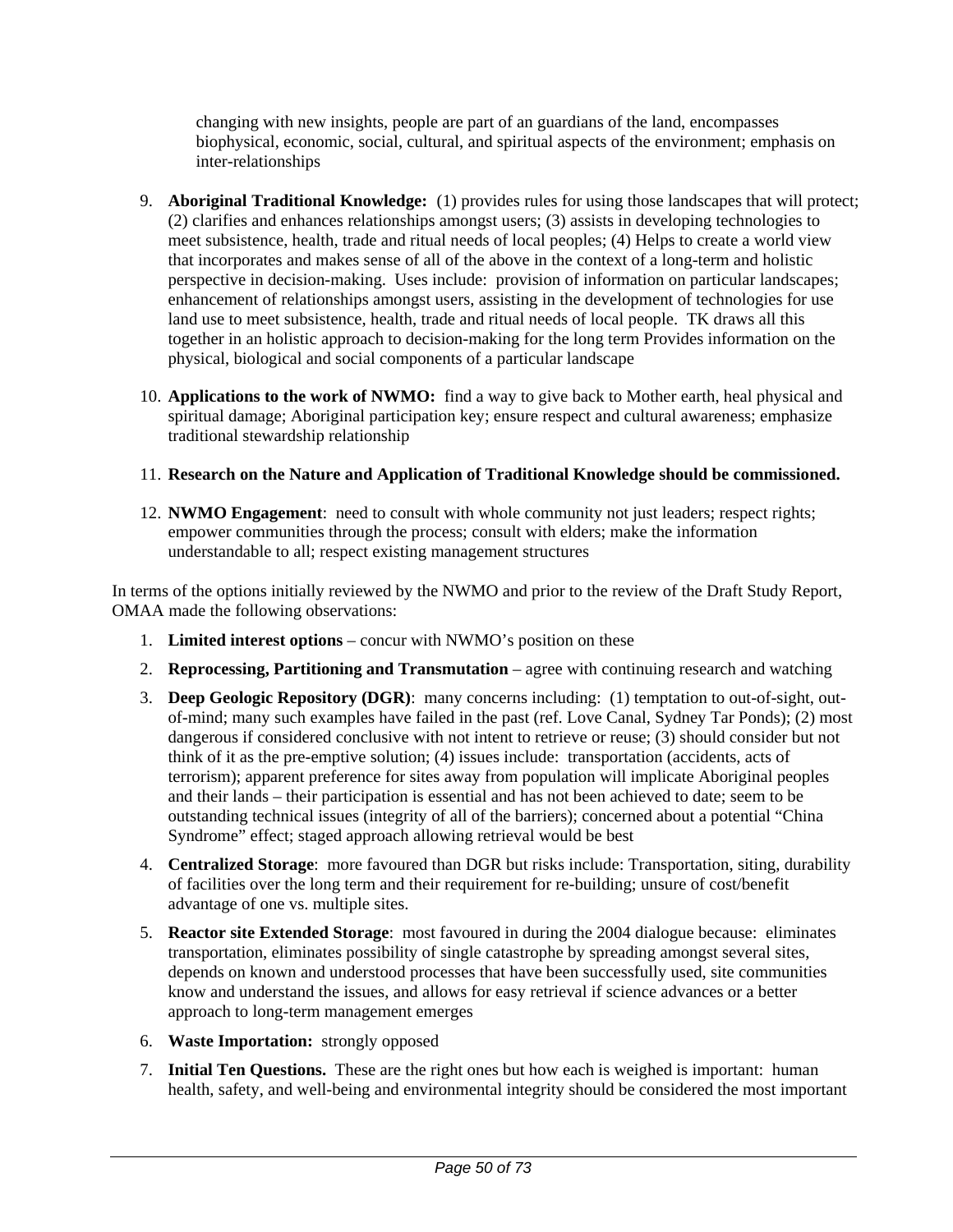Following review of the Draft Study Report and subsequent to the above, OMMA reviewed whether or not NWMO followed its own Mission Statement and values and concluded that they had.

Further, OMAA reviewed the proposed Adaptive Phased Management approach and concluded that the approach largely addressed the concerns voiced by OMAA:

- 1. It includes a commitment for ongoing discussion and engagement with Aboriginal people;
- 2. It recognizes the broad interest across Canada in having a national debate on energy policy;
- 3. It allows time for science to come up with a better approach;
- 4. There is a real feeling of opposition in the "north" and a sense that the "south" will use it as a garbage dump. The time frame proposed is adequate for addressing these concerns in a real way though greater effort will be required to undertake needed discussions in the north;
- 5. It does not simply reach to the cheapest solution that would be favoured by industry;
- 6. Safety and security remains a paramount concern;
- 7. It allows for scientific progress, easy retrieval and highlights environmental issues.
- 8. The time span involved in the three phases, the ongoing concern with  $R \& D$  and safety and the emphasis on future generations' involvement seems to take the process along a path that Traditional Knowledge would approve.

For success, OMAA suggested that there needs to be much more citizen engagement and continued effort at educating the populace. Transparency, continuing to build the partnerships established during this dialogue, increased engagement with youth - are all essential.

Lastly, OMAA reiterated the need for a program of formal consultation with the Aboriginal community as opposed to dialogue. They argued for an Aboriginal voice on the NWMO Board and for continued engagement while the federal government reflects on its decision.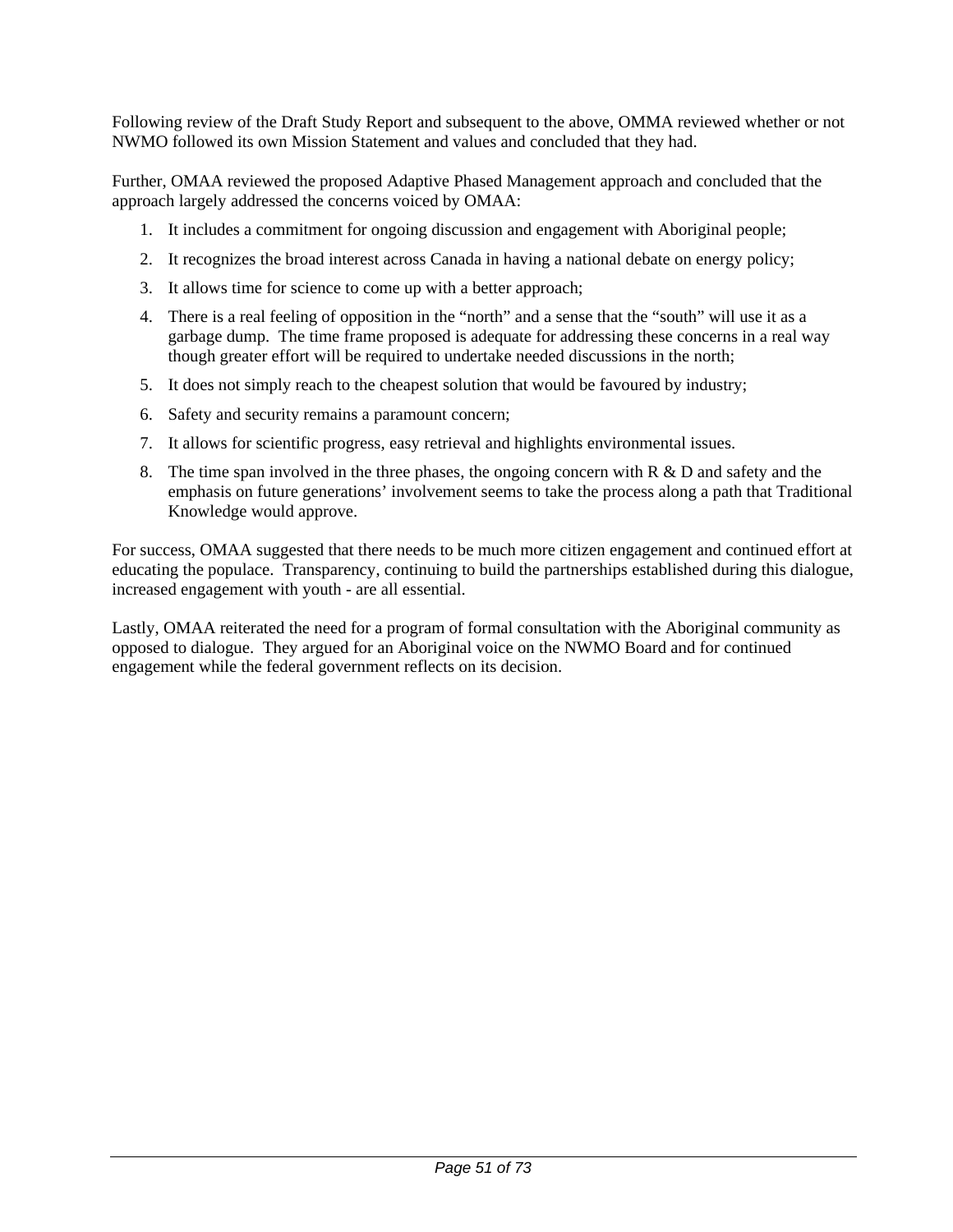# **R/L-2. Northern Saskatchewan Local Dialogue**

In August, NWMO was approached by Mr. Allan Morin, former Minister of the Environment of the Métis National Council and a member of the Sakitawak Métis Nation, Northwest Saskatchewan with the idea of convening a northern Saskatchewan Local Dialogue involving Métis, First Nations (Dene and Cree), and non-Aboriginal people living in the communities lying within the region of influence of Saskatchewan's uranium mines. Agreement in principle to proceed with a northern Saskatchewan local dialogue was reached on September 29<sup>th</sup>, 2004. The "host" organization would be the Sakitawak Métis Nation of Ile-ala-Crosse.

Ile-a-la-Crosse (Sakitawak, in the Cree language) is the homeland of the Sakitawak Métis community and is considered by many as the "birthplace" of the Métis. It plays a special role in Canadian history. Long before European contact it's location near the confluence of four rivers made it a natural gathering place for Aboriginal people. Early fur-traders received a friendly reception and in 1776 Ile-a-la-Crosse became the first permanent settlement in Saskatchewan's northwest (over a century before Saskatchewan became a province of Canada) and a stepping-off place for exploration of Athabascan country. A majority of current residents bear the surnames of the original fur traders and voyageurs. It is here that the Northwest Company originated and it is here where, after years of squabbling, the Northwest Company and the Hudson's Bay Company signed a charter bringing them under the single flag of the Hudson's Bay Company.

For its part, the Sakatiwak Métis Nation – incorporated in 1964 – is a local affiliate of the Métis Nation, Saskatchewan. It has a membership of about 600 (adults over 16 years old) although 90 % of the 1600 people living in Ile-a-la-Crosse are Métis. About 80,000 Métis people live in Saskatchewan.

This project saw the Sakitawak Métis Nation convene a two-and-a-half day Community Retreat at Amyot Lake near Beauval, northwest Saskatchewan on October 21 – 23, 2004. Some 40 participants from 19 communities (mainly Métis), five First Nations (Dene and Cree), non-aboriginals from the uranium companies and one NWMO representative came together to review the alternative approaches for managing used nuclear fuel in Canada over the long term.

The cross-cultural nature of this dialogue and the depth of the discussion set a new standard for the overall NWMO Aboriginal Dialogue. It provides a model for future NWMO Dialogue activities. Members of the Sakitwak Métis Society subsequently participated in the NWMO Regional Dialogues, the Nature of the Hazard Workshop, and the NWMO Elders' Forum held in August 2005.

Following release of the Draft Study Report, a second meeting was convened at La Ronge, Saskatchewan, May 26, 2005, to review the report with its draft recommendation to government. In this case, the meeting was organized by Allan Morin, Former Minister of Environment of the Métis National Council. Some 20 individuals participated including 13 representatives gathered from 11 northern communities plus mining industry professionals, an observer from the Assembly of First Nations, and a representative from the NWMO.

Finally, the NWMO was urged by both the Sakitawak Métis Nation and the Congress of Aboriginal Peoples – Saskatchewan, to offer a half-day workshop/discussion on the nuclear waste issue as part of the 12<sup>th</sup> Annual Outdoor Youth Wellness Conference held at South Bay, Saskatchewan, August 3, 2005. Some 200 youth, 14 – 18 years of age gathered at the conference. Some 91 made brief written comments.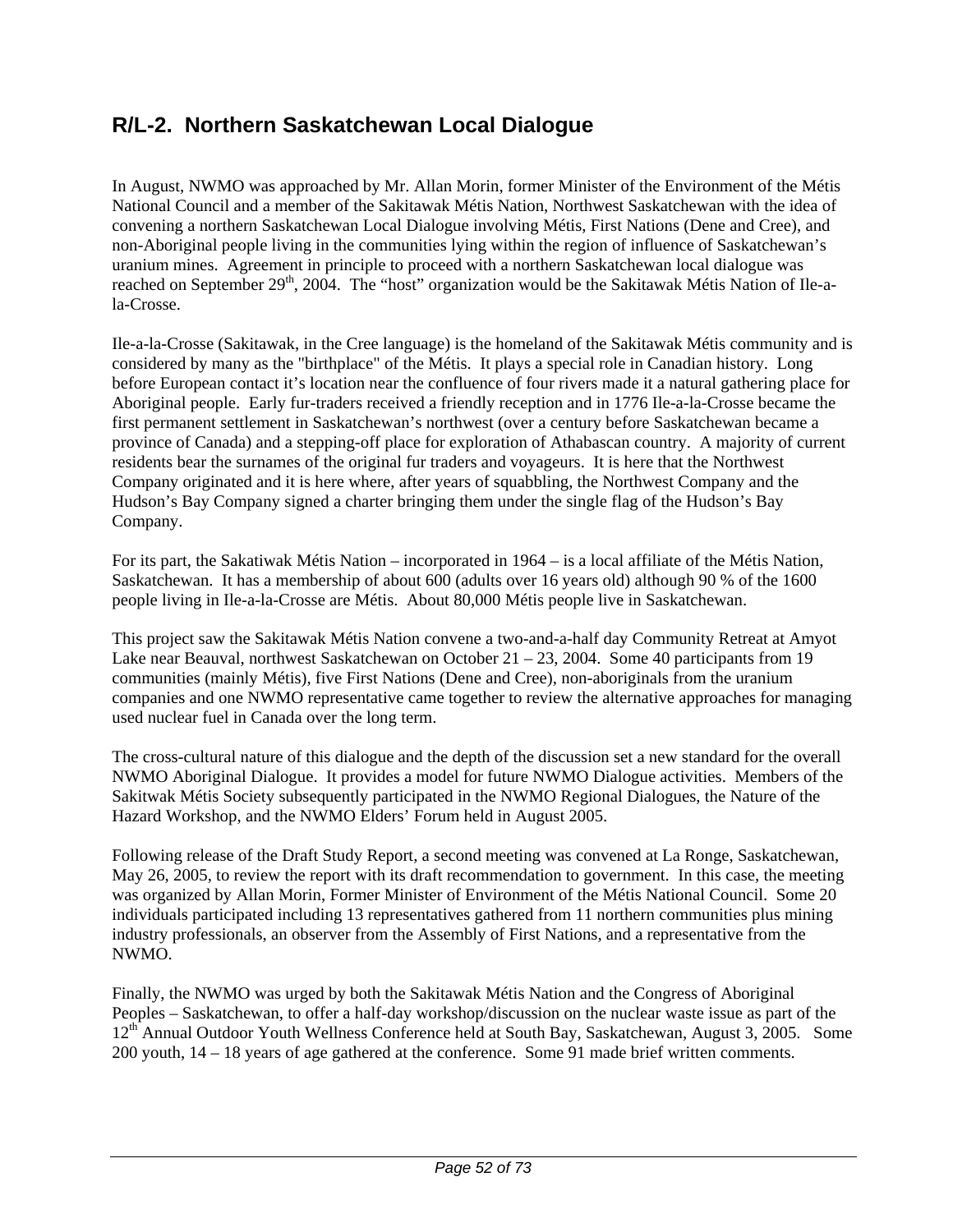#### **Reports Received by 30 September 2005.**

*(report numbering is consistent with the Final Study Report and with the NWMO web site)* 

#### **Sakitawak Métis Society, Northwestern Saskatchewan**

11-SM-1. Northwest Saskatchewan Site-Specific Dialogue, January 2005

#### **La Ronge Workshop**

11-NS-1. *Choosing A Way Forward*: Report - La Ronge, Saskatchewan Dialogue, August 25, 2005

#### **Northern Saskatchewan Youth Dialogue**

11-NS-2. 12th Annual Youth Outdoor Wellness Conference, Northwest Saskatchewan – Youth Dialogue Report, August 29, 2005.

#### **Main Messages from the Northwest Saskatchewan Site-Specific Dialogue, January 2005-10-07**

- 1. **Responsibility.** This generation is responsible for addressing the used nuclear fuel issue.
- 2. **Concern about the Environment.** We have a special relationship with the land and care deeply about it. To lose the land means we lose part of ourselves.
- 3. **Spirituality.** Touching the land touches our spirituality.
- 4. **Social Impacts must be addressed.** Real economic development is difficult without social stability. There are other considerations beyond jobs
- 5. **Family, Youth, Elderly.** Family is key in the north, the youth and Elderly both must be involved. Need to provide culturally appropriate information to raise awareness and knowledge.
- 6. **Benefits of a Deep Geological Repository in the North**. Could bring many benefits a joint venture, jobs for the youth, skilled people coming into the community.
- 7. **Energy Policy.** Would be best to move towards alternative energy sources.
- 8. **Security.** Need to protect from natural disasters and climate change.
- 9. **Aboriginal Traditional Knowledge.** Needs to be brought to bear.
- 10. **Nature of the Hazard Health Concerns**. High level of concern about the effects of nuclear waste on health although some were overall satisfied with the projected risk to people.
- 11. **Trust, Fear, Mistrust.** Much mistrust and fear exists. Long history of broken promises.
- 12. **Transportation.** Transporting back to Saskatchewan makes little sense because of the risks involved.
- 13. **Safety for people and the environment.** The highest priority.
- 14. **Ongoing Engagement** is essential.
- 15. **Retrievability** is important to keep options open.
- 16. **Misconception held by the south about the north.** *When people come to the north and see the land they think it is not being used. In the south they use food banks to feed the hungry, but in the north, the land is our food bank – we use it and care for it and it sustains us.*
- 17. **Fairness.** Concerned that those who receive benefits will not pay for the costs. In particular in the past it has been the local communities who have been unfairly treated.
- 18. **Decision-making.** Should be collaborative, open, and inclusive of northern peoples. *We need more northern participation – there is a regional disparity in the input; in decision-making we have a lot to contribute and believe our input will result in better choices being made at the end of the day*
- 19. **Independent Monitoring** should be in place.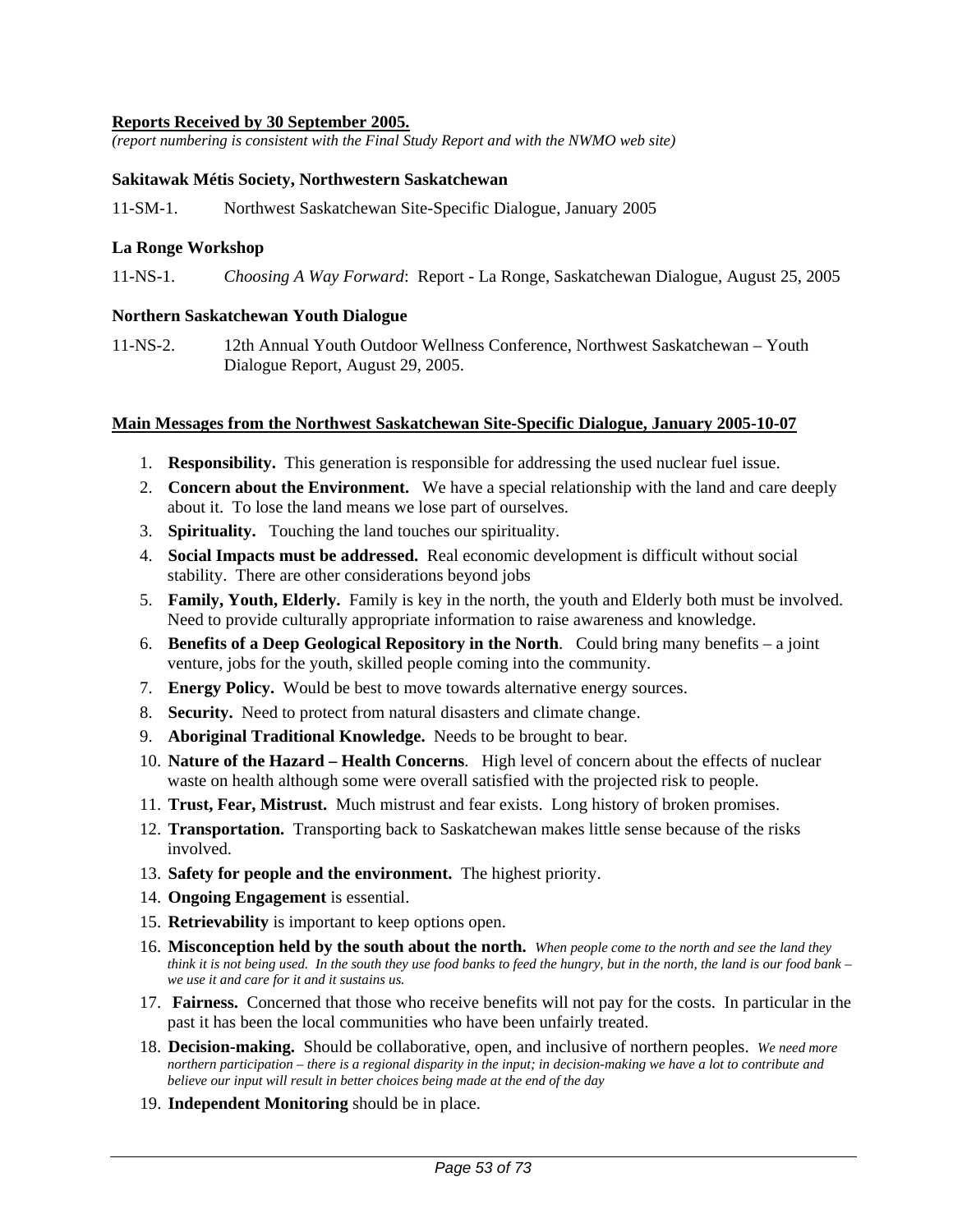### **Main Messages from the La Ronge Workshop**

- 1. **Overall Support for Adaptive Phased Management Approach.** The majority of participants expressed support – mainly because of the time it offers for reviewing implications prior to any final decisions being taken.
- 2. **Historic experience has left a climate of mis-trust.** Historic experience, particularly with the uranium mining industry, has left a sense of mistrust amongst many towards industry and government. Promises have been broken the social consequences (substance abuse, family breakdown, suicide) of rapid entry into the wage economy have not been well managed. The only way forward is through honesty and integrity in relationships between communities, industry, and government.
- 3. **Community Engagement.** Any further discussions of northern Saskatchewan becoming a host would require extensive local engagement and examination of the many issues. Participants clearly stated that community ownership/partnership would be required – an ongoing co-management regime. Involvement in Elders and youth was viewed as essential.
- 4. **Education and awareness building in the schools** was seen as essential.
- 5. **Aboriginal Traditional Knowledge** both from Aboriginal scientists and Traditional knowledge holders was seen as essential.
- 6. **Culturally appropriate information was required** particularly in Aboriginal languages including Cree, Dene, and Michif.
- 7. Participants were very concerned about overall **Energy Policy**.

## **Main Messages from the Saskatchewan Youth Dialogue**

- 1. **Nature of the Hazard**. Many emphasized their sense of the high nature of the hazard associated with nuclear waste and the potential for the destruction of the environment and danger to wildlife and people if not securely disposed of.
- 2. **The Land is Sacred**. Traditional lands are held to be sacred, not only by Aboriginal Elders, leaders, and traditional resource users but also by youth. Many clearly placed maintaining the health and safety of the wildlife and land over the creation of jobs, profits, or a more convenient form of energy.
- 3. **"Outsiders" just want to dump their garbage in the North [our traditional homelands].**  Several comments reflect animosity toward the "south", generally meaning outsiders, industry or non-local people. There is a sense that outsiders don't care about northerners' best interests, and would use the north as a dumping ground for nuclear waste, not caring about the potential consequences.
- 4. **No nuclear waste storage in Northern Saskatchewan, please!** Forty comments indicated specifically that nuclear waste should NOT be stored in Northern Saskatchewan; rather, the waste should be stored at the reactor sites, or somewhere else out East.
- 5. **Extreme views are balanced**. Those opposed to nuclear energy were equal to those in favour.
- 6. **Technology will eventually find an answer to the nuclear waste disposal problem.** A significant number believed that technology will eventually come up with a way to address the nuclear waste issue.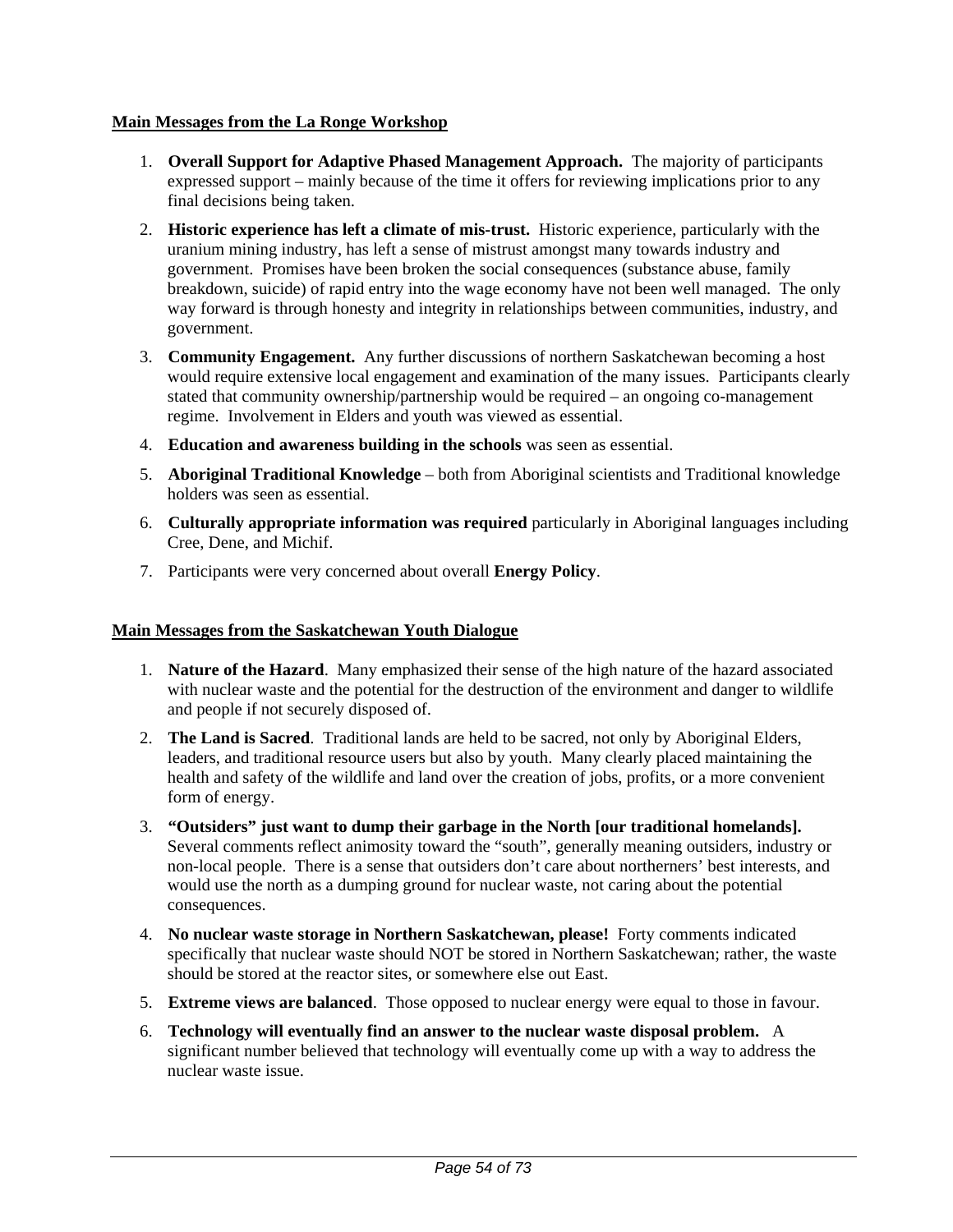- 7. **Need/want more information.** Many requested more information/education about the full nuclear fuel issue, the pros and the cons of the waste management approaches. It was quite clear that the youth want complete information, not just a briefing. They suggested that the schools be used as the means to distribute information.
- 8. **Deal with nuclear waste now.** A significant number indicated that the waste issue, as serious as it is, should be settled as soon as possible.
- 9. **Make it permanent.** Across all responses, the majority recognized the serious danger posed by high level nuclear waste and understood that it must be properly managed. Many indicated that the waste should be permanently disposed of, with no option left open for future generations to reprocess it or otherwise retrieve it. "Terrorists might try to come to the North and steal the spent fuel to make bombs". There seemed no good reason to leave the options open.
- 10. **Only a few felt that we cannot do anything about it, so, no comment.** Only two of ninety-one young people felt a sense of helplessness or hopelessness. One of these indicated that no matter what we decide, our fate is sealed: the USA is just going to bomb us anyway!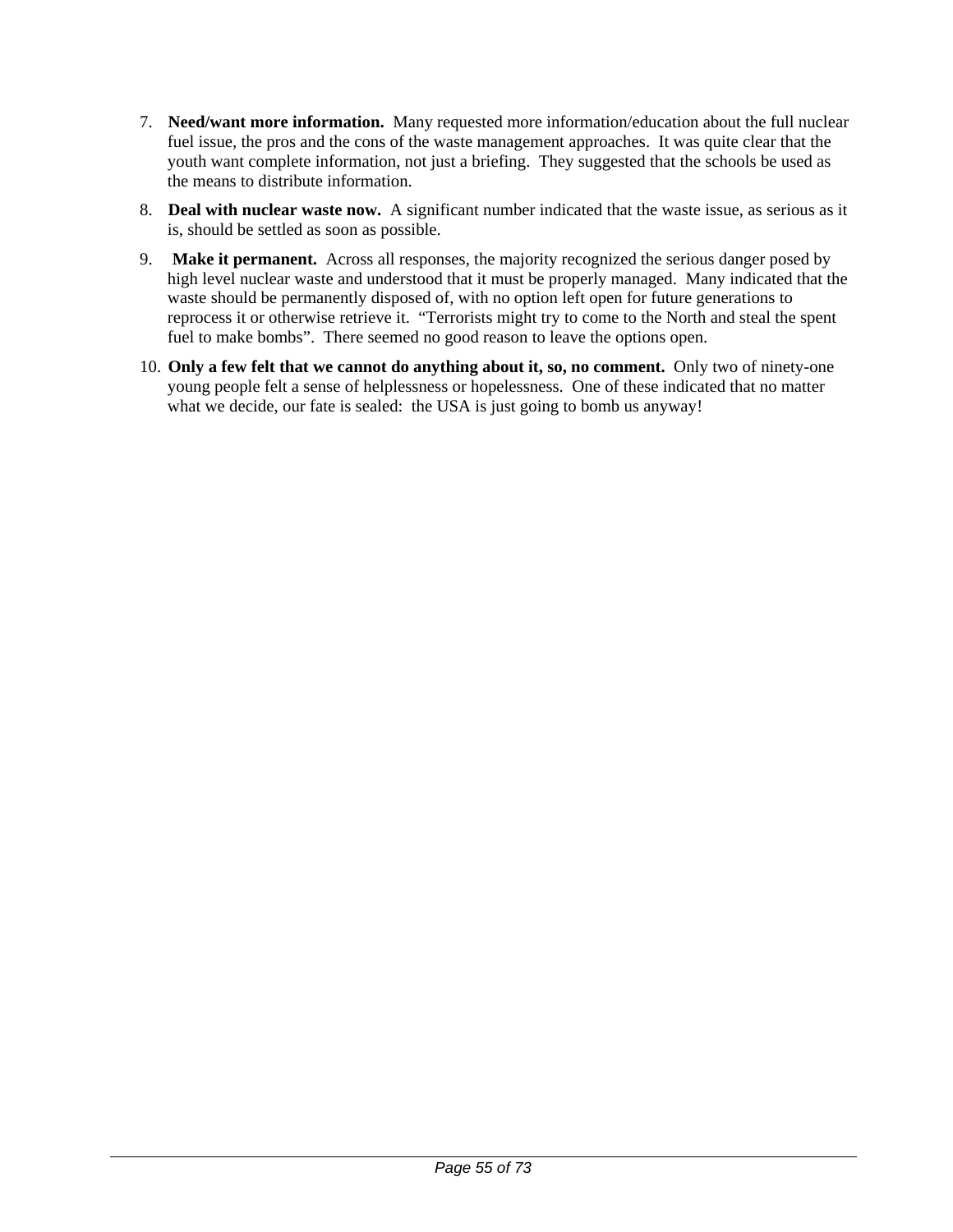# **R/L-3. Eabametoong First Nation Nuclear Waste Dialogue**

The Eabametoong First Nation is a remote (no permanent road access, winter road only) First Nation Reserve situated on the Albany River, Ontario, north of the  $50<sup>th</sup>$  parallel. Their on-reserve population is approximately 1200 people. The community still relies upon traditional hunting and gathering for 70% of its protein needs. It is in every sense of the word, a self-reliant community. The community is governed by a Chief and Council process with bi-annual elections.

Because of the internal political situation – there was an election pending – the Chief and Council handed responsibility for the nuclear waste dialogue to a Council of Elders. From the outset, Chief and Council have stated their wish to develop an engagement model that speaks to First Nation traditional values at the core, being, the engagement of the Elders as a precursor to community dialogue. This is an old, but rarely used, traditional method of community engagement

During the following months a series of community meetings were held led by the Elders. A project report was filed at the end of January 2005. Subsequently, and following a pre-DSR-release briefing in the Community on 19 May 2005, residual funds were earmarked for a community review of the Draft Study Report.

The unique form of this dialogue with leadership provided by a council of Community Elders is a model that will be shared with others as the NWMO Aboriginal Dialogue evolves.

#### **Report Received as of 30 September 2005**

*(report numbering is consistent with the Final Study Report and with the NWMO web site)* 

11-E-1. Eabametoong First Nation Nuclear Waste Dialogue Report – September 2004 to January 2005, February 2005.

#### **Main Messages from the Eabametoong Dialogue.**

1. **Main Theme.**

*This is an important issue and clearly it is not going to go away soon. The government has a responsibility to talk seriously and meaningfully with First Nations and First Nations have the same responsibilities in their responses. This is an issue that affects Canadians today and for generations to come. Wisdom and traditional knowledge, as well as science will resolve this." Chief Charlie O'Keese*

#### 2. **Early Concerns voice in Meeting 1 include:**

- **Why now?** Why wait till situation is critical before engaging?
- **Where will it be stored**? Will it go back to Saskatchewan where it came from?
- Once storage area identified, **will production continue or cease**? If it continues, will site fill up? **(Volume issue)** Then, what will happen?
- **Security at site** will theft or terrorism be issues?
- What is the **overall timing**; when will this happen?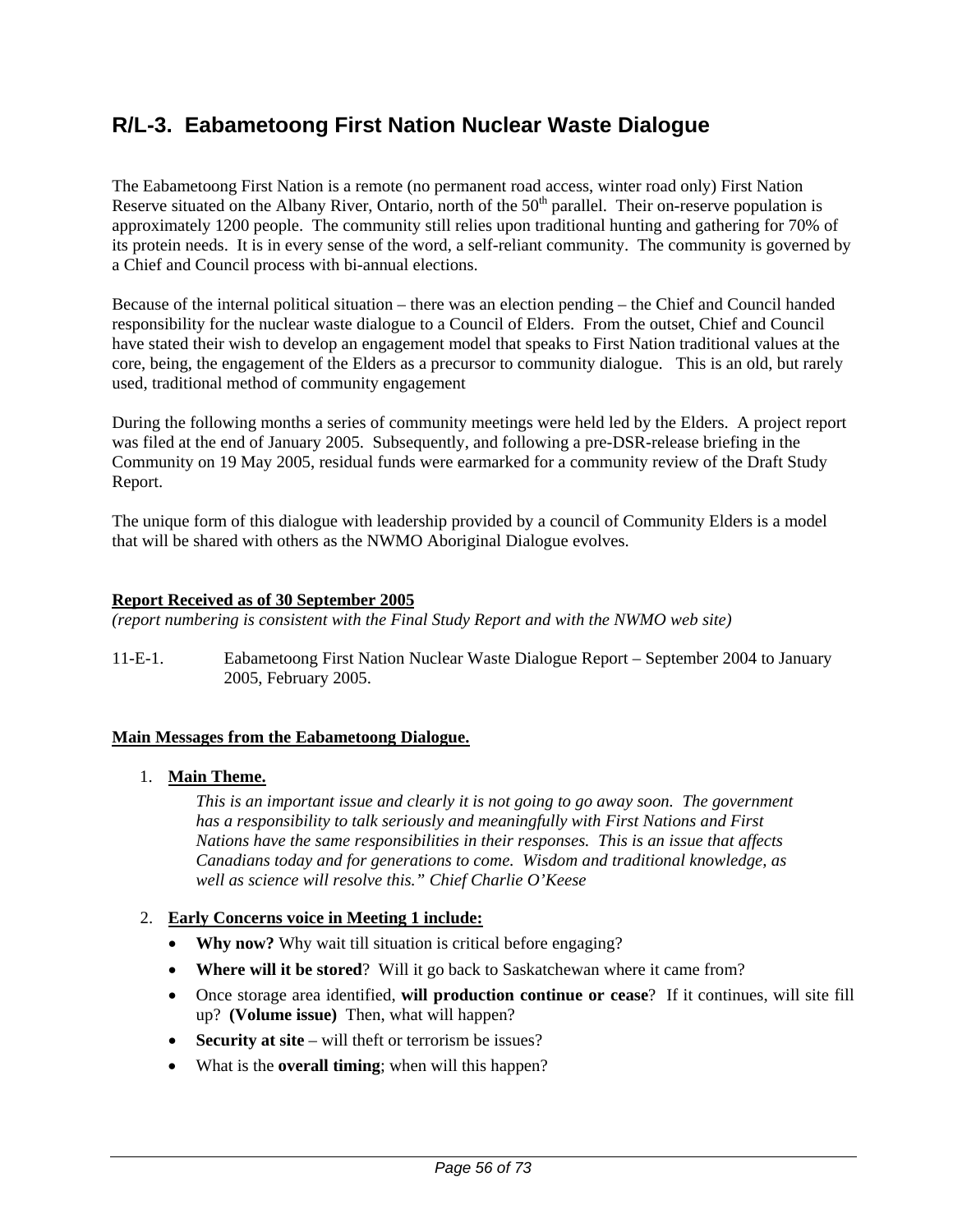# 3. **Early comments at Meeting 1 about the option of Deep Storage**

- Will **earthquakes** be a threat?
- Will **heat** be an issue? One Elder stated that while working in deep mines he experienced some very high temperatures.
- **Rock integrity**? Over the long term how is this being addressed?
- **Flooding**? Over the long term, how is this being addressed?
- **Impacts on drinking water** could Deep Storage have an impact on drinking water?
- **Fuel housing breakage, containment integrity**. Will the underground storage area be contaminated and what about the ventilation to the surface that is seen on the drawings? What about contaminant migration in groundwater or in air because air circulation for cooling,
- Would there be **employment** for nearby communities?

## 4. **Meeting 2 Concerns**

- **Current strong opposition to siting near by**, but with more information could make informed decision in the future; concern that people might be panicking too soon – this issue won't come to fruition for many years
- **Environmental Concerns:** destruction of natural resources, animals and future generations of Eabametoong members
- **Younger Generation.** Need to be involved, they will be the ones addressing this in the future; concern voice by elders about the work ethic of today's youth and whether they would have the capacity to manage a nuclear waste facility in the future
- **Other First Nations Experience:** want to know what is going on there
- **Concerned that Elders might be used** so that someone is there to "take the blame" if things go wrong
- **Mistrust:** Why is this now being raised? No point in looking at nuclear plant because will only be shown the positive, not the negative; overall mistrust in government and its treaties
- Local Action: (1) present to others; (2) Working Group guidelines; (3) keep meetings going; (4) could be in a position to help other First Nations

## 5. **Meeting 3 Concerns**

- **Fairness** who would benefit from a waste facility, who would carry the costs?
- **Long range implications** must be understood
- **Transportatio**n how? Communities adjacent to route would have to be involved and be satisfied that it was safe
- **Contingency plans:** if the waste caught fire what would happen?
- **Legal Counsel:** seek for any future matters considering waste
- **Origins of Waste:** if they created it, why can't they figure out what to do with it?
- **Responsibility for Pollution** is on all of us Aboriginals and non-aboriginals; we can keep blaming the non-aboriginals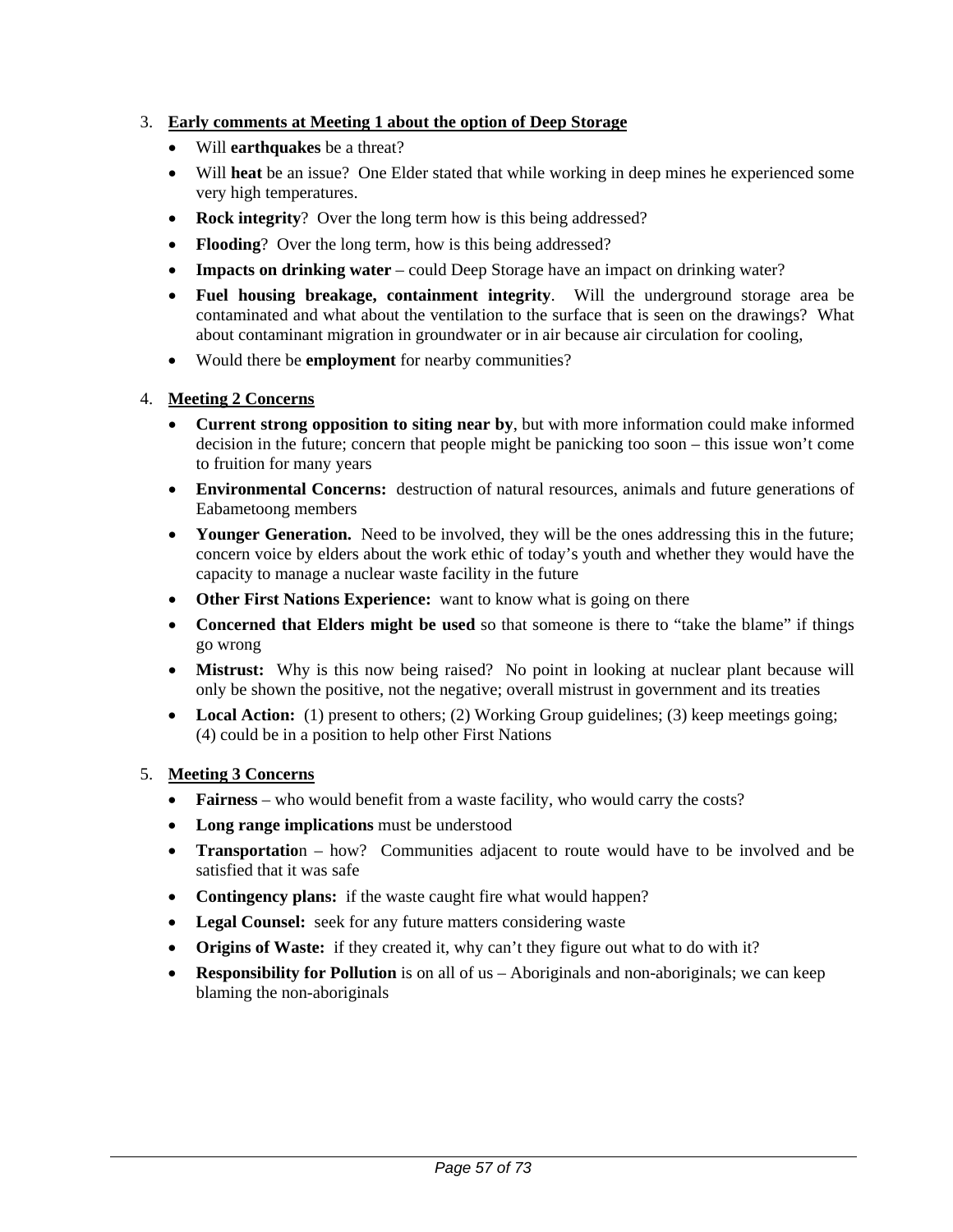## 6. **Meeting 4 Concerns**

- **Education**: local capacity building needed
- **Responsibility to engage:** wherever the site, local people in the territory must be involved to understand how they use the land, and what this would mean to them
- **Need inventory** of native values and traditional use; Inventory of local values underway as part of Land Use Planning Exercise, perhaps NWMO could further support these efforts
- **Dictionary of terminology** in the Ojibway tongue needed
- **Resources** for ongoing engagement needed
- **Many others interested; integrity** of engagement is key
- **Timing:** can't be rushed; traditional wisdom must be taken seriously.

*I support this (process) but we need time. Knowledge is passed down through time. We still talk about the visioning in the old days and we are still passing that knowledge down to our grandchildren. Elder Madeleine.* 

**Respect:** need to walk together in respect and friendship.

*It is important now that we have started this that we finish it. We will walk next to you in friendship. Please show us the same respect. I got my traditional knowledge from my father's visions. He saw there was no end, but now I believe Mother Earth will not last. Elder John*

*I had a dream that we were walking as a group and there were 5 obstacles we had to overcome. The first obstacle was people protesting, but we must keep on going with this because it is for the people. I saw in my dream that once we were past the 5th obstacle, it is smooth. Elder Madeline.*

- 7. **Potential Engagement Model.** The process demonstrated here may be an effective model to use in the future. Need much more dialogue, communications in culturally appropriate language and form.
- 8. **Commitment.** There is a profound commitment here to understand this issue and provide informed feedback.
- 9. **Continued Engagement.** Are anxious to continue to a conclusion that satisfies the Elders, the community, the Chief and Council, enabling them to provide informed, thoughtful, and valid information to the NWMO, and most importantly, based on both new knowledge and traditional understanding.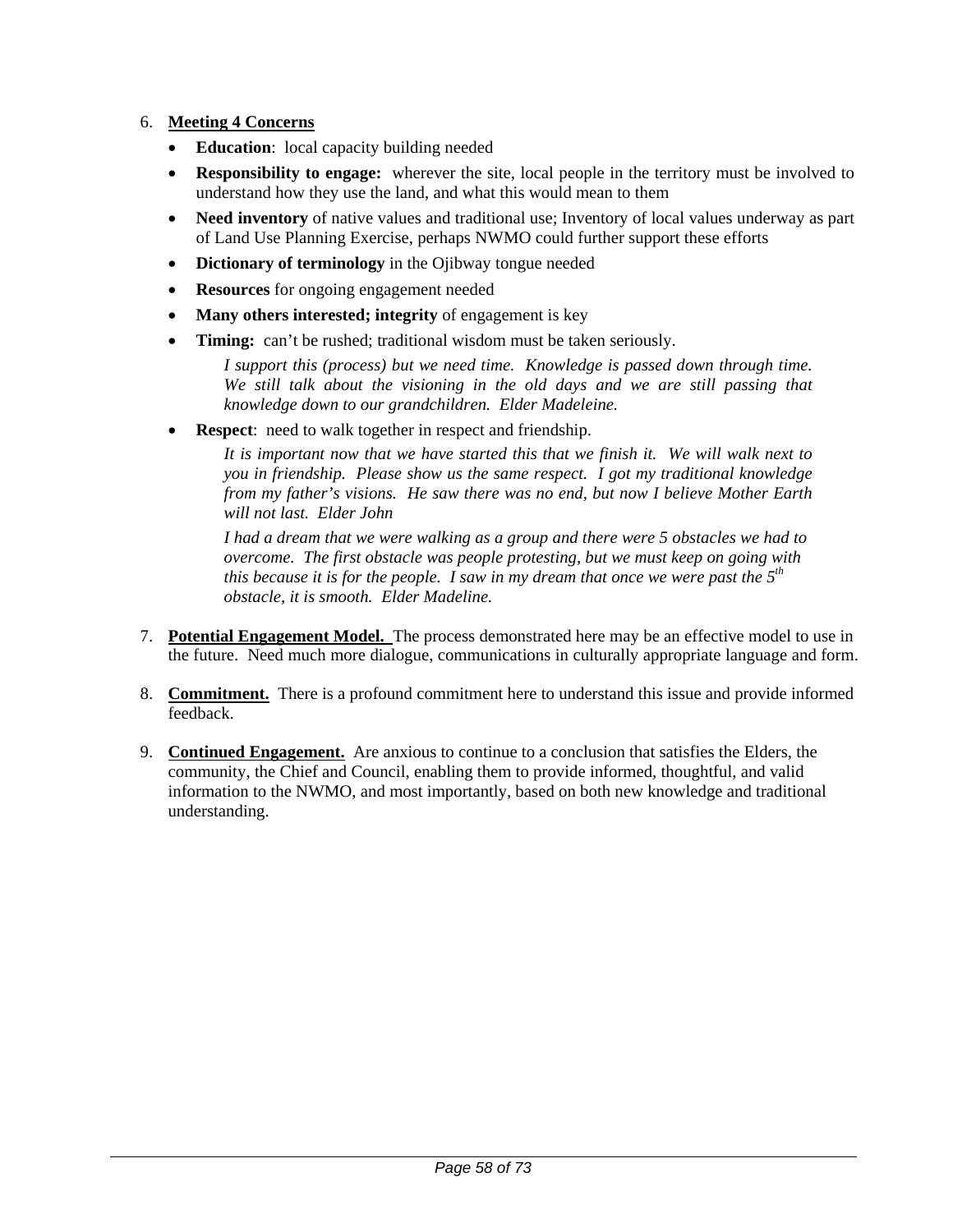# **R/L-4. East Coast First People's Alliance (ECFPA), New Brunswick**

The East Coast First People Alliance is a non-profit organization incorporated under the Canada Corporations Act (#359 502-1) since March 1999. Originally founded to provide representation to a large number of un-represented off-reserve Aboriginal people in New Brunswick, the association has responded to the political, social and economic aspirations of Métis, Inuit, and off-reserve non-status and status Indians in New Brunswick. ECFPA has a membership approaching 5,900 members. It is governed by a 12-member Board of Directors representing the twelve geographic regions of New Brunswick. Current programs provide student bursaries, firearms support programs, day car and guardian assistance programs and a school lunch program for students in need. The expressed desire of the organization is to secure and deliver programs and services which will enable New Brunswick Métis and off-reserve Indian and Inuit population to reach their full potential and realize economic, cultural, social and spiritual wellness, while becoming more economically independent and self–reliant.

In September 2004, one of the coordinators of the Ontario Métis Aboriginal Association facilitated a discussion between NWMO and the ECFPA. They proposed a modest program that included a workshop and broader community survey to engage with their membership. An agreement with them was formalized mid-October and their 24-person workshop took place in late October. In addition to their own program members of the ECFPA participated in the post Draft Study Report Regional Dialogue held in the **Maritimes** 

### **Reports Received as of 30 September 2005**

*(report numbering is consistent with the Final Study Report and with the NWMO web site)* 

- 11-EC-1. East Coast First Peoples Alliance Position Paper: Report from Workshop in Bathurst, November 2004
- 11-EC-2. Letter Report Summarizing Survey Results to 262 members; January 2005

## **Main Messages from the East Coast First Peoples' Alliance.**

- 1. **Alternative Disposal Methods.** Canada should keep watching brief an alternative methods, sometimes taking leadership role; research on Reprocessing, Partitioning and Transmutation is justified and may hold the key to a better solution;
- 2. **Repatriation of Waste**. Strongly opposed to it. Those who produce waste should take responsibility for it; long transport is a problem.
- 3. **Deep Geological Repository (DGR).** Opposed to it. Don't like out of sight, out of mind possibility; transportation issues paramount; unresolved technical issues of concern (e.g. integrity of rock host, groundwater movement); but if DGR, used staged approach with retrieval; fear that waste producers just want to bury it and move on.
- 4. **Centralized Extended Storage**. Slightly less opposed to it than DGR. Still have transport risks, security concerns, siting problems, replacement costs; issue of multiple sites is an unknown in terms of overall pros and cons.
- 5. **Reactor-site Extended Storage**. Preferred: no transport, minimize potential for single catastrophe by having multiple sites, have experience, communities already know the issues, easy retrieval
- 6. **Ten Questions.** Cover the appropriate considerations; human health safety and well-being along with environmental integrity are the top priorities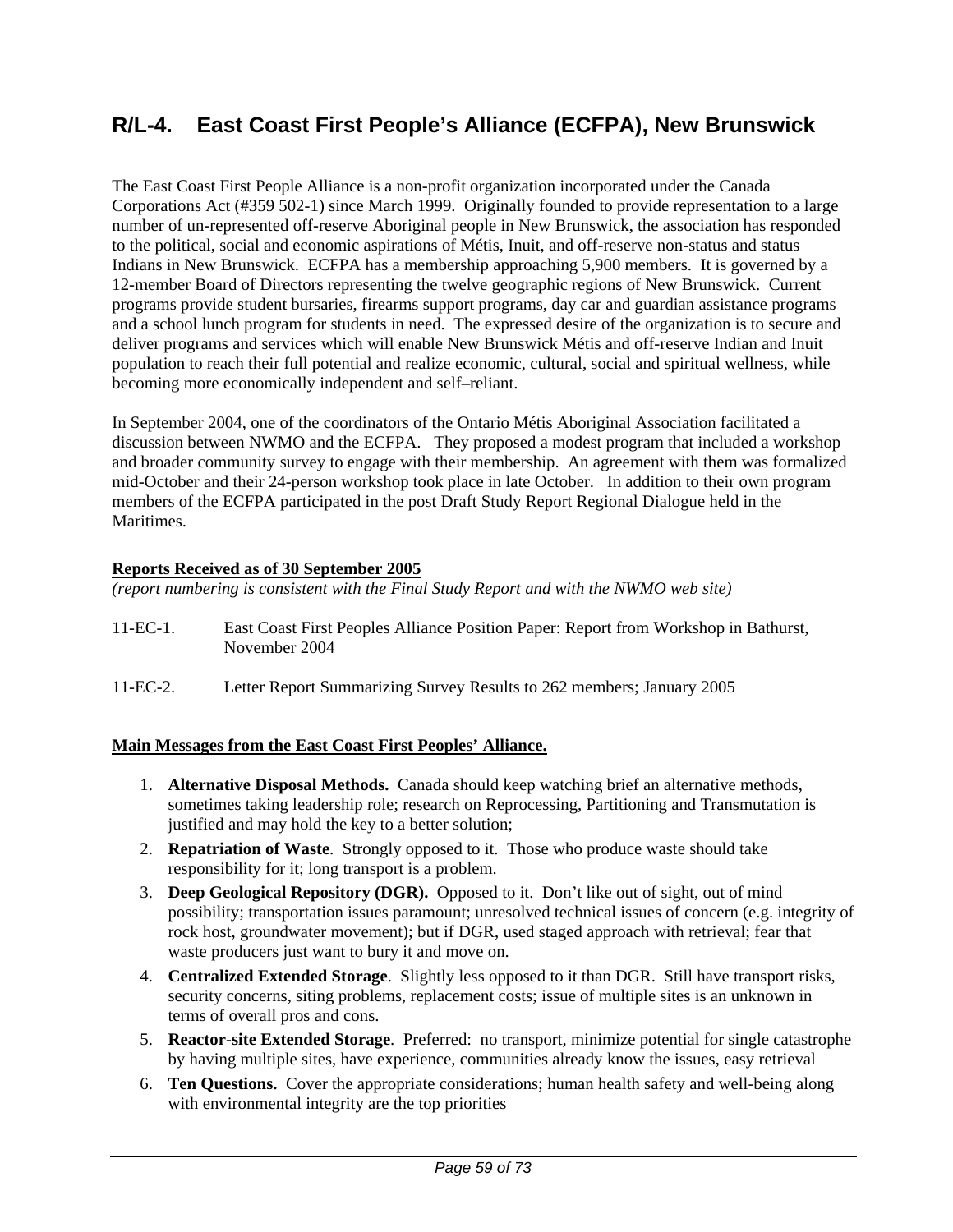- 7. **Assessment Framework, Eight Objectives:** are pertinent and inclusive;
- 8. **Trust**: There is a complete lack of trust in the nuclear industry, and in particular, New Brunswick Power
- 9. **Aboriginal Engagement.** Important to continue
- 10. **Traditional Knowledge.** Concur with principles that include: honour, respect, conservation, transparency, and accountability.
	- Traditional knowledge provides information on the physical, biological and social components of a particular landscape;
	- It assists in establishing rules for using them without damaging them irreparably;
	- It clarifies and enhances relationships amongst users;
	- It assists in the development of technologies for using them to meet the subsistence, health, trade, and ritual needs of the local people, and
	- It helps to create a view of the world that incorporates and makes sense of all the above in the context of a long-term and holistic perspective in decision-making.
- 11. **Traditional Decision-making Process.** Let those who are wisest speak first; involve the whole community; consider all matters in a holistic approach; authority of the people must be enforced, that is, collective prevails over the few; need a strong system of accountability with consequences for breaking accepted laws and practices.
- 12. **Traditional Ecological Knowledge**. NWMO can and should take advantage of this.
- 13. **Aboriginal Involvement in NWMO.** Traditional Aboriginal Knowledge holders should be on both Board and Advisory Council;
- 14. **Consultation.** This dialogue should not be considered a "consultation." Resources should be provided to allow a full consultation process as is required by law.
- 15. **All Nuclear Waste should be included in NWMO Mandate; the full materials life cycle should be considered**.
- 16. **Ongoing Aboriginal Engagement.** Very important to continue. Note suggestions:
	- Consult with the whole community, not just the leaders;
	- Ensure that rights are not being breached in the process;
	- Empower communities through the process;
	- Make the information understandable to all;
	- Respect existing management structures.
- 17. **Energy Policy**. Need full review in Canadian society as soon as possible.
- 18. **Seven Generations Principle**. Should guide the NWMO in its work.
- 19. **Maintaining Choice for Future Generations.** Must not bind the hand of future generations. *We should be mindful that we are merely borrowing the Earth from our children and as careful stewards of the Earth we must exercise due caution when making such monumental decisions.*
- 20. **Effective Communications.** Need simple and clear communications.
- 21. **Waste reduction opportunities**. Should be researched
- 22. **Transportation** is a significant concern.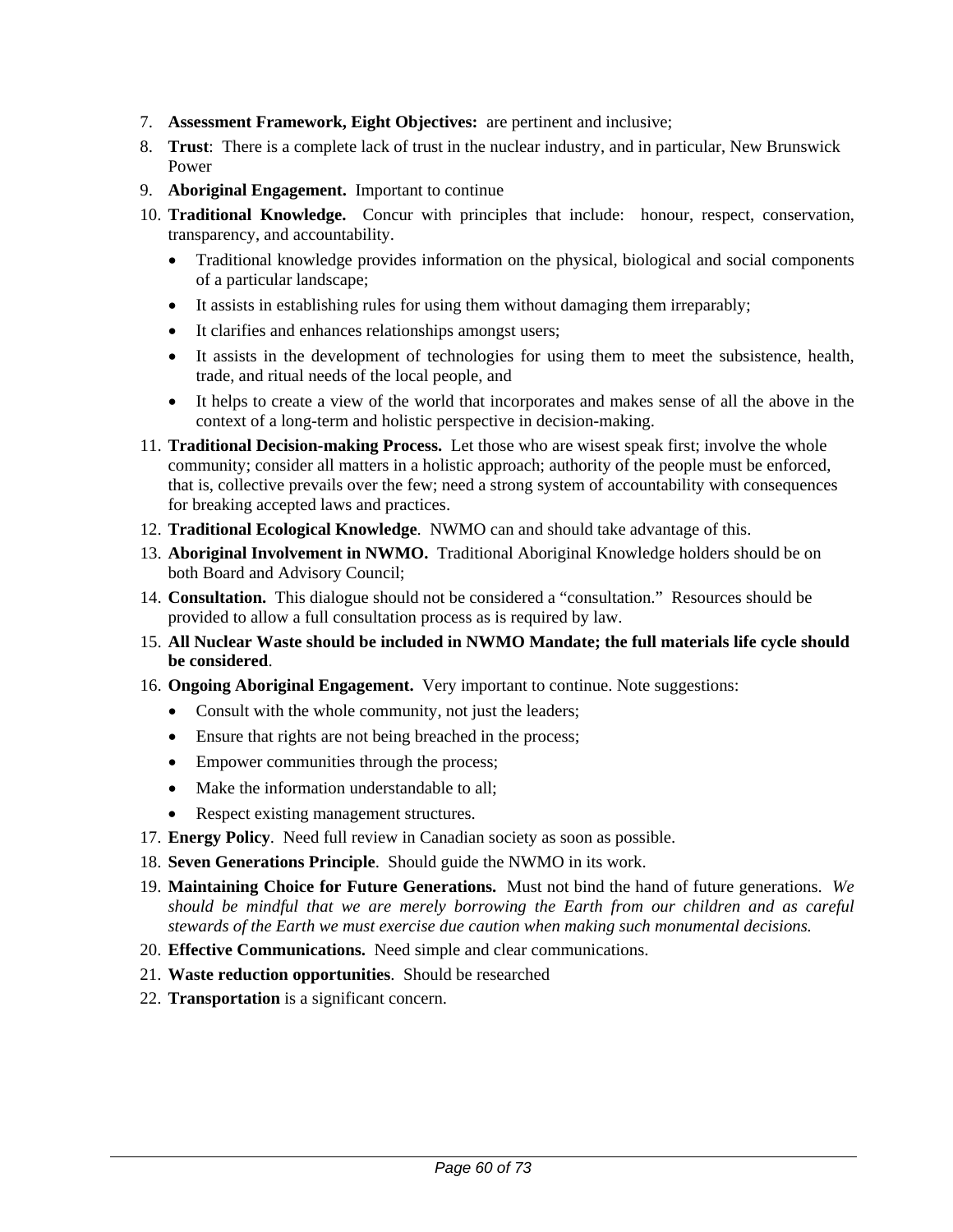# **R/L-5. The Western Indian Treaty Alliance (WITA)**

WITA brings together three unaffiliated prairie organizations of off-reserve, non-status peoples: The Congress of Aboriginal People of Saskatchewan, the Indian Council of First Nations, Manitoba, and the Native Council of Canada, Alberta. They have a combined membership of some 42,000.

NWMO was approached by WITA in September 2004 with a proposal to convene dialogues in Alberta, Saskatchewan and Manitoba using the offices of their three affiliate organizations. Agreement with WITA was formalized in early November and their Dialogue took place in the subsequent three months.

Workshops took place during December 2004 in Edmonton, The Pas, Manitoba and Regina, Saskatchewan. At total of 52 people participated in the workshops and in the case of the Regional meeting and equal number visited the information booth. Provincial reports were subsequently filed by each organization.

In the fall of 2005 and following the sad passing of Mr. Richard Long, the Project Coordinator (NCC, Alberta), CAP Saskatchewan filed an independent report that included comment on the Draft Study Report.

#### **Reports Received as of 30 September 2005**

*(report numbering is consistent with the Final Study Report and with the NWMO web site)* 

- 11-WITA-1. Initial Commentary on the Nuclear Waste Management Organization Discussion Document "Understanding the Choices". (WITA First Interim Report: Alberta), December 2004
- 11-WITA-2. Analysis of NWMO Discussion Document of August 2004 "*Understanding the Choices*" (WITA First Interim Report: Manitoba), December 2004
- 11-WITA-3. Initial Commentary on the Nuclear Waste Management Organization Discussion Document (WITA First Interim Report: Saskatchewan), December 2004
- 11-WITA-4 Congress of Aboriginal People Saskatchewan, Dialogue: Nuclear Waste Management Final Report, September 2005.

#### **Main Messages from the Western Indian Treaty Alliance**

- 1. **Enforcement Concerns.** Cite recent discovery that Chalk River AECL has been dumping waste illegally for many years as a signal that "none of the carefully crafted rules . . . are being actually followed."
- 2. **Canada's Choice was to Not build the Bomb.** Was noted, even though Canada could have.
- 3. **Fairness.** Aboriginal people gain few benefits from nuclear energy (in the east, those connected to the grid get power benefits). *Aboriginal People, beside buying the electricity, make no gain from nuclear reactors – except perhaps in medicine. But Aboriginal People gain nothing from the waste. Why should Aboriginal people see others get rich off their treaty and Aboriginal Rights to a clean environment? (p. 11).*
- 4. **Primary Concern Protection of Land and Environment.** Treaty Rights to a clean environment are timeless and constitutionally protected.
- 5. **Primary Concern Health and Safety.** Not profit. In Saskatchewan there are health concerns related to low-level waste from the mines.
- 6. **Transparency and Accountability** critical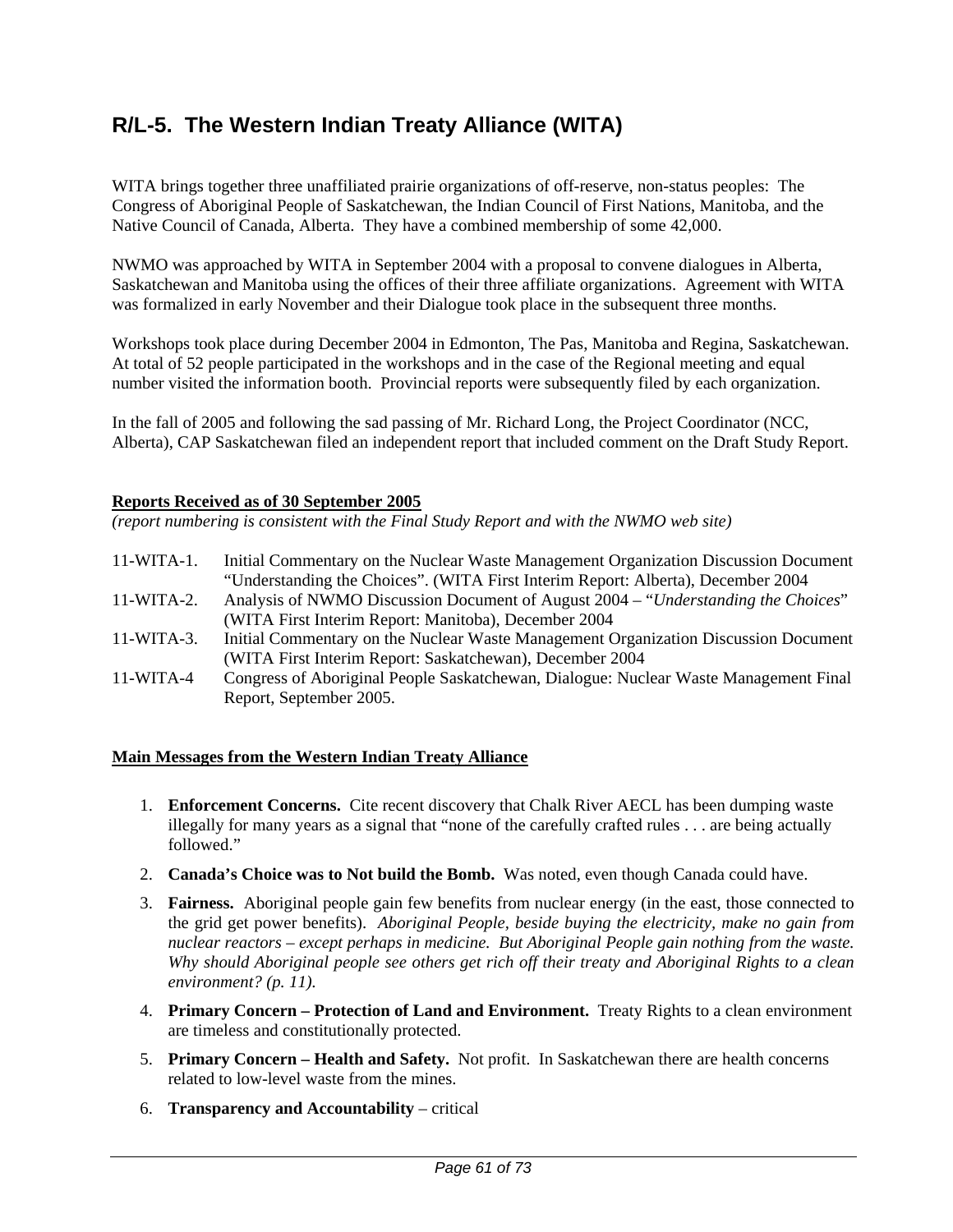- 7. **Communication:** need culturally appropriate information
- 8. **Potential for a Buy-off:** concerned that industry might try to buy off an Aboriginal group to place the waste
- 9. **Flexibility.** The chosen management strategy must be able to adjust to new techniques, new approaches.
- 10. **Capacity Building**. Will require a funded long-term process consciously reaching out to Aboriginal people.
- 11. **Elders' Wisdom**. Need to have some kind of ongoing capacity to ensure the Elders' wisdom can feed into the process.
- 12. **Ongoing Informed Engagement and Participation.** Is needed
- 13. **Aboriginal Values.** Need to play a part
- 14. **Reactor Site Extended Storage**. Favoured by Alberta delegates; eliminates transportation (accidents related to Swan Hill Hazardous Waste Disposal Site noted); is close to where trained people already exist; security is easier.
- 15. **Polluter Pay.** Maker of the waste must be primarily responsible
- 16. **Intergenerational Issues.** Future generations should not be put at risk or have their options curtailed
- 17. **Economic Benefits.** Should be enhanced wherever possible.
- 18. **Technical Adequacy**. Want best science used.
- 19. **This Dialogue is not "Consultation."**
- 20. **Aboriginal Oversight.** Possibility of a cadre of Aboriginal People be created to serve as a "watchdog" and attached to AECL, CNSC, or NWMO
- 21. **Aboriginal Rights and Treaties.** Should have explicitly been mentioned in the Nuclear Fuel Waste Act

In Correspondence between Doris Ronnenburg, President of NCC (Alberta) and David Crombie, Chair of the NWMO Advisory Committee, dated July 6, 2005, the following four main conclusions were offered.

- 1. A single, simple recommendation must be made by NWMO.
- 2. All work on above ground storage should be phased out immediately; one site in the Canadian Shield must be chosen; cost is not relevant; transportation is relevant but not the governing principle.
- 3. All Indian Treaties as affirmed and recognized by Section 35 of the Constitution of Canada must be strictly adhered to by the Nuclear Power Industry.
- 4. A permanent, funded Aboriginal "watchdog" Committee must be immediately established to ensure the above happens and the environmental concerns are addressed, not only industry costs.

On September 8, 2005, NWMO received a report from CAP Saskatchewan that served as a final report from their perspective. Within Saskatchewan, CAP Saskatchewan serves the interests of off-reserve and nonstatus Indians. Their mandate is:

• share, facilitate collaboration and partnership strategies related to the implementation of Aboriginal issues in Saskatchewan;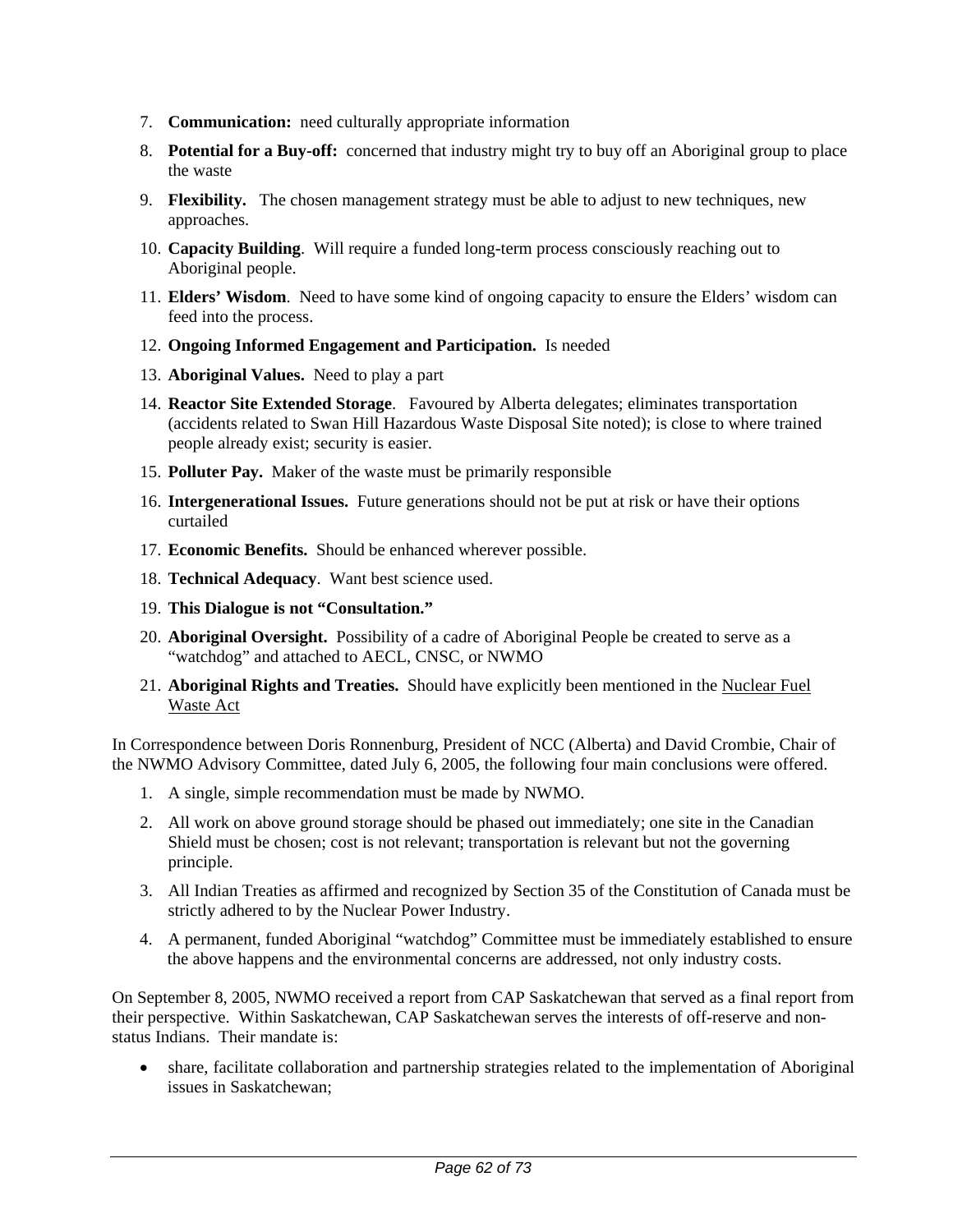- facilitate and enhance partnership with First Nations communities by identifying opportunities for collaboration, and developing and supporting joint initiatives to maximize opportunities to jointly strategize and address particular issues of concern; and,
- serve as a reference group for newly emerging/existing issues regarding policy and program development.

CAP Saskatchewan's main observations are as follows.

- 1. **Information, Time and Resources too Limited.** The information, time and resources available for this dialogue have been inadequate for meaningful community participation.
- 2. **Need for Effective Communication of Information.** Culturally appropriate information must be available, written in a way that effectively communicates. Without understanding, an informed decision is not possible. Material in Aboriginal languages should be provided.
- 3. **Concern about Fairness.** There is real concern that decisions will be made the do not take into account Aboriginal interests; that the Aboriginal voice will not be heard; that the contribution of those involved in the process will be looked at as being "bought off" because their concerns never surface while those outside the process suggest that the Aboriginal groups in the process agreed. It is essential that the NWMO work in a mode that is transparent and in which the Aboriginal voice plays an integral role in Board decisions, research, and report preparation.
- 4. **A National Aboriginal Monitoring Group** should be established and funded to serve in a watchdog role.
- 5. **This phase of the process should not be considered "consultation;** Government has a legal obligation to consult with the Aboriginal Community; northerners in particular believe that they have the most to loose and least to gain from NWMO recommendations.
- 6. **The Technical Information provided by NWMO is inadequate.** CAP Saskatchewan is concerned that there are significant unknowns and that there will need to be significant research to fill those gaps.
- 7. **CAP Saskatchewan concurs with the WITA interim recommendation that** that "…NWMO must come to a firm, simple, conclusion in its recommendation to Parliament on November 15, 2005." The conclusion must balance the interest of Aboriginal community, government interests and the "industry driven" NWMO Board. The decision on what to do with nuclear waste is not just a long-term scientific issue, but must consider all stakeholders especially those who signed Indian Treaties, as "Affirmed and Recognized" by Section 35 of The Constitution of Canada. The nuclear industry in Canada must respect Treaties; regardless of cost.
- 8. **CAP Saskatchewan is anxious to participate actively** in the next phase of this process.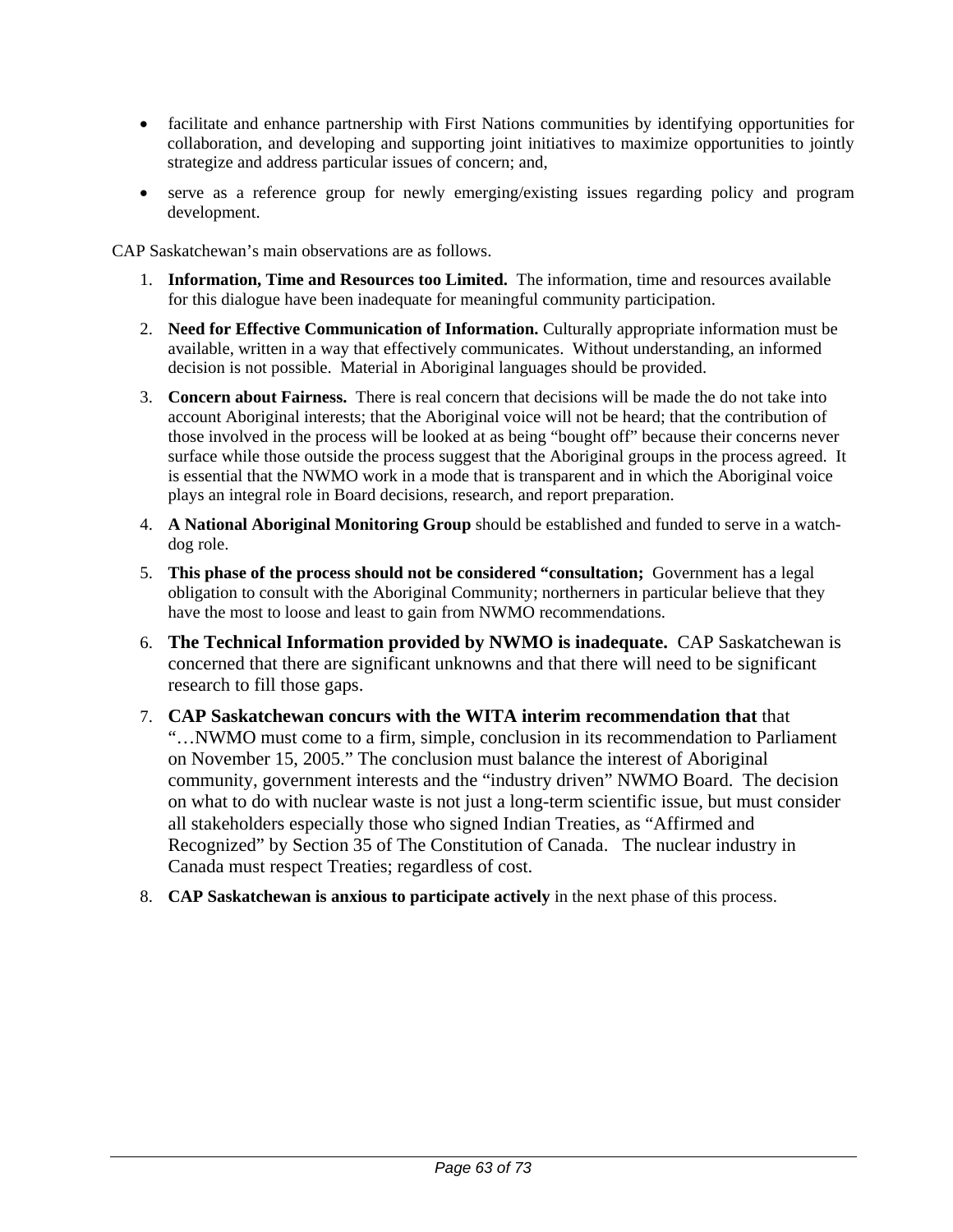# **R/L. 6 Atlantic Policy Congress of First Nation Chiefs (APCFNC)**

The Atlantic Policy Congress of First Nation Chiefs Secretariat is the unified voice of the Mi'kmaq, Maliseet and Passamaquoddy Chiefs and represents a strategic, collective approach to developing policies to support the principles of self government by self-determining peoples and First Nation governments.<sup>14</sup>

By mutual agreement with the Assembly of First Nations, in the fall of 2004, the APCFNC assumed responsibility for the AFN-led dialogue in Newfoundland and Labrador, Prince Edward Island, Nova Scotia, and New Brunswick. The AFN contract was modified to allow transfer of resources to the APCFNC.

As a result, the APCFNC convened two workshops:

- Fredericton, New Brunswick, January 20th, 2005.
- Truro, Nova Scotia, January 31st, 2005.

In a second phase of activity following publication, the APCFNC held an additional three meetings:

- Big Cove, New Brunswick, June 8, 2005 (focus group)
- Frederiction, June 9, 2005 (focus group)
- Halifax (regional workshop all maritimes), July 11,12, 2005

#### **Reports Received by 30 September 2005**

 $\overline{a}$ 

*(report numbering is consistent with the Final Study Report and with the NWMO web site)* 

- 11-APC-1. Atlantic Policy Congress of First Nations Chiefs Nuclear Waste Management Dialogue: Final Report, March 2005
- 11-APC-2. Atlantic Policy Congress of First Nations Chiefs Nuclear Waste Management Dialogue: Final Report, July, 2005
- 11-APC-3. Atlantic Policy Congress of First Nations Chiefs Nuclear Waste Management Dialogue: Interim Report, January 2005

#### **Main Messages from the Atlantic Policy Congress of First Nation Chiefs.**

#### Pre-publication of the Draft Study Report

- 1. **Independence of NWMO**. Is NWMO in a conflict of interest position relative to the companies and government?
- 2. **Aboriginal Values, Understandings, and Learnings**. Should be integrated into the NWMO process; the Advisory Council membership should reflect Aboriginal Traditional Knowledge; Traditional Ecological Knowledge should be brought into the assessment framework; an Aboriginal person should be part of the Assessment Team; elders from across Canada should be involved – they can help;
- 3. **Fuel Volume.** How may do we have, how many more will be produced?
- 4. **Land Area.** How much would be needed to store the containers? What will happen to the land after that?

<sup>&</sup>lt;sup>14</sup> From "Moving Toward Implementation of Mi'kmaq, Maliseet and Passamaquoddy Treaty Rights with Respect to Fisheries" available on line at http://www.rism.org/isg/dlp/bc/perspectives/apcfncs.htm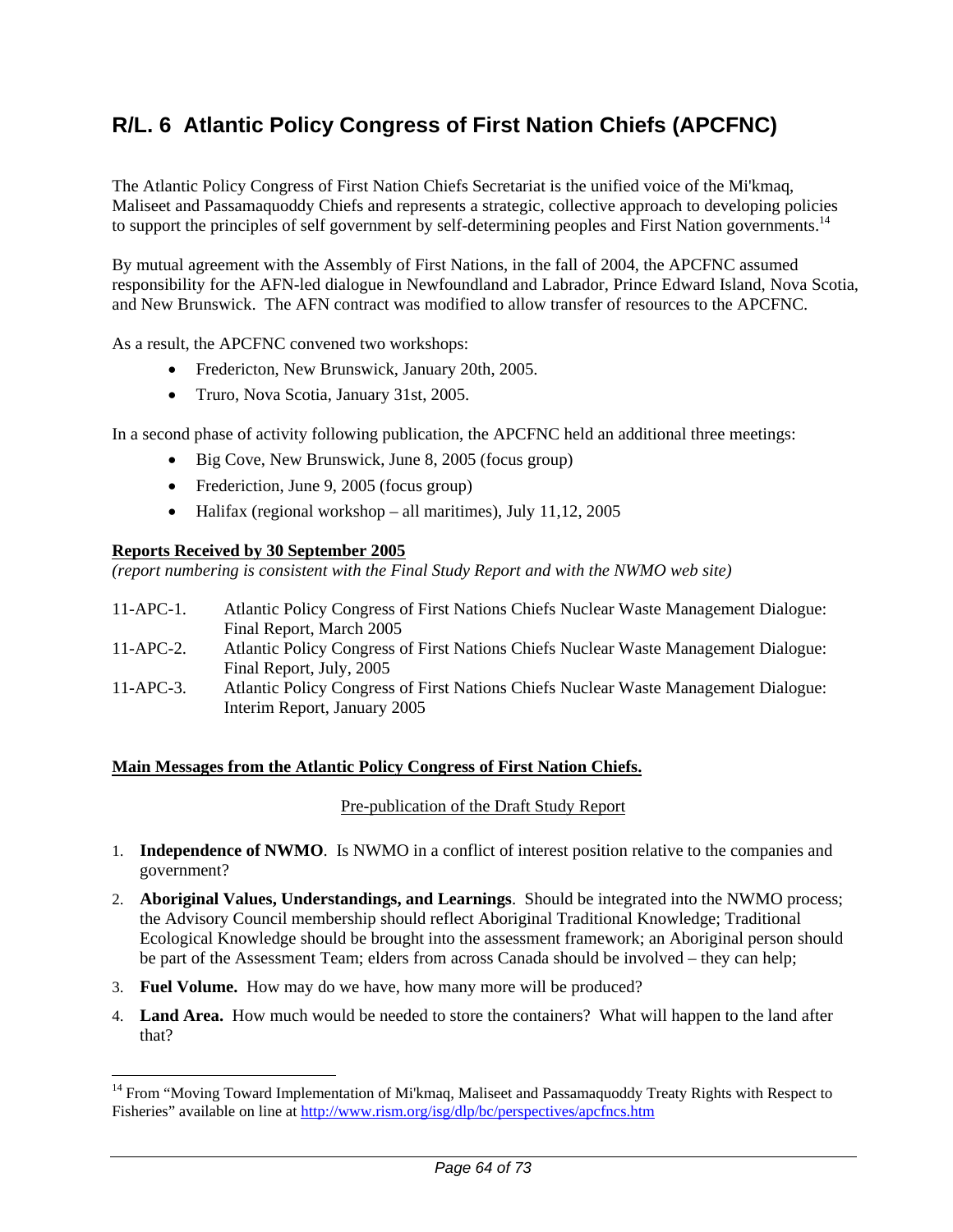- 5. **Transportation:** what would be the number of trucks involved in shipping the waste?
- 6. **Defining Community.** Definition of community must include First Nations whose traditional territory hosts the current nuclear generating stations.
- 7. **Monitoring.** If can't monitor closed facility, better to leave open
- 8. **Natural Disasters.** What would be the impacts? What would the effect of earthquakes be on the deep geological option?
- 9. **Contingency Plans.** What happens in case of accidents? Who will be responsible?
- 10. **U.S. Experience.** Can we learn from this?
- 11. **Energy Policy:** How is nuclear energy viable? Are there other methods for Canada to produce power? We will have to find other mans because we will have to refurbish again and again. Nuclear waste is poisoning our planet it's so unfortunate we are continuing to produce it.
- 12. **Decision Making Process:** should include the principle of sustainable development, be environmentally sound, and should respect Aboriginal Treaty rights guaranteed under s. 35 of the *Constitution Act* of 1982.
- 13. **Independent Agency**. An independent public agency should be created to study options and make a recommendation to government.
- 14. **Resources for Aboriginal Community.** Federal government should provide resources so Aboriginal Community can participate in the Advisory Council
- 15. **Decision-making Analysis.** Should include reference to traditional territories.
- 16. **Engagement.** First Nations must be involved throughout the process
- 17. **Not Consultation.** Participation in this dialogue is not to be construed as consultation under s. 35(1) of the *Constitution Act, 1982.*
- 18. **Respect for Aboriginal and Treaty Rights**. Decision-making process should include the principel of sustainable development and should respect Aboriginal and Treaty Rights as defined under s. 35 of the *Constitution Act, 1982.*
- 19. **Independent Review of Options.** Public Agency as an agent of the crown should be created to study management options and make recommendation to the Governor in Council
- 20. **Resources for Aboriginal Participation**. Is needed including support for research and discussion. Need resources for independent scientists.
- 21. **Engagement Timeframe.** Need more time; not Aboriginal way to be so pressed
- 22. **Traditional Territories.** Should be recognized in analysis, not just economic regions.
- 23. **Significant Socio-economic Effects.** Needs definition.
- 24. **Comment on Deep Geological Storage:** *We are part of mother earth. Natural chemicals in me, same as earth. Earth is the same way. We have to take care of the earth like we would our bodies. We wouldn't intentionally put poisons in our bloodstream would we?*
- 25. **Moving Forward.** We need to focus on the solution not the problem. Good to inform people. We got to deal with it.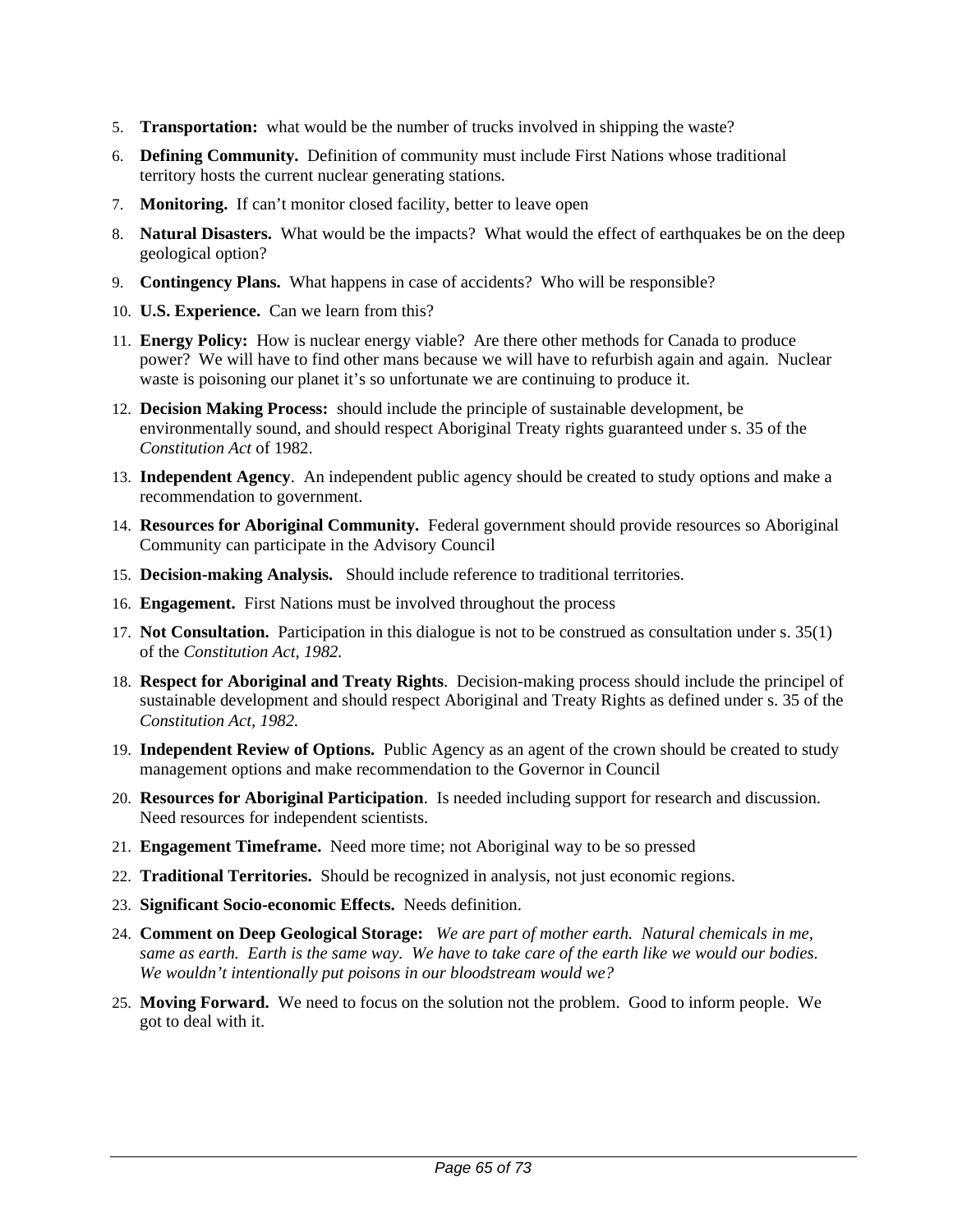### Post-Publication of the Draft Study Report

#### 1. **Sharing of this report is not to be construed as consultation under s 35(1)**

- 2. **Energy Policy**: Mi'Kmaq, Maliseet and Passamaquoddy people should stop being dependent on nuclear energy; Federal and Provincial governments should develop an energy policy based on sound environmental choices;
- 3. **Ongoing Engagement** need to involve Elders and Youth in particular; should have a national Aboriginal dialogue to come up with recommendations; need ongoing resources in Atlantic Canada for this; Atlantic-based Youth Conference should be considered;
- 4. **Ongoing Education** is needed; NWMO should fund curriculum development on Nuclear Energy and Waste
- 5. **Training** is needed; NWMO should provide resources;
- 6. **Research** needed on impacts and possible benefits
- 7. **Sequential Decision Making** that is being recommended by NWMO is more responsible since it allows for the unknown in development of science and technology
- 8. APCFNC to send report directly to Minister of Natural Resources Canada
- 9. **Funding**: long term funding for Aboriginal participation should be established
- 10. **Aboriginal People and the NWMO** there should be an accountable Aboriginal seat on the Advisory Committee and Aboriginal people on staff at NWMO.
- 11. **Security.** System needed around waste management facility
- 12. **Export of Nuclear Fuel to Other Countries** should be stopped.
- 13. **Full/Real cost of nuclear should be noted on electrical bill**
- 14. **Recommend that NWMO check its recommendations with Aboriginal people** so they can be checked to see if "right ones"
- 15. **Nuclear power should be phased out now**
- 16. **NWMO should be put under media scrutiny**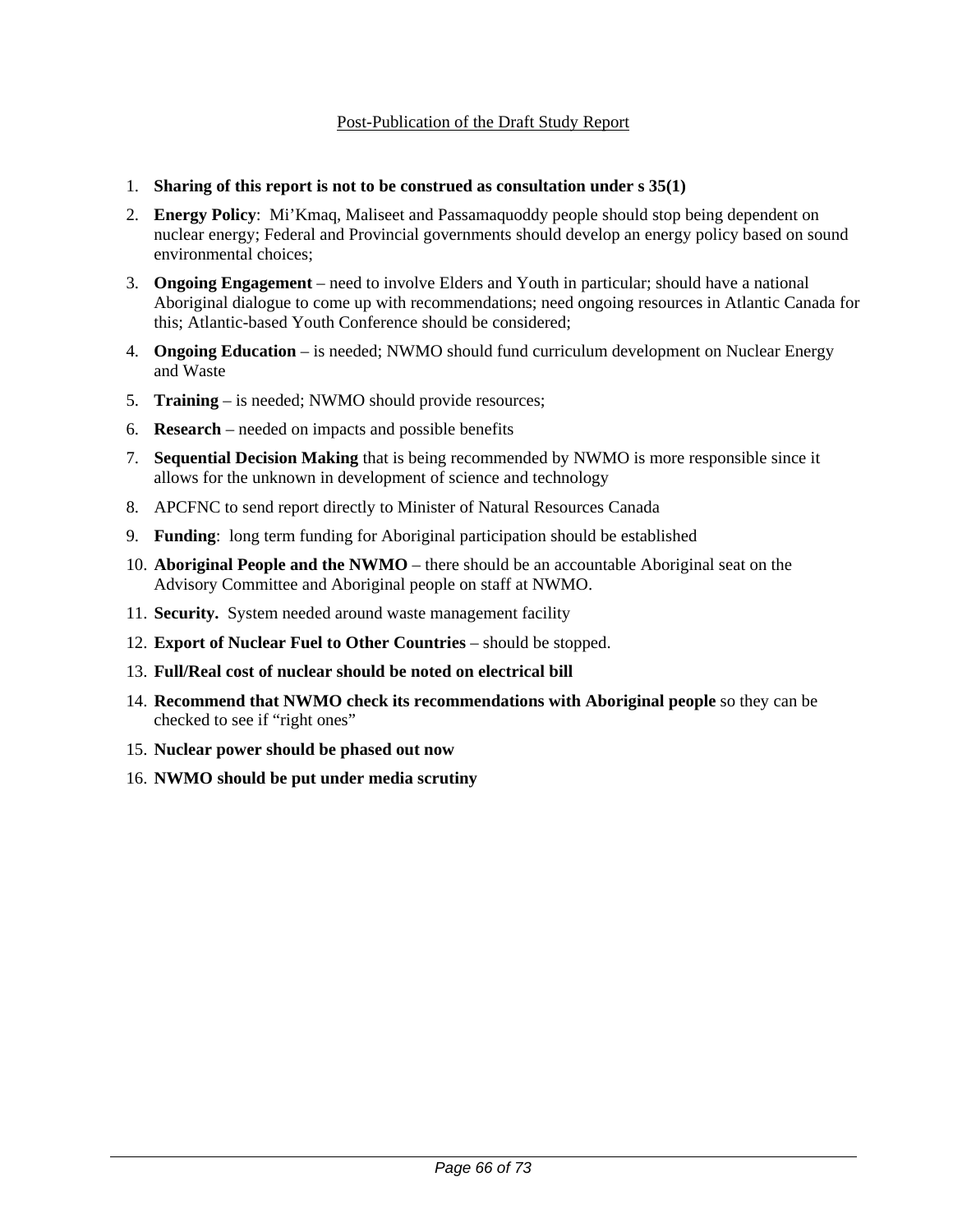# **R/L-7. Union of New Brunswick Indians (UNBI)**

The Union of New Brunswick Indians was established in 1969 as a provincially incorporated non-profit organization. Its objective is "To foster and promote greater self-determination of the Indian People of New Brunswick in the presence of all of their Aboriginal, Treaty and Residual Rights." Its focus is on-reserve Indians and it represents the common interests of First Nation communities in New Brunswick and Prince Edward Island. Nationally, it is affiliated with the Assembly of First Nations.

Interest in participating in the NWMO's Aboriginal dialogue was expressed by the UNBI from the beginning of NWMO's existence. UNBI representative participated in a number of discussions with NWMO staff. However, because of the lead assumed by the AFN for Dialogue amongst First Nations people direct support for UNBI activities was not realized until after the release of the Draft Study Report. On 9 June 2005, NWMO met with UNBI in their Fredericton office and agreed in principle to support a Summer 2005 community dialogue that would reach all 15 New Brunswick First Nation Communities.

| <b>DATE</b> | <b>LOCATION</b>                            | No. |
|-------------|--------------------------------------------|-----|
| July 20     | Fort Folly First Nation                    | 9   |
| July 25     | <b>Woodstock First Nation</b>              | 9   |
| July 26     | St. Mary's First Nation                    | 14  |
| August 2    | <b>Tobique First Nation</b>                | 7   |
| August 2    | Madawaska First Nation                     | 10  |
| August 3    | Oromocto, Woodstock<br><b>First Nation</b> | 4   |
| August 3    | <b>Kingsclear First Nation</b>             | 4   |
| August 4    | <b>Eel Ground First Nation</b>             |     |

Community dialogues subsequently took place as follows:

| August 4  | <b>Red Bank First Nation</b>                           | 5  |
|-----------|--------------------------------------------------------|----|
| August 5  | <b>Big Cove First Nation</b>                           | 8  |
| August 8  | Pabineau First Nation                                  | 6  |
| August 8  | <b>Burnt Church First Nation</b><br>(informal session) | 2  |
| August 9  | <b>Batouche First Nation</b>                           | 6  |
| August 11 | Indian Island First Nation                             | 5  |
| August 16 | <b>Eel River Bar First Nation</b>                      | 6  |
| August 18 | <b>Red Bank First Nation</b><br>(Provincial Workshop)  | 24 |

# **Reports Received to 30 September 05**

*(report numbering is consistent with the Final Study Report and with the NWMO web site)* 

11-UNBI-1. Nuclear Waste Management & First Nations in New Brunswick (Final Report), August 29 2005

## **Main Messages from the Union of New Brunswick Indians.**

The dialogue process initiated by UNBI was completed within a six-week time period and amounted to a series of 15 information sessions for the benefit of participants. While many issues were questioned, no opinions were offered and the only suggestion emerging was that the dialogue process involving each of the 15 First Nations in New Brunswick should be continued.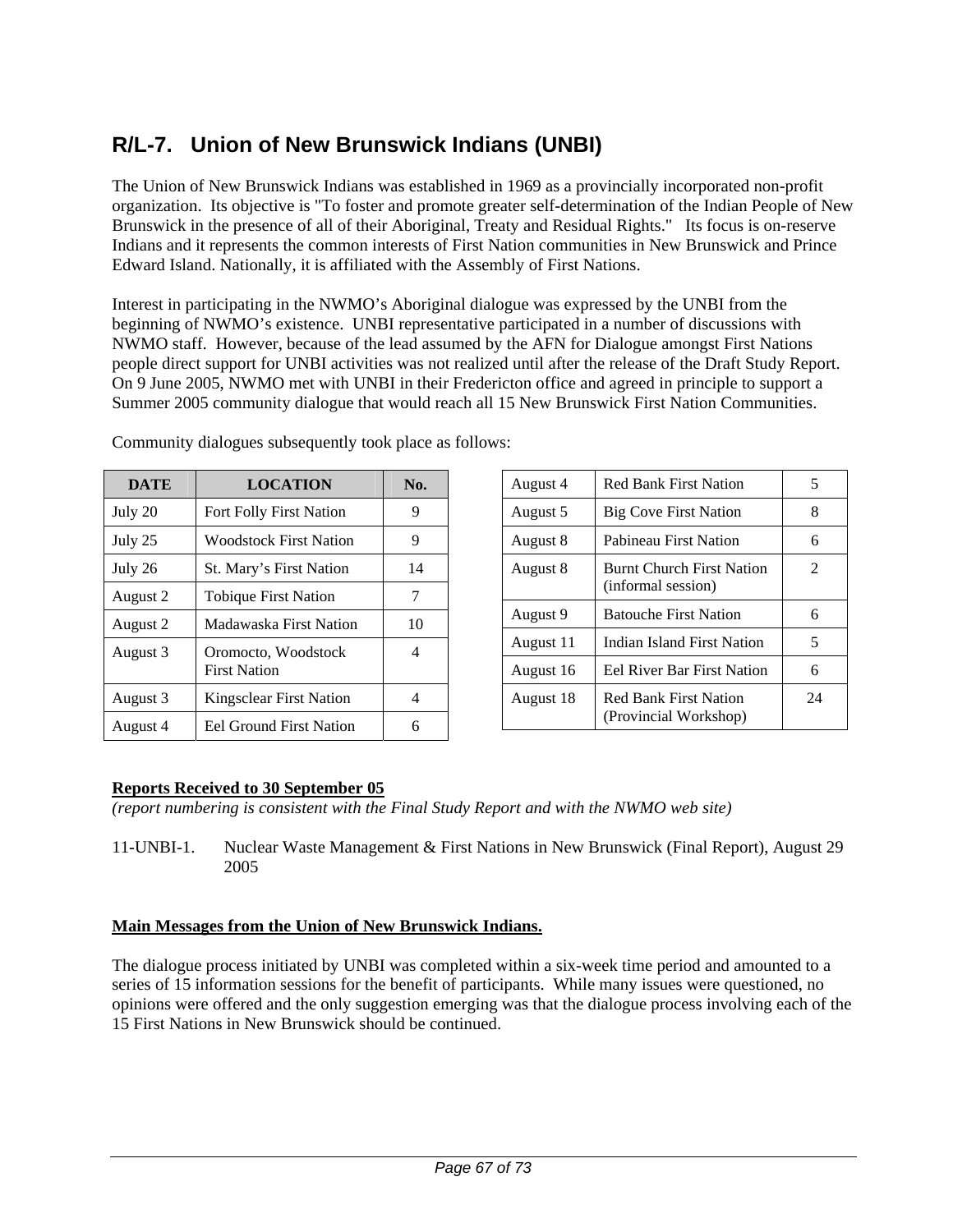# **R/L-8. Federation of Saskatchewan Indian Nations (FSIN)**

The Federation of Saskatchewan Indian Nations represents 74 First Nations in Saskatchewan. The Federation is committed to honouring the Spirit and Intent of the Treaties as well as the promotion, protection and implementation of Treaties that were made with the First Nations more than a century ago.

At the Regional NWMO Dialogue held in Saskatoon, June 28/29, 2005, (FSIN) Vice-Chief Delpert Wapass made contact with the NWMO and as a result of that initiative, discussions began regarding the possibility of FSIN undertaking a rapid set of information sessions during the summer of 2005. A proposal was immediately forwarded to NWMO from FSIN and after refined, an agreement was struck in early July.

The FSIN process involved participation in 11 information sessions in July and August as follows (number of participants not available).

| DATE    | <b>LOCATION</b>                                    |
|---------|----------------------------------------------------|
| July 12 | <b>Thunderchild First Nation</b>                   |
| July 13 | <b>Agency Chiefs Tribal Council</b>                |
| July 13 | Big River First Nation (Chief and<br>Council)      |
| July 13 | Witchekan Lake First Nation<br>(Chief and Council) |
| July 13 | Pelican Lake First Nation (Chief<br>and Council)   |
| July 26 | James Smith First Nation (FSIN<br>Summer Camp)     |
| July 26 | <b>Thunderchild First Nation (Chief</b>            |

|           | and Council)                                                     |
|-----------|------------------------------------------------------------------|
| July 26   | Onion Lake First Nation (Chief<br>and Council)                   |
| August 2  | Pelican Narrows (FSIN Summer<br>Camp)                            |
| August 3  | Mistawasis First Nation (Chief<br>and Council                    |
| August 4  | <b>English River Fist Nation</b><br>(Patuanak, FSIN Summer Camp) |
| August 16 | <b>FSIN Youth Assembly</b>                                       |

## **Reports Received to 30 September 05**

*(report numbering is consistent with the Final Study Report and with the NWMO web site)* 

11-FSN-1. Nuclear Waste Dialogue Final Report, August 26 2005

## **Main Messages from the Federation of Saskatchewan Indian Nations**

The dialogue process initiated by FSIN was completed within a six-week time period and amounted to a series of 11 information sessions for the benefit of participants. The nature of the questions that arose during these sessions gives rise to the following observations:

1. **Too much Information, too Little Time.** There was too much information and too little time to absorb, learn, and be in a position to offer any informed opinions;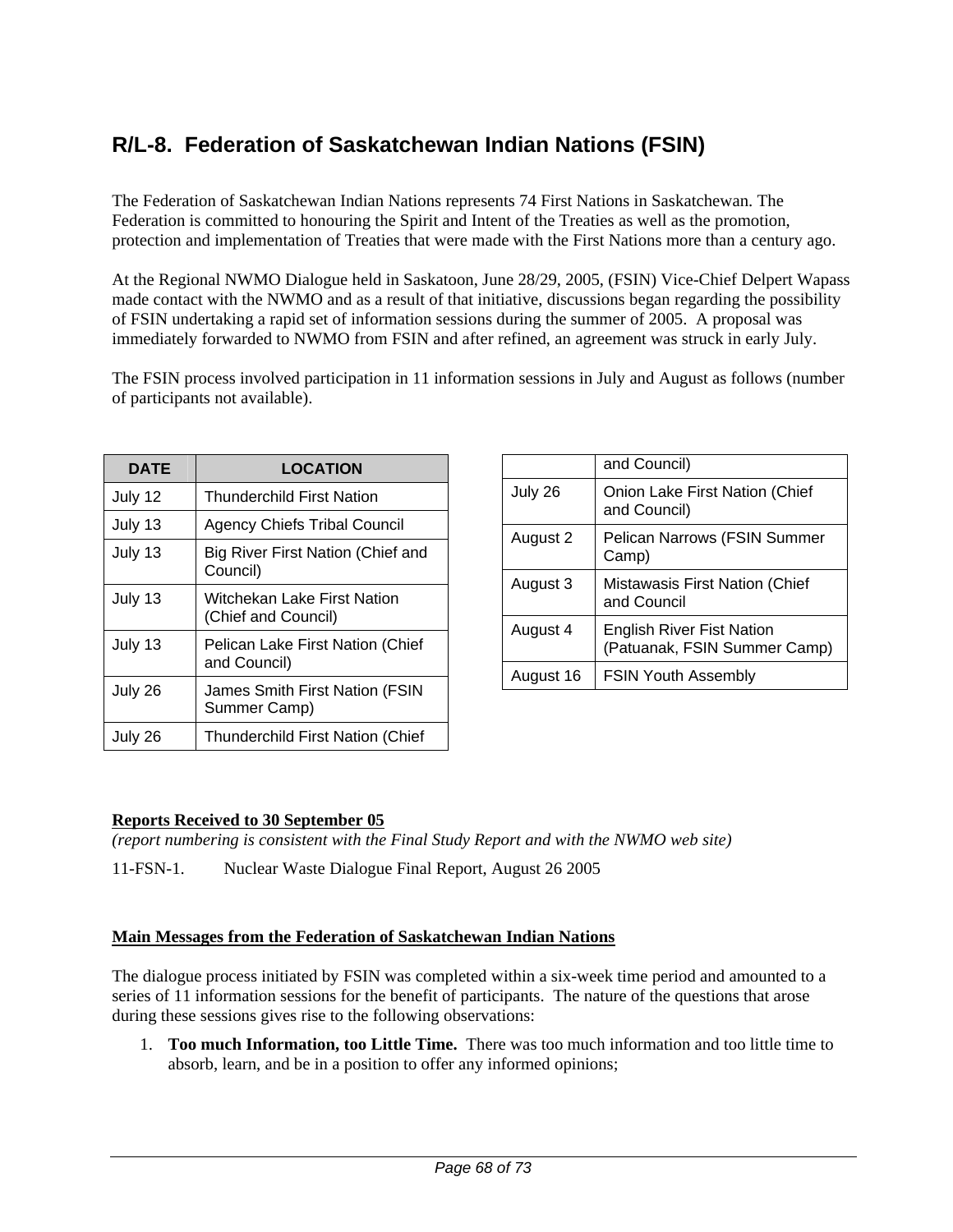- 2. **Scepticism and Mistrust.** There remains significant scepticism regarding the dialogue process and mistrust of the nuclear industry;
- 3. **Concerns Regarding Health Hazard**. Significant concerns about the related health hazard exist;
- 4. **Concerns Regarding Environmental Implications.** Significant concerns about the potential environmental impacts exist;
- 5. **Concerns Regarding the Facility.** Significant concerns exist about the capacity of any waste facility to function in a way that would protect human health and the environment.
- 6. **Application of Traditional Knowledge Not Clear.** Because nuclear waste is "new" the application of Traditional Knowledge is not clear. *The waste is something new . . . and we don't have any way of dealing with this in a traditional way.*
- 7. **Keep the Waste out of Saskatchewan.** Many participants did not like the fact that Saskatchewan is identified as a possible province to store the waste;
- 8. **More Time and Resources Needed.** More time and resources is required for creating awareness amongst Saskatchewan's First Nations
- 9. **Additional Capacity Needed.** FSIN needs technical capacity (researchers/scientists) to aid in this process;
- 10. **Need to Know the Positives.** There needs to be a better picture presented of the potential "positives" that might come out of storing nuclear waste;
- 11. **Aboriginal and Treaty Rights.** FSIN needs to carefully review Aboriginal and Treaty Rights relative to this issue.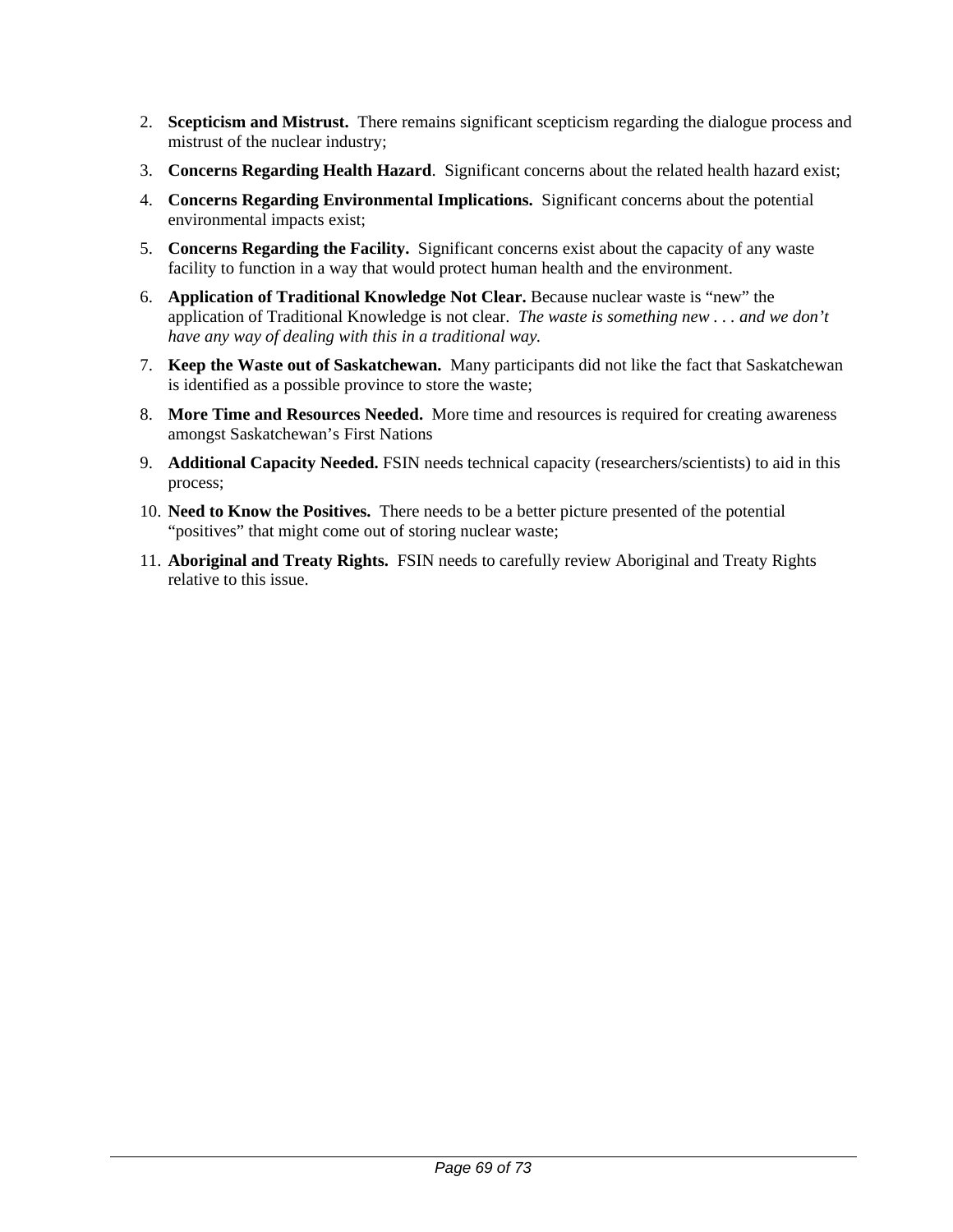# **Other Complementary Activities**

# **O-1. Traditional Knowledge Workshop**

On September 24/25, 2003 twenty-eight individuals including elders, academics, representatives of national Aboriginal organizations, and non-government organizations gathered in Saskatoon to bring a Traditional Knowledge perspective to developing guidelines for how the NWMO should address the long term management of used nuclear fuel in Canada. The full results of the workshop are reported in NWMO Background Paper 8-3.15

Based on traditional knowledge and practices, the workshop objectives were:

- To identify principles that can help guide the study;
- To develop recommendations on what should be considered when studying different management approaches;
- To identify some of the research and information needs and issues associated with TK; and
- To develop suggestions for further consideration of Aboriginal wisdom with traditional knowledge holders in subsequent phases of the study process

In the course of its deliberations, the Workshop addressed:

- 1. Traditional Management Principles;
- 2. Traditional Management Practices;
- 3. Management Guidelines;

 $\overline{a}$ 

- 4. Decision-making Processes and Who was Involved;
- 5. Who Should be Involved in Future NWMO process;
- 6. Procedures and Protocols for participation of Aboriginal Peoples;
- 7. Accessing and Understanding Traditional Knowledge Through Research;
- 8. The role of Aboriginal People in the NWMO Process; and
- 9. Using Traditional Knowledge in the NWMO Process.

Participants emphasized they were not there as part of a process of "consultation" nor was their participation indicative of support for the work of the NWMO.

<sup>&</sup>lt;sup>15</sup> Barnaby, Joanne, 2003. Drawing on Aboriginal Wisdom – A Report on the Traditional Knowledge Workshop. NWMO Background Paper 8-3. Available on-line at: http://www.nwmo.ca under "Workshop Reports."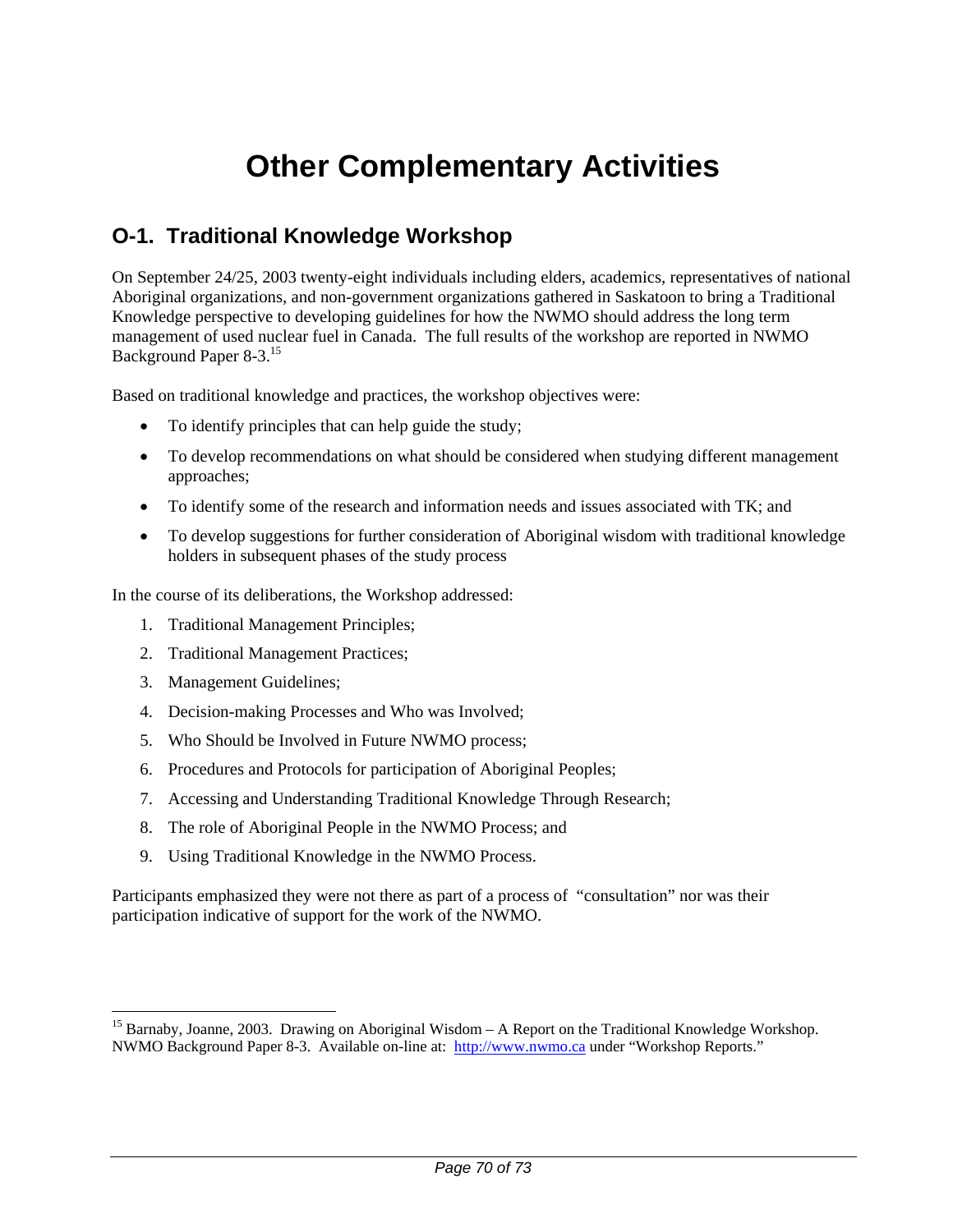# **O-2. Elders' Forum**

Throughout the Aboriginal Dialogue there has been a consistent call to bring Aboriginal Traditional Knowledge to bear as an equal partner to "western science." Results of the Traditional Knowledge Workshop were fed into deliberations of the NWMO Round Table on Ethics and contributed to development of the Ethical and Social Framework used for testing any proposed long-term approach to managing used nuclear fuel over the long term. However, the process of bringing Aboriginal Elders and their knowledge into deliberations is a long-term and continuous one. How best to achieve an effective working partnership between Aboriginal Traditional knowledge and western science is not well understood and all concerned, including and in particular the NWMO, have much to learn on this front.

As one important step in this continuing process, the NWMO convened an Elders' Forum in Ottawa, August  $25 - 27$ , 2005. Participants were drawn from across the country and included the complete spectrum of Canada's Aboriginal community. In total, there were 48 participants including 23 Elders (originally suggested by the local, regional, and national organizations who had received support from the NWMO), 19 "young" people named by the Elders in a support role, a special translator (Inuktitut) and five individuals from the Nuclear Waste Management Organization. Results of the Forum have been fed into the process of designing NWMO's ongoing Aboriginal Dialogue.<sup>16</sup>

Three overarching themes emerged in the Forum:

 $\overline{a}$ 

### **Theme 1. There is a Need for More Education.**

Elders and youth expressed a desire to learn more about a full range of matters related to nuclear energy including: the extraction and processing of uranium; the operations and design of power plants; the current storage of waste; the options being considered for its management; and the risks associated with each of these options.

They emphasized the importance of making this information available in a culturally appropriate manner. Elders repeatedly stated their willingness and commitment to educating non-aboriginal people about Aboriginal Traditional knowledge and understandings. They voiced a hope that such sharing would help change practices that have lead to the current problems while contributing to the design of lasting solutions. An appreciation of the importance of communicating and sharing spiritual beliefs and understandings was viewed as an integral part of this.

Young people voiced the importance of renewing traditional stewardship responsibilities in Aboriginal communities and practicing these responsibilities at the individual, community as well as national levels. They challenged all Aboriginal communities to take steps to keep their environments clean.

The idea of establishing a NWMO scholarship fund to foster education in natural and social sciences, in traditional knowledge and in technology development fields received support from many.

<sup>&</sup>lt;sup>16</sup> Results of the Elders' Forum are summarized in Barnaby, 2005. *Report of the Elders' Forum*. Available on-line at http://www.nwmo.ca/Default.aspx?DN=1428,1002,988,20,1,Documents (NWMO Report 11-EF-1)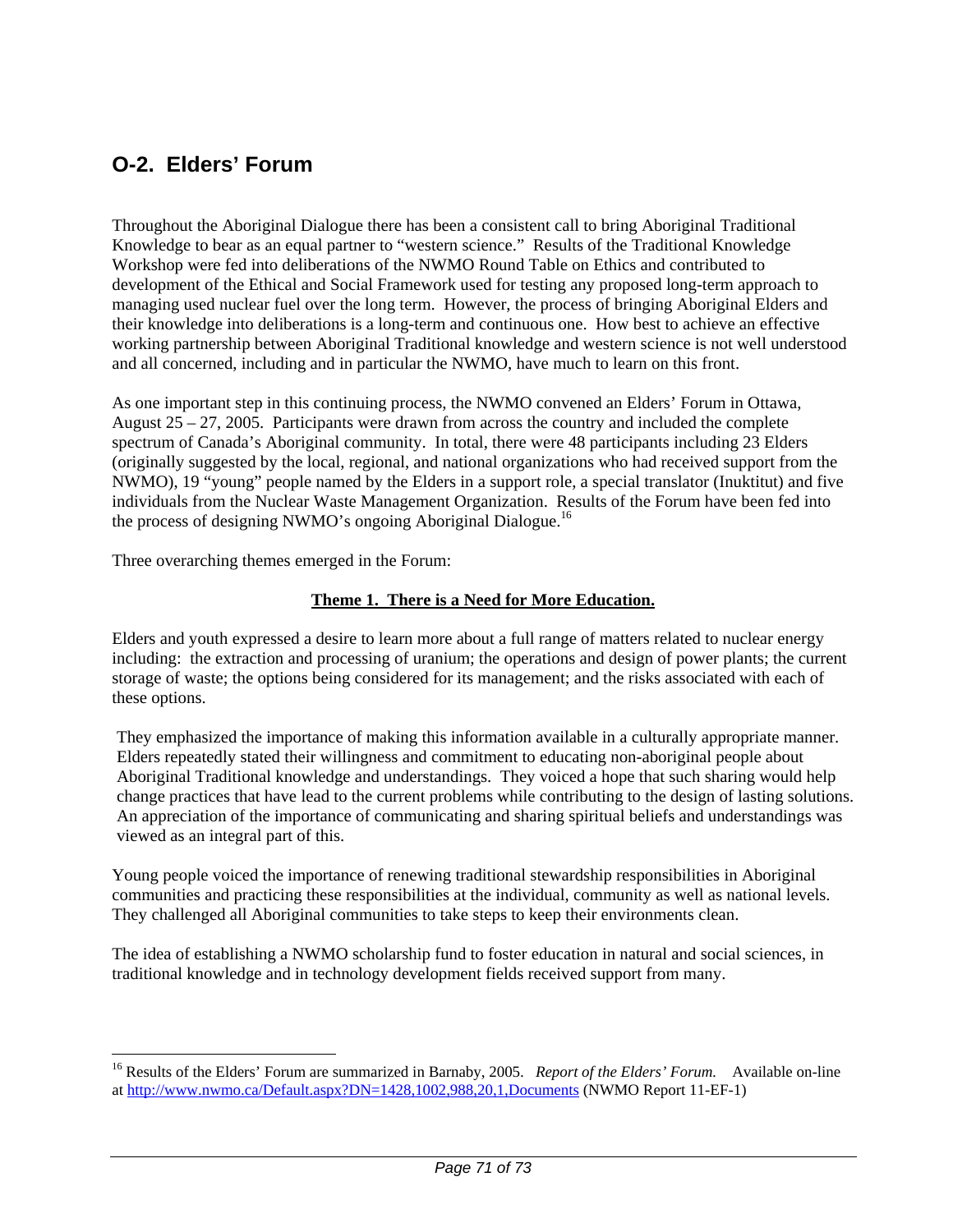# **Theme 2. There is a Need for Continuity.**

The Forum recognized that the challenge of managing nuclear waste was long term. They stressed the importance of continuity to build on the work to date to engage Aboriginal peoples now and into the future.

#### **Theme 3. There is a Need for a Partnership Between Aboriginal Traditional Knowledge and Western Science; Spirituality is Key**.

Elders expressed belief that traditional knowledge is very relevant to the challenges of nuclear waste management. While they do not have a history of producing or managing nuclear waste, they do have management practices that could be used to deal with the challenge and to prevent further problems in the future. NWMO is encouraged to review the results of its Traditional Knowledge Workshop and to build on these results. Aboriginal management practices would not allow for the production of wastes in the first place unless an accepted approach to their management was in place. Forum participants want to engage Canada in the discussion about continuing the production of waste that cannot be effectively managed.

Many recommendations from the Traditional Knowledge Workshop, if implemented would increase access to traditional knowledge in a manner that is respectful and appropriate. The Forum spoke about the importance of cultural protocols addressing research and ensuring protection of intellectual property in the process of working with traditional knowledge. Forum participants are prepared to provide further guidance in these matters building on the results of the workshop.

Through out the Forum, participants emphasized their belief that Aboriginal Traditional Knowledge and western science should see themselves as partners – separate but running in parallel and mutually supportive tracks.

An aspect of traditional knowledge that participants emphasized that is distinct and central to their knowledge system is the role of spiritual beliefs and practices. These beliefs are the fabric of their society and the Elders displayed pride and much respect when discussing spiritual matters. They encourage the NWMO to acknowledge these beliefs and in doing so, gain an appreciation of their relevance.

The Forum made the following recommendations:

- 1. **Consultation.** NWMO should affirm to Canada and Aboriginal Governments that discussion to date does not constitute 'consultation with Aboriginal peoples' as required by law
- 2. **Parallel Presentation.** The respective principles and values of Aboriginal and Non-aboriginal peoples should be presented side by side to reflect mutual respect for cultural perspectives;
- 3. **Stand Alone Aboriginal Report Needed.** A stand alone report summarizing all of the activities to engage Aboriginal peoples to date should be published and made available to Aboriginal communities and to Parliament;
- 4. **Elders' Forum Should Continue.** The Elders' Forum should continue into the future as a primary vehicle to address the cross section of perspectives of Inuit, Métis, First Nation, Non-status, Women, Elders and Youth needed to address the challenges faced by the NWMO. A Forum that includes elders and youth, men and women together, is extremely important;